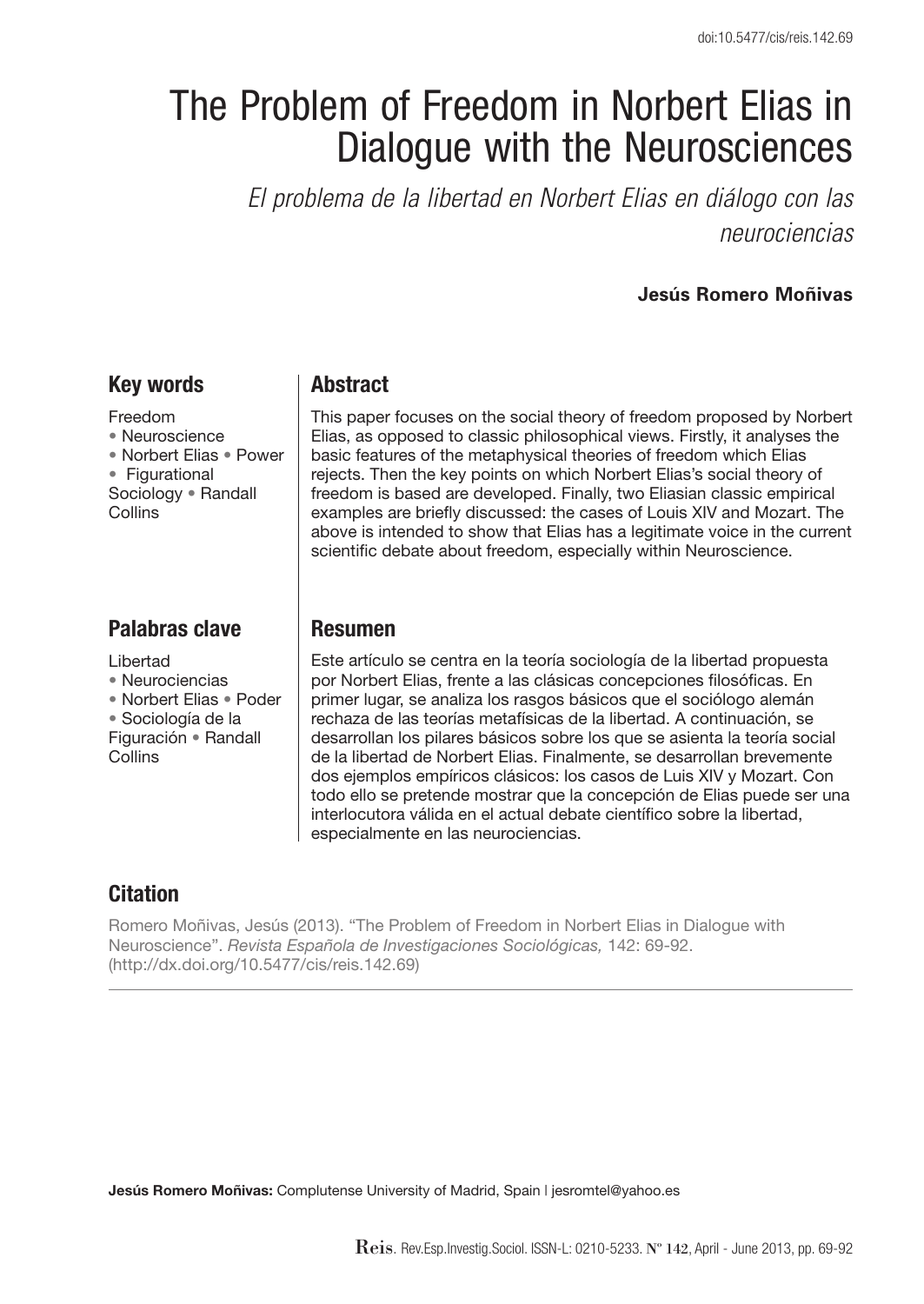# **INTRODUCTION**

The problem of freedom is at the core of Elias's sociology as a consequence of his unique conception of human interdependence and social figurations. It also has a paradoxical nature,<sup>1</sup> arising from the fact that in Eliasian sociological structure there is a tendency to engage in thought on the concept of freedom (Varela, 1994: 49). However, at the same time the consequences extracted from both his empirical and theoretical sociological studies inescapably lead to a concept of freedom that is rather minimal when compared with the classic conceptions from which he distanced himself, especially those from the philosophical sphere. In fact, this is another one of the many paradoxes that emerged throughout the life and work of the German sociologist and, in some way, it is the source of both the phobias and philias towards Elias.

The question of freedom necessarily goes hand-in-hand with the issue of power, as they are two sides of the same coin. Nevertheless, whilst some references will be inevitably made here to the Eliasian concept of power, my main interest is the dimension of "freedom". I will start with the basic features that Elias rejects the philosophical and metaphysical concepts of freedom; I will then continue by establishing the grounds for a sociological theory of power according to Elias; this will be followed by two —now classic examples that illustrate his vision of freedom as it appears in his analysis of Louis XIV and Mozart; and I will finish with a few brief comments concerning the relationship between the Eliasian concept of freedom and more modern reflections coming from the neurosciences.

It seems to me that, despite the apparent poverty in the ontological content in freedom, Elias's characterisation is not only realistic, but also susceptible to empirical analysis. In some way it could be a theoretical concept capable of becoming fertile ground for the modern scientific interest in the problem of individual freedom in the neurosciences, establishing necessary bridges between social theory and physical and natural sciences for the construction of an anthropology which keeps abreast of the times.

## **The Eliasian rejection of the metaphysical concept of freedom**

The relationship between Elias the sociologist and philosophy, especially from 1924-25 onwards is both problematic and ambiguous2. However, in some ways he gradually embarked on a *sociologisation* — with more or less success and epistemological coherence — of the questions that traditionally belonged to the philosophical sphere. One of these was precisely freedom: an anthropo-

<sup>1</sup> Here it can be briefly stated that Norbert Elias (1897- 1990) falls into the tradition of historical sociology (which in many ways was started by him), with an essentially macro perspective (the famous civilization process). However, at the core of his sociological approach lies the concept of figuration, or social interdependences as the object of analysis. He was fundamentally influenced by Marx, Weber, Mannheim and Freud, although these influences are not often recognised in his writing. I refer any interested reader to some sources in Spanish: my recent Romero Moñivas 2013, Ampudia de Haro 2007 and 2008, Garcia Martínez 2003, Ramos Torre 1994 and Béjar 1991.

<sup>2</sup> Amongst the disciples of Elias, Richard Kilminster has been the most persistent in showing that Elias, after his doctoral thesis and his approach to sociology, maintained a total and absolute rejection of philosophy, and developed instead a "post-philosophical sociology", thus negating any epistemological legitimacy of philosophy (Kilminster, 2007, 2011 and Kilminster and Wouters 1995). However, this widespread view amongst Eliasian commentators seems to me to be insufficient and biased when a detailed analysis of the meta-sociological basis of Elias' works is carried out, which in some ways can be traced back to a work completed in his youth in 1921, *Vom Sehen in der Natur*. Some initial thoughts can be found in Romero Moñivas, 2013: 135-144.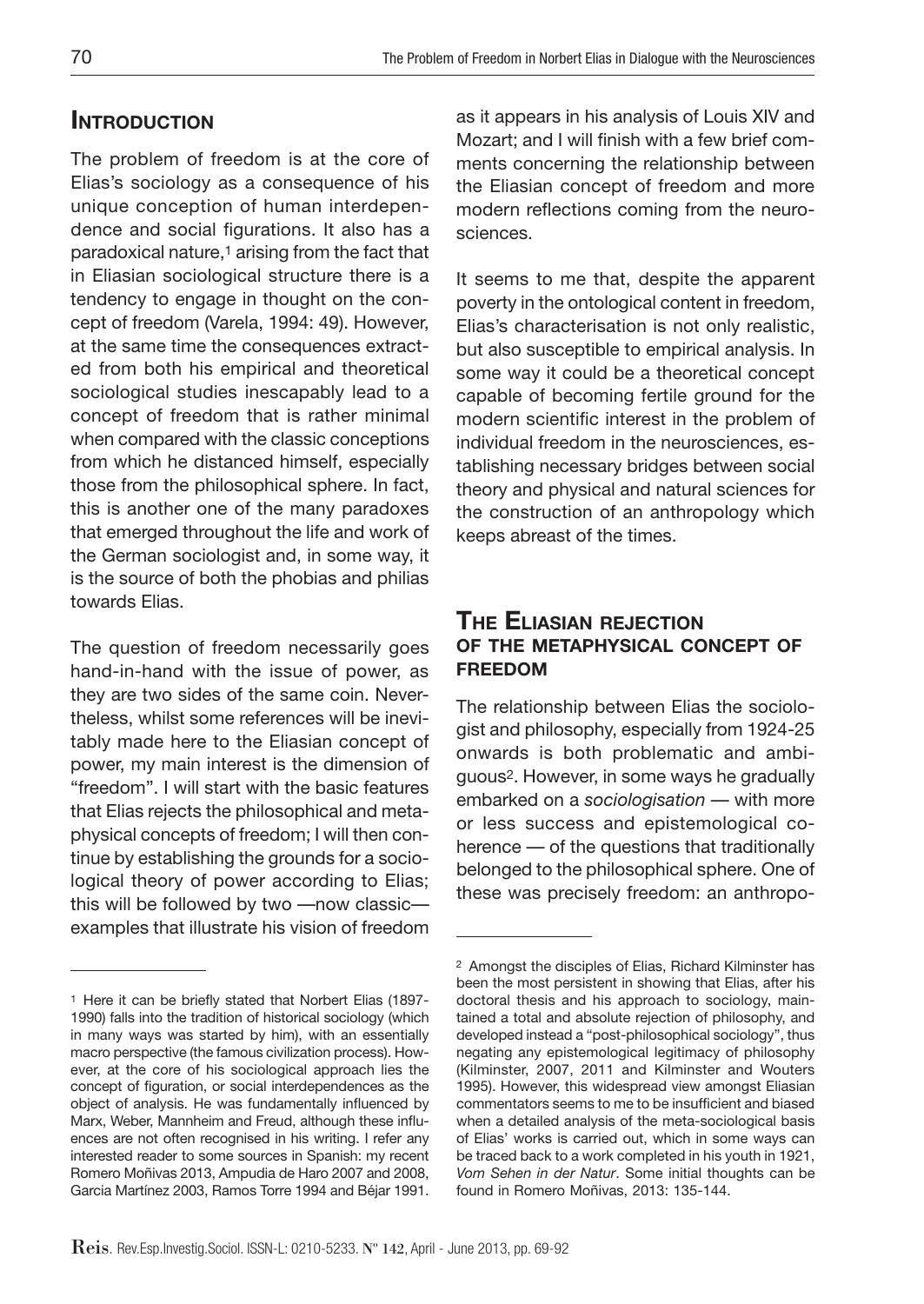logical dimension in which Elias moved away from traditional philosophical and theological thinking (Cf. Cabada Castro, 2004 and Clayton, 2011), to become specifically focused on a *sociology* of freedom. This was certainly a necessary goal, since the "concern about the social conditions of our will, aside from supernatural factors, is fairly recent, with the exception of the tests carried out in classical Greece in this area" (Giner, 1980: 7). In fact, from the very birth of sociology, the problem of the limitation of freedom by social conditioning became the subject of fundamental criticism of the newly-born science by proponents of a human freedom which came from philosophy and theology. They were severely shocked by the new sociological perspective, concerned as it was about the shaping and the social construction of the individual. Since then, in sociology there has always been a play with the dialectical tension between social determinism and the freedom of the subject, at times polarising scientific theories, due to values issues rather than resulting from a calm, scientific reflection on the problem. It is important to highlight that in the various social ontologies, some were more likely than others to lean towards either freedom or towards determination. The three classic social ontologies, namely, empirical realism (in its holistic Durkheimian version or in its Weberian nominalist form), Simmel's transcendental idealism, and transcendental realism (Cf. Outwhaite, 2006), result in different conceptions of the freedom-determination issue. In this sense, Elias could be considered, together with Foucault, to be deliberately supporting the contribution that sociology could make to elucidate these questions empirically and systematically, obviating any axiological and ideological disputes (cf. Burkitt, 1993 and Guerra, 1999). In the specific case of Elias, the rejection of the traditional way of thinking about the concepts of "freedom" ('Freiheit') and "determination" ('Determiniertheit') could be separated into three aspects:

(a) Firstly, as was the case when dealing with topics such as gnoseology or the meaning of life, Elias criticised those philosophical and theological theories of freedom that took as their starting point the individual subject, the *homo clausus*, isolated from other subjects3. On the contrary, he held that "whilst the non-scientific metaphysical and philosophical discussion starts from the individual man, as if he were the only one in the world, a scientific debate intending more than mere affirmations about 'freedom' and 'determination' should start with what can actually be observed, that is, multiple men that are more or less reciprocally dependent and, at the same time, more or less autonomous, namely, that govern both themselves and their mutual relationships" (1969: 47-48). In fact, by placing this isolated human being as the focus of the problem, what is being studied is an "artificial product of human fantasy", to which an equally unreal freedom or determination is attributed (1969: 196). Elias's sociological concept of freedom will, then, be indebted to his specific anthropological conception, to the extent that it makes no sense to talk of freedom as an absolute that is "possessed" or not according to an individual essence, since freedom is a strictly relational concept.

(b) The second aspect of Elias's critique of the metaphysical concept has to do precisely with the rejection of the substantialist or essentialist view of freedom. This is divided into two parts: (b.1.) regarding anthropology, it is related to the negation of a metaphysical ontology in human beings, since Elias's anthropology —perhaps because of the Hebrew influence of his Jewish

<sup>3</sup> The Eliasian critique of the *homo clausus* and its substitution for the *homines aperti* is well known. It is, in fact, no other than a sociological update (and, in this sense, a more realistic one, I believe) of the philosophical tradition of Dialogical Personalism.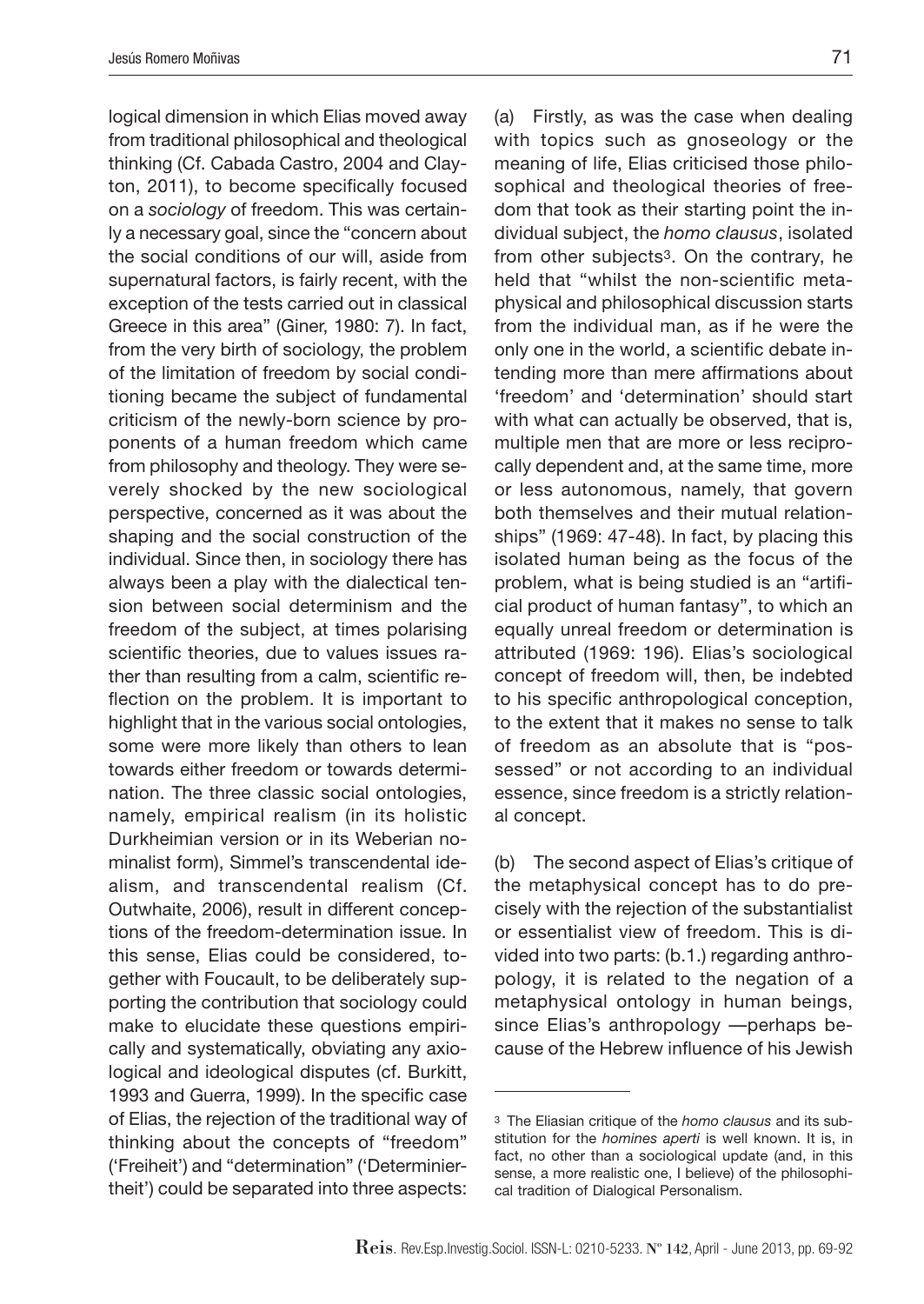education and his initial involvement in the Zionist movement — does not accept dualisms or spiritual substances together with corporality. What Elias criticises is that very often both freedom and power have been reified, that they are "something like an object that can be placed in your pocket or be otherwise possessed" (1984b: 53). That is to say, freedom for Elias is not something that is inherent to a supposed "human nature". Conversely, in the same way that the mind or the spirit are not disembodied metaphysical substances, but emerging functional structures, freedom and power are properties of the figurations of individuals. (b.2) On the other hand, the fact that freedom has been considered as an ontological property of human nature has led to its consideration as something equally static, thus making its temporal and historical conceptualisation impossible, and impeding its study from within a dynamic and processual ontology4: "This led [both in philosophy and theology] to the discussion of freedom being presented as a discussion about something immutable, something that was identical in every historical period" (1983: 192). Precisely, as indicated below, a sociological conception of freedom demands the study of its changing evolution in both time and space.

(c) Finally, according to Elias, all of the above is due to the fact that the philosophical study of freedom had been a purely speculative reflection, conditioned by the ideals and wishes of philosophers and theologians, and therefore in that field the debate "was limited to a discussion full of ideals about the freedom of human beings in relation to human nature, and even this discussion was usually conducted in a purely speculative way, without any attempt to consider the biological knowledge of the properties of human nature "(1983: 191). For Elias these types of considerations were "unverifiable speculations" and therefore "hardly deserve the fatigue of a serious discussion" (1969:48), because when "metaphysical or political prejudices" interfere with such matters, they are rendered "unsolvable". The sociological work of Elias is intended to shed light on the problem of freedom and power by way of "the development of models of configurations whereby the field of action and the dependencies of individuals will become more accessible to empirical study "(1969:49). In order to do this, it would be necessary to carry out both empirical and theoretical analyses. For example, to say that from the 17th century onwards there was an increase in opportunities for power and decision-making for the French kings and a diminishing of freedom and decision-making power for the nobility is a type of claim that can be "documented and verified".

## **Towards <sup>a</sup> sociological theory of freedom**

"It is not possible to know the meaning of the word 'freedom' in its general use, unless a better understanding is gained of the coercion of some men by

<sup>4</sup> It cannot be forgotten that Elias's general ontology, namely, an ontology that is not only social, but natural, is dynamic and evolutionary, and is based on his materialist monism that is not reductionist but rather emergentist at irreducible levels (Cf. Quilley 2010). The sociological consequences of this underlying ontology are reflected in a typical and paradoxical affirmation made by Elias: "the natural mutability of man as a social constant" ['Die natürliche Wandelbarkeit des Menschen als soziale Konstante'] (1970a: 123). Whilst García Selgas does not drink from Elias's processual and dynamic sociology (but rather to that of Bauman), his "ontology of social fluency", which is also explicitly relational and anti-substantialist, could be considered an explicit development of the above. Precisely, with regard to the concept of freedom, power and control, García Selgas supposes that social relationality and fluency have transformed the way of understanding the critical freedom of the subject (not in a liberal enlightenment nor in a Marxist way) precisely because, as could be said in Eliasian terms, the figurations of modern society have become fluidified, and so has the concept of power-freedom (Cf. García Selgas 2006: 30-31, 2001, 2003).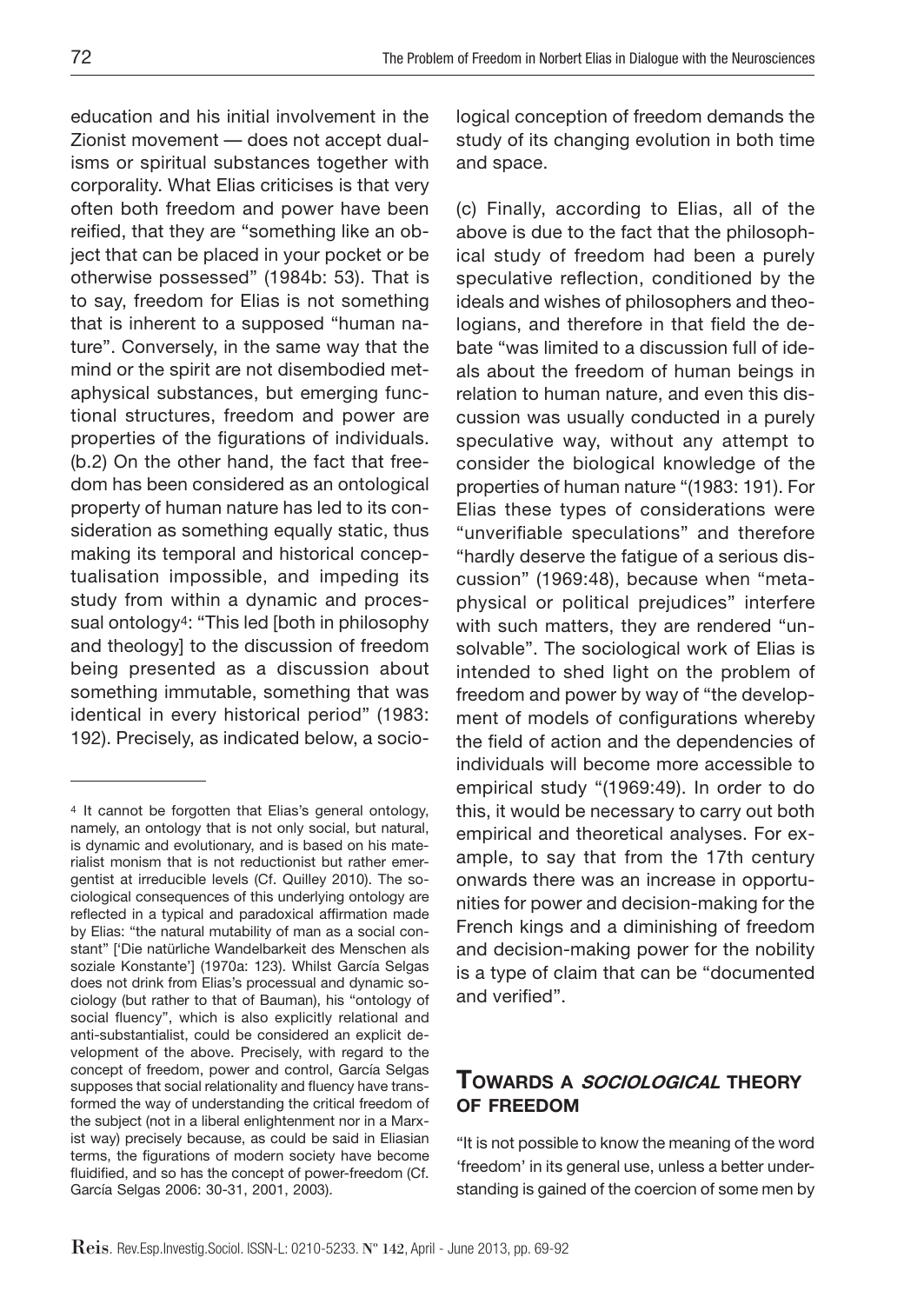others, and above all, of the socially-formed needs of men, which make them have a reciprocal dependency" (1969: 194)

As clearly shown in the quote above, the empirical model of sociology proposed by Elias for the study of freedom is a relational model, which in one stroke overcomes the individualist, substantialist, fixed and speculative concepts of the metaphysical tradition. In other words, Elias counters each of the characteristic points of this tradition with his own, and the overall outcome leads to his theory of freedom from a purely sociological and empirical perspective. It will be useful for pedagogical purposes to separate each of these dimensions, although none of them can be understood without the others.

*(A) Freedom is radically social*. As indicated above, the problem of freedom has no meaning if the object of reflection is the subject in isolation, disregarding the specific links established with other subjects. Elias attributes this individualistic concept not only to metaphysics and theology — which place freedom as a property of the individual as a possessor of an immaterial soul — , but also to historical science, which is aimed "fundamentally at a unique and closed individuality" (1969: 45)5. Eliasian criticism of historiogra-

phy becomes deepened through the dimension of freedom and power: if history is focused on isolated individuals — royalty, popes, emperors, etc. — separate from the concrete configurations, the study of the degrees of freedom and ability to make decisions of these individuals becomes mere unprovable speculation, placed at the same level as the speculative reflections of philosophers and theologians. Elias, therefore, postulates "as a starting point, not an individual man, absolutely independent, but that which in effect can be observed, that is, a multitude of interdependent men that make up a specific figuration" (1969: 191). It is therefore understandable that, when the sociologist emphasises the social character for the understanding of freedom, the historian rejects him as a proponent of the determination of the individual:

"The historian whose work is focused on closed individuals as a primary framework of reference for the historical process, usually does so assuming to be standing up for the freedom of the individual, and the sociologist's effort to throw some light on social relationships simply seems a negation of freedom and a threat of extinction for the individuality of individual human beings" (1969: 46).

However, from the specific point of view of how societies work, it does not appear to be very useful to consider the freedom and power of an individual unless it is also taken into account that this freedom and power only has meaning within the context of so-

<sup>5</sup> This critique of historiography was made long before *The civilization process,* and does not have a subordinate place in his thinking on the process of civilization, as has been usually considered (e.g. Ramos Torre 1994: 43-44). In fact, Elias's vision of the simultaneity or dialectic between the study of the micro (unrepeatable event) and the macro (the entirety or the structure of the long-term process as a whole) is to be found both in *Vom Sehem in der Natur* and in his doctoral thesis. In the first text, Elias already considered "how the perception of the whole ['des Ganzen'] fertilises ['befruchtet'] the vision of the details ['dem Einzelnen'], and how the profound relationships between the details in turn ['wiederum'] enrich and broaden ['reicher und weiter gestalten'] the concept and therefore, the perception of the whole" (1921: 23). This same dialectic is applied in his doctoral thesis to the specific case of history with respect to the Idea and the Individual: "Through the determination of a single fact ['einzelnen Tatsache'], at the same time oth-

er related facts in the field existing at the same time will be further emphasised, whether in the field of art, law, science or religion. This entire field ['das Ganze dieses Gebietes'], different from any other, will appear in a different light. Finally, the clarification of this individual circumstance places the whole of the period it belongs to within the new perspective, as a unit covering all particular areas "(1922: 29-30). This methodology was also applied at an early stage to his papers concerning German anti-Semitism (1929) and the expulsion of the Huguenots from France (1935b). This can be seen in greater detail in Romero Moñivas 2013: 204-211.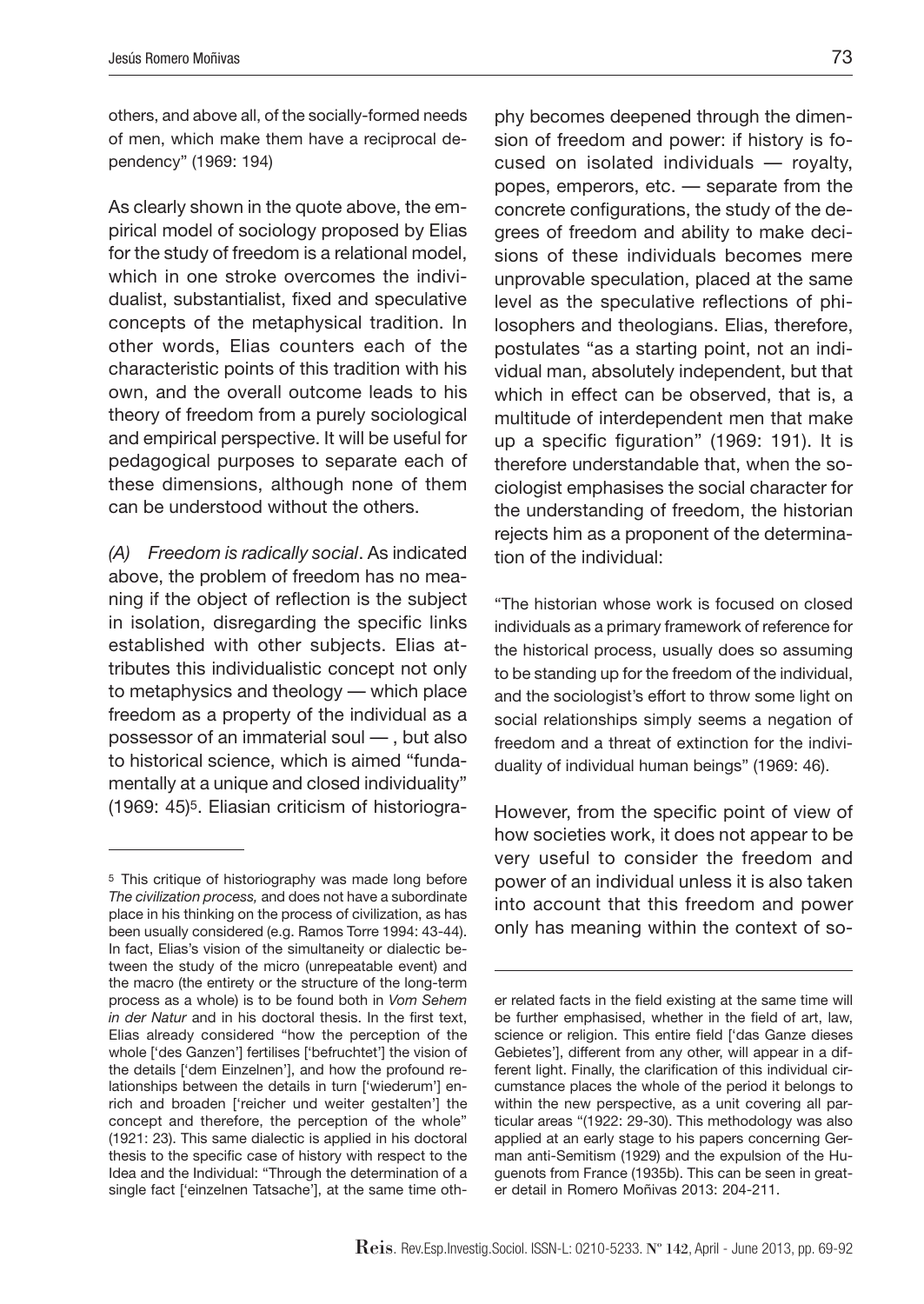cial relationships that delimit the decisionmaking framework and the scope of action of the subject<sup>6</sup>. In this sense, if the start of western thought on freedom emerged in a religious and theological context, first seeing it as God-given and, in modern and contemporary thought, as a fight with and against God (Cabada Castro 2004: 2), Elias sociologically relocates this debate not as a relationship between God and man, but between man and man. He makes it clear what "the focus of the question is, where the nonscientific debate about 'freedom' and 'determination' of man … becomes a scientific discussion about the relative autonomy and dependency of man in their reciprocal relationships" (1969: 48). Precisely what shows that freedom can only be studied from theoretical models that take into account the plurality of subjects is the fact that "freedom" and "power" are not absolute concepts, but are relative to the freedom and power of other subjects. Thus "it can be easily shown that, by broadening the scope of action of a specific individual or specific groups of individuals, the "freedom" of other individuals can become diminished" (Ibid.).

Certainly, this image of freedom is not as attractive as that presented by metaphysicians, theologians and historians, when they ontologically attribute it to human nature. The sociologist, on the contrary, is faced with the less idyllic, if more realistic, "degrees of decision-making", or with the *specific* "scope" of freedom that every individual or group had historically, depending on the figurations in which they happened to live. This means accepting the inevitable social determination that each individual suffers, within which

more or less autonomous decision possibilities will open up:

"Any large and differentiated human fabric has, in fact, two features: it is very rigid and, at the same time, very elastic. Within it there are always new scopes for individual determination opening up to human beings. Opportunities are offered to them that can be taken advantage of or wasted. Crossroads appear where they have to make a choice, and the social position of each individual, their immediate personal destiny or maybe that of their entire family (and, in some cases, even the immediate destiny of whole nations or certain functional layers of these) could depend on that choice" (1983: 68-69).

Thus freedom and power are properly understood only when viewed from a relational perspective. Elias's sociology is a privileged place for this type of model because of the concept of figuration. Still, we must recognise that it was not without reason that the critic of Elias, Layder, accused Elias by saying that he "does not deal with the day-today routines of social existence as they are experienced by the social actors on the social scene, so to speak. There is no analysis of the way in which meaning emerges through interactive negotiation, no appreciation of the way in which collective definitions of the situation fashion the contours of interpersonal encounters" (2006: 148), and that "Elias is concerned with people only from the point of view of their being links in chains of interdependence"(1980). However, according to Layder, "it is perfectly possible to talk of the relatively independent properties of individuals" (2006: 145). In this sense, "Individuals are capable of both creatively resisting and embracing the cultural and structural guidelines that surround them", and sociology can study the different nuances of both positions by way of the many "psycho-biographies" of the individual. For Layder it is necessary to recover the individual and its "independence" from theories that try to di-

<sup>6</sup> In fact, Elias distinguished even between human links that can be made and broken at will, such as being a member of a political party or a sports team, and those that could not, such as the survival units in which the individual is immersed from birth (1974: p. xviii).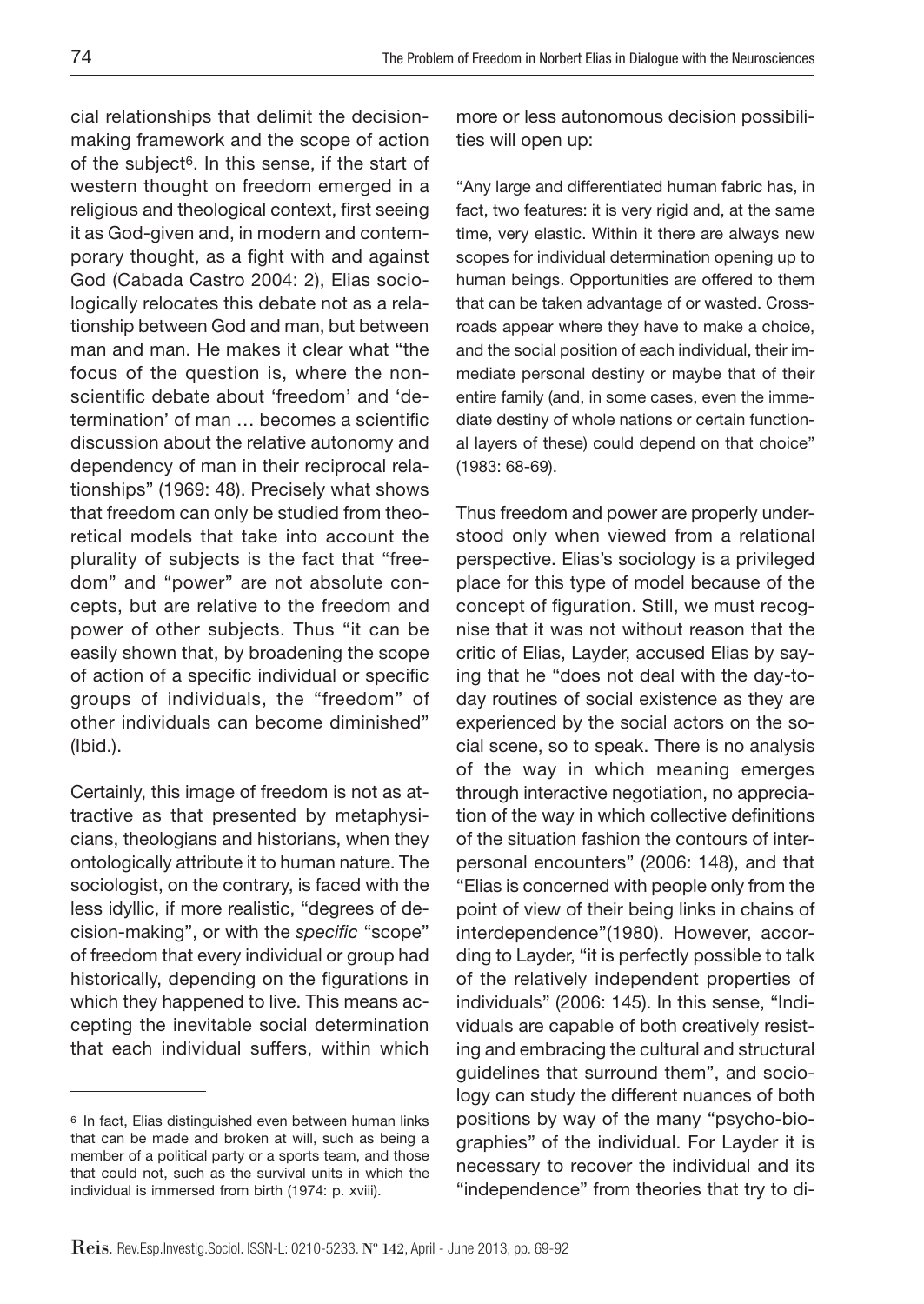lute it in the social sphere, balancing out both ends, which are really two different levels (146-148). It is no accident that, although in a different context, individualist methodologist José Antonio Noguera (2003) stated, not without reason, that certain sociological or holistic positions introduce metaphysical considerations that are foreign to empirical research, and this often leads to a determinist discourse that excludes the relative freedom of the individual.

*(B) Freedom is a structural property of figurations.* Put simply: the degree of freedom and determination of an individual or group of individuals depends on the specific form of the figuration in which they are immersed. In other words: for Norbert Elias, freedom, power and determination are relational, not substantial concepts7. They are not ontological properties, but relational ones that emerge from the structures of social figurations. In this way, Elias eliminated any vestige of meta-empirical thought and, as a result, all possible metaphysical or philosophical foundations of freedom. Following this, Burkitt (1993: 69) stated —as opposed to Guerra (1999)— that unlike Foucault, whose relational approach to freedom is still based on the concept of Nietzsche's "agonism", Elias´s figurational analyses are more successful in avoiding metaphysical conceptualisations of power and freedom, and are more consistent in maintain a relational focus [than Foucault].

Precisely the game models characteristic of Elias8 were an attempt to create empirical theories of power that could also be applied to freedom, as having more power in some way means having a larger scope of freedom than other individuals, and in the reverse, for as "we depend on others, others depend on us. The extent to which we depend more on others than others depend on us, and the extent to which we expect more of others than vice versa, will be the extent of their power over us [and the lesser extent of our freedom]" (1970a: 109). Therefore, the degree of freedom and determination, and of power, is something present in all social relationships, and there are no absolutes (nor maximum or minimum levels), as they arise from interdependencies between people or groups, which may be more or less symmetrical, but never totally absent<sup>9</sup>. On the contrary, Elias conceives freedom and power as a question of degrees or ratios whose two extremes (absolute freedom-absolute determination) do not exist in any social figurations, in as much as there is always a balance of freedom and power, be it more or less symmetrical or asymmetrical, between the different parties in a mutually-functioning interdependency. So,

"Every man living and in some way sane —even the slave and the prisoner— has a degree of autonomy, or if one prefers a less dramatic term, a space within which to act out their freedom. The fact that even a prisoner has a degree of autonomy has at times been romantically glorified as a

<sup>7</sup> From a sociological point of view in Eliasian sociology, that is, from the genetic approach in his thinking, it would be interesting to determine exactly where this relational focus comes from, which is certainly not an original feature of Elias's approach, since both Simmel and Mannheim used it much earlier. The classic and delightful debate between Benjo Maso (1995a) and Richard Kilminster-Cas Wouters (1995) on the neo-Kantist influences on Elias's work (a discussion on which I have already taken sides in Romero Moñivas, 2013) is enlightening in this respect. Eliasian relativism could have come from Simmel, Cassirer and the Baden school, from Mannheim, from the philosophy of biology of his time and from the debates about Einsteinian relativity. In any case, this interesting discussion is outside the scope of this paper.

<sup>8</sup> It is not possible here to even summarise the games developed by Elias in *Was ist soziologie?* In Spain, the excellent paper by Sofía Gaspar (2003) amply describes the topic.

<sup>9</sup> Elias's ontology also invalidates the existence of a zero point, not only in ontology in general, but also in any individual social process.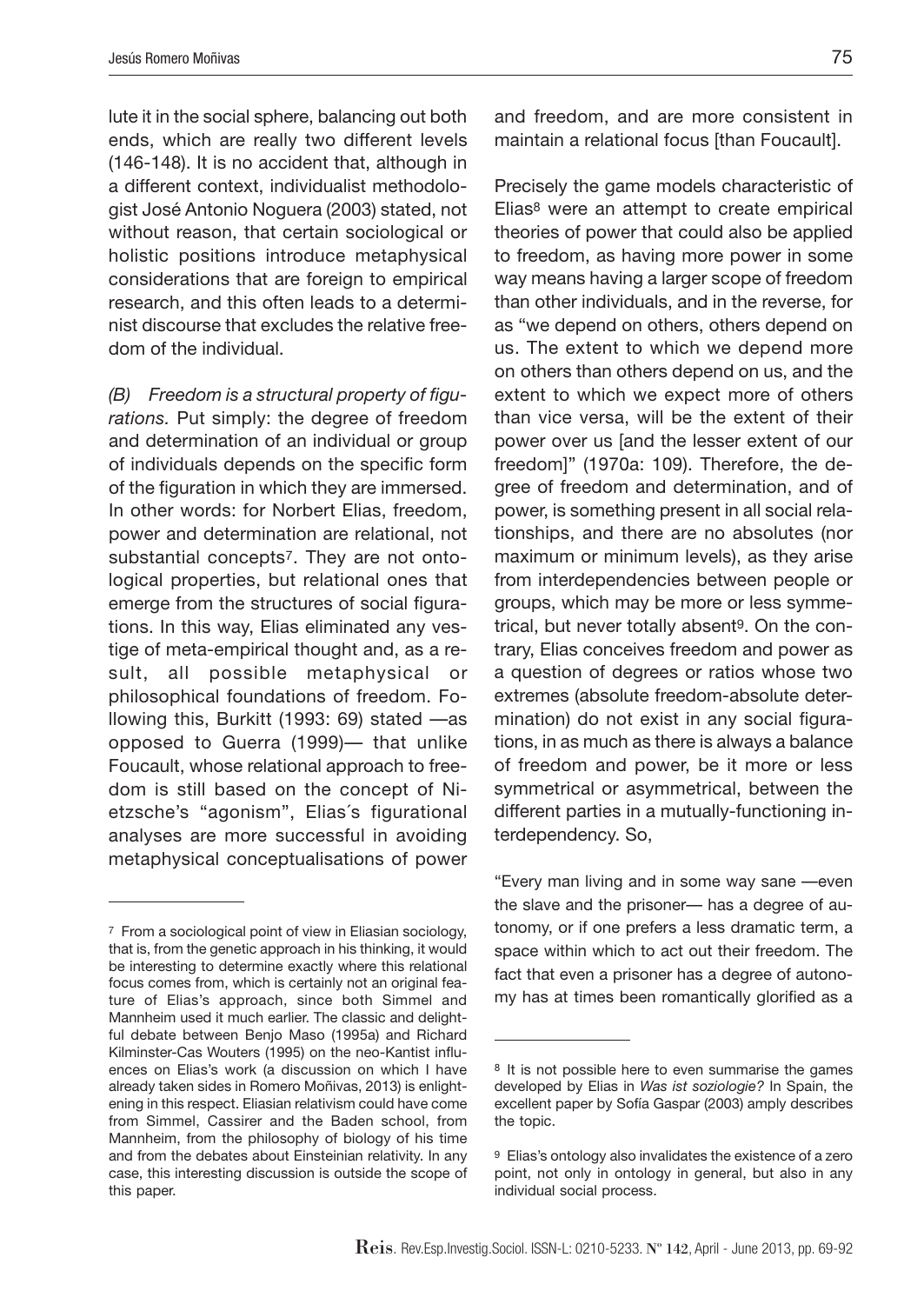proof of some sort of metaphysical freedom of man as such. But the idea of an absolute freedom of the individual, beyond all ties with others, is important primarily because it flatters the sensitivity of man. When you put aside all metaphysical or philosophical speculation on the issue of 'freedom' that can neither be documented nor corroborated in connection with researchable and observable phenomena, one finds that, although varying degrees of independence and dependence amongst individuals can be observed, or —put a different way— of power, in their mutual relationships, there is no absolute zero point amongst them. It usually happens that a relative action of one man questions the relative independence of another" (1969: 195)10.

This relational and balanced view destroys the statism inherent in classic absolute concepts of freedom and determination. In effect, "a powerful king has, by virtue of his opportunities for power, more scope for decisionmaking than any of his subjects… a powerful sovereign could be considered to be 'freer, but not in the sense in that 'free' is synonymous with 'being independent from other individuals'" (1969: 194-195).

This means that, when talking of freedom or determination one has to take into account the specific form adopted by the functional interdependencies amongst subjects. Analysing these figurations allows us to "show how an individual man uses the field of available decision-making given by that individual's position within a specific configuration in his strategy to guide his personal conduct" (1969: 49). The problem of freedom and determination is directly related to the problem of the unintended consequences of action, as well as to the opacity of the social networks and frameworks that are produced long-term (Cf. Mennell, 1977 and Gaspar, 2003). It is this *a priori* opacity that limits from the outset this supposed absolute freedom located within some socially given possibilities within each configuration (1983: 69). But, at the same time, the decision eventually taken by the individual subsequently contributes to this opacity, which in turn will be the starting point for limiting the freedom of others, depending on "the distribution of power and the structure of the tensions of the whole of this mobile human fabric" (Ibid.). For this reason, the Eliasian concept of freedom cannot be subjectivist or voluntarist, as no human being living in a society —let alone in complex modern societies— has the capacity to undertake unilateral actions by a simple act of will, separately from the functional relationships of the particular figuration<sup>11</sup>:

"No individual human being, however powerful, or however strong their will or sharp their intelligence, is capable of breaking the laws of the human fabric from which they originate, and in which, they operate. No one, however strong they are, for example, the German Emperor of a large natural feudal economy, can indefinitely control the centrifugal tendencies that correspond to the vastness of their territories; they cannot instantaneously transform society into an absolutist society or an industrial society; a simple act of their will cannot carry out a broad work distribution structure, the forma-

<sup>10</sup> A similar quotation used by Elias to refer to power: "let us take into account that even a baby has, from its first day of life, power over its parents and not only the reverse; the baby has power over its parents in that it has, in some sense, value for them. If that is not the case, it loses this power … The same could be said of the relationship between a master and a slave: the master is not the only one with power, the slave also has power over its master … In these cases, in the relationship between parents and child, and between master and slave, the levels of power are distributed very unequally. But whether the differences in power are large or small, there are always power balances wherever functional interdependence exists between individuals" (1970a: 87).

<sup>11</sup> Of course, for Elias this awareness of doing an action as a result of individual free will is, in itself, subject to the real possibility that the figuration within which such individual is has "permitted" him/her to have that awareness as an individual, as happened, for example, especially after the Renaissance.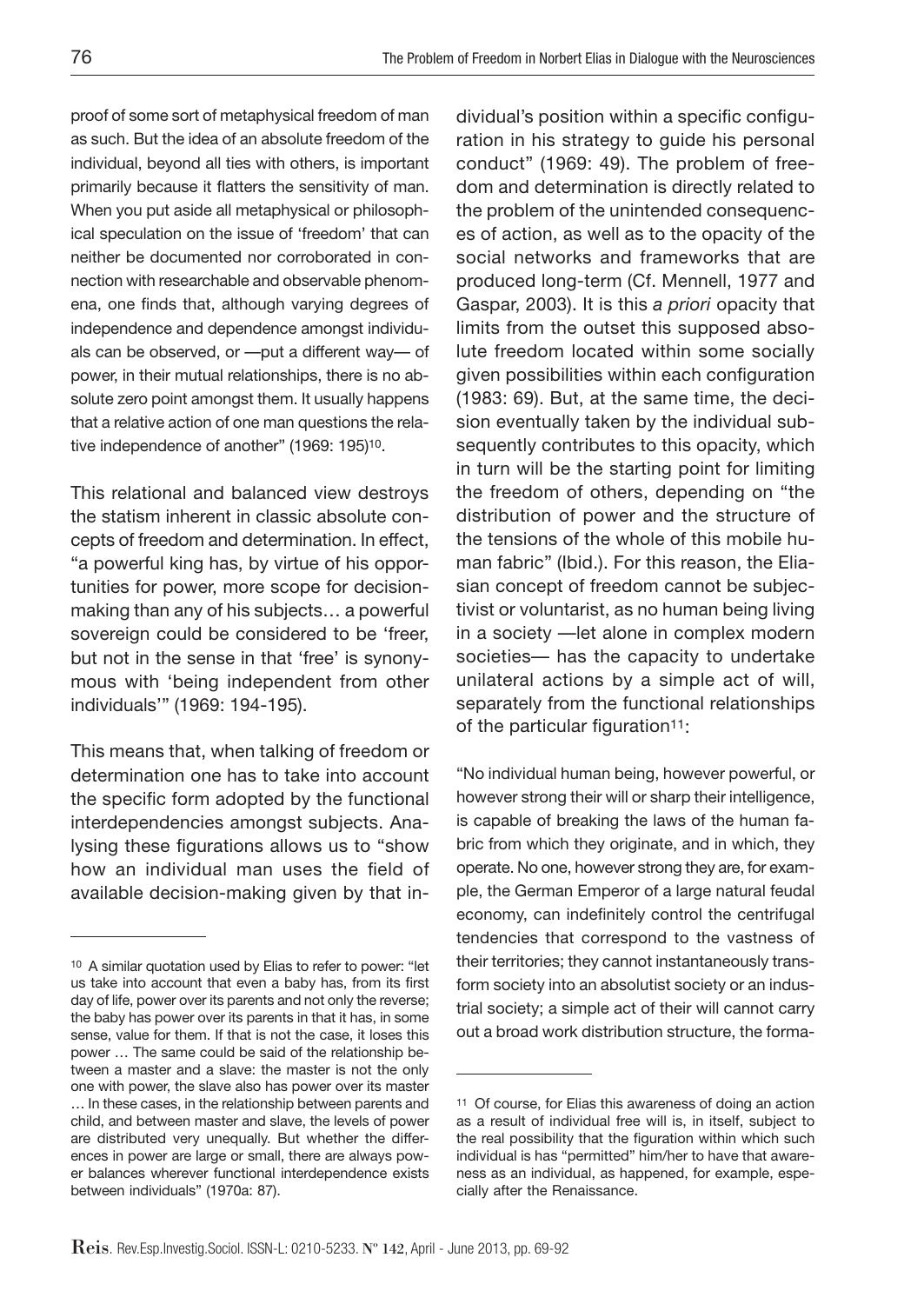tion of an army, the monetisation and radical transformation of the system of properties required to establish a durable central institution. They are, and always will be, subject to the laws of the tensions between serfs and feudal lords, between competitive feudal lords and nobility with central power" (1983: 69).

This interweaving of networks of determined actions and the scope for freedom is what makes the Eliasian anthropology and sociology of freedom somewhat pessimistic, however realistic, far from the romantic conceptions that individuals are capable of absolute freedom12.

In any case, it cannot be forgotten that the same applies not only to individuals but to groups and large communities, such as international relations between states. Even subsequent developments in history, philosophy and sociology of technology have helped to complete this relational view, in as much as the freedom of an individual does not only emerge from interpersonal relationships, but also from relationships with technological artefacts13. Thus Thomas P. Hughes "momentum", Bikjer's "technological frame", Latour's "black boxes" or the "determinism as an experience" of Rosalind Williams and Tim Jordan, have shown that the individual loses degrees of freedom within technological systems, whether they are more or less complex, which is changing balances of power not only between people, but also between people and objects (cf. Romero Moñivas 2010a: 112-128, 2010b).

*(C) The degrees of freedom and determination are changing.* The very fact that the freedom or determination of an individual is related to the figuration in which they are inserted and to the fabric of social inter-dependencies which constitute that individual, assumes that the concept of freedom has lost all of its static, ontologically immutable character. In this regard, Elias did not hesitate to assert that "a general valid formula does not exist for all historical stages, nor for all types of societies, which indicates the scope of the limits of individual free will. A characteristic of the individual's position within their society is precisely that the type and scope of decision-making available to the individual depend on the structure and historical situation of the group in which the individual lives and operates" (1983: 71). Thus, the freedom or determination of a subject is not the same within an industrial or a farming society, or in the court or in the factory. In fact, Eliasian analyses showed precisely that a characteristic of the process of civilization, and one of the factors for western sociology to emerge, was what Elias called "functional democratisation", that is, the reduction of the differences in power between groups, and as a consequence, the transformation of the degrees of freedom.

However, the changing character of freedom is not only manifested with respect to figurations throughout history. There is also another type of process that transforms freedom which is to do with a more "psychological" aspect, whereby the changing perception of the reality of a subject according to the specific moment in time in their individual biography depends on how loaded with fantasy or reality the individual perceives their specific degree of freedom to be. In Elias's output there is sufficient material to state that what Goodwin and O'Connor (2006) call "shock hypothesis" exists, making reference to the traumatic experience that —in the words of Elias— young people suffer when

<sup>12</sup> Salvador Giner (1980: 13 and 14) considered that a *socio-structural* definition of freedom implies a "certain anthropological pessimism" and a "paradox" of freedom.

<sup>13</sup> Although in the sociology of the founding fathers there is a better understanding of this, sociology was gradually moving away from relationships with artefacts, producing what Werner Rammert (1998) called a "neglect of technology by sociology" ("Technikvergessenheit der Soziologie"), a theory taken up also by, for example, Nina Degele (2002) (Cf. Romero Moñivas, 2009).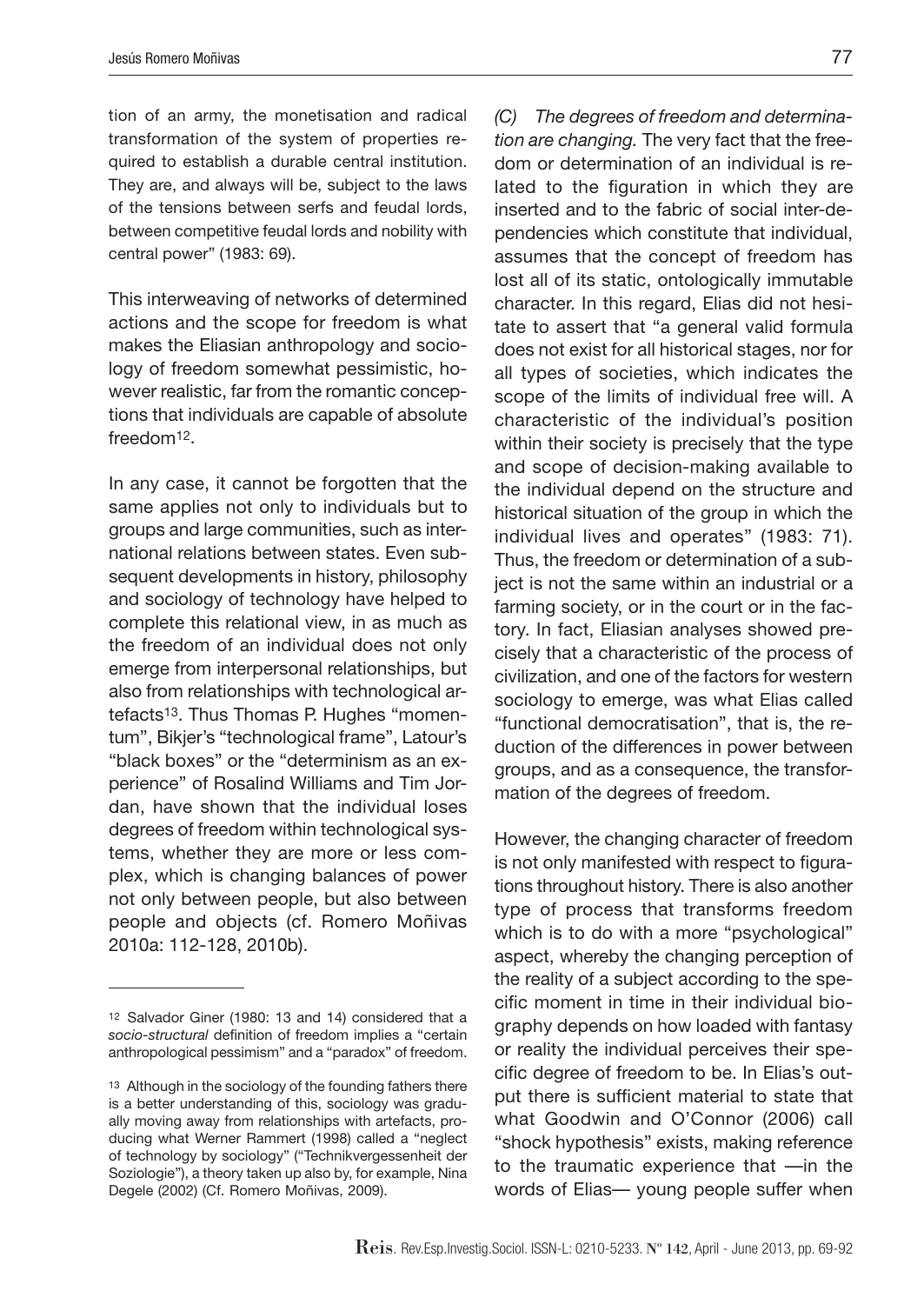passing from childhood to adulthood. This psychological experience has, however, a very real basis, as "quite often, during adolescence, the aim is to provide the youth with a horizon of knowledge and desires as broad as possible, an overview of life, a sort of an island of fortune and youthful dreams, which has a striking contrast with the life that awaits the young person when they become an adult. They develop numerous aptitudes that adulthood will not let them use, multiple inclinations that as adults they will have to repress" (1983: 46).

This experience, which genuinely produces a situation of anxiety, was empirically studied by Elias in a project that dealt with discerning the causes and possible solutions of this "shock". In fact, this experience produced so much anxiety for young people because they "perceive more the wider choices of adulthood than its restraints and frustrations" (Elias, cited in: Goodwin and O'Connor: 168).

This process of "shock" has fundamental implications for the question of freedom. Goodwin and O'Connor (2006: 169) seemed to be aware of this when they claimed: "The reality of work is different from the perceptions of the young person and, for Elias, the realisation that nothing will ever be the same in terms of school holidays or the general loss of the 'freedoms' that accompany childhood leads the young person to experience a 'reality-shock'". It is understandable, then, that from a psychological point of view, this changing perception of reality is effectively rooted in the fact that what takes place is a change in the young person as they pass from one figuration to another without possessing the necessary cognitive keys. On this, Randall Collins (2008: 161-162) has insisted that, in the case of violence, it is precisely in the transition to the middle school where there is an increase in bullying, because "bullying is part of the normal process of status-construction at all levels of contemporary American secondary schooling". In Eliasian terms, we could translate what Collins is saying in that the transition from one type of figuration to another in the various school years constantly changes the balances of power and their respective degrees of freedom, which will involve a "struggle" for the child and adolescent to re-position themselves in the new configuration, seeking to increase their status (and consequently, their freedom) with respect to their school mates. This implies that there is no absolute, immovable degree of freedom or determination, but rather, that in each new historical figuration or biography the degrees of freedom are transformed, to which Collins would add, this includes every "situation" and "interaction ritual".

The main point is that, for Elias, this historicisation of freedom is the final blow against any philosophical consideration that considers freedom to be an immutable metaphysical attribute that ontologically belongs to the subject due to its very nature. On the contrary, sociology shows that "the individual scope for decision-making differs from one society to another and, within the same society, from one historical period, and from one social position, to another" (1983: 71- 72). In this way, it is possible to empirically study the problem of freedom and of determination.

*(D) Freedom can be studied empirically*. Finally, Elias intends to develop empirical models for the scientific study of the "real" degrees of decision-making and determination of individuals depending on their social figurations. This implies that Eliasian sociology totally rejects the purely ideological and evaluative debates about freedom or power, because both are, after all, structural properties of all systems. However, Elias recognised that the concept of power has sometimes "disagreeable" connotations, especially given the fact that, historically,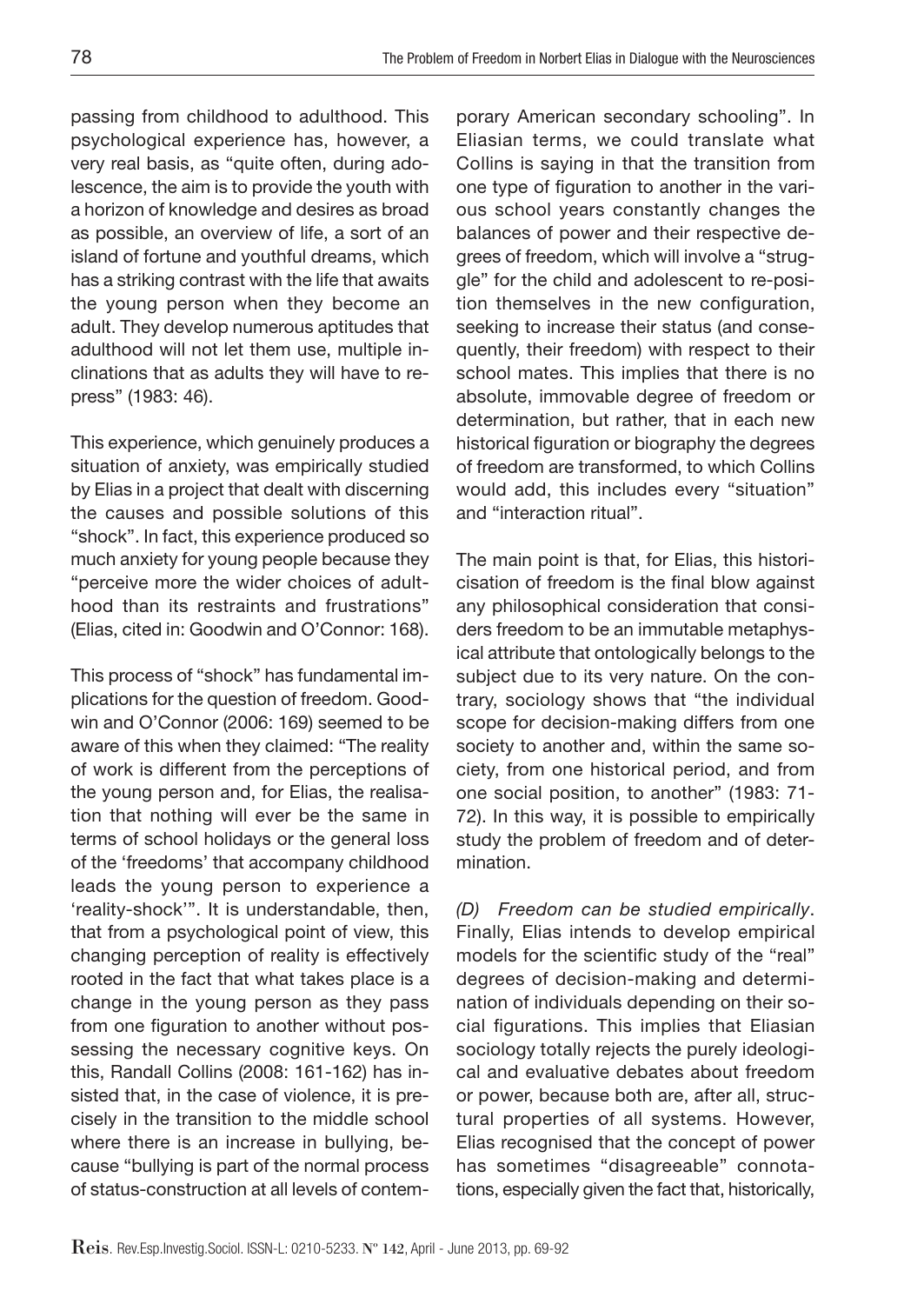the way in which power has been exerted has been unequal, and at times brutal, by whoever had the capacity to do so. For this reason, "these negative connotations of the concept of power easily determine that it is no longer possible to distinguish between a simple statement of fact and its assessment "(1970a: 87). The same could be said of freedom and determination, when considered in their traditional philosophical scope, which is purely speculative and therefore has a tendency for each philosopher to colour their thinking with their own ideals and values, falling between the two equally unreal extremes, that of a speculative evaluation of absolute freedom, or that of absolute determination. Thus:

"The representatives of one side talk of man, therefore, as a physical body of the same type as a billiard ball, and state that his conduct is determined in exactly the same causal way as when a ball is put into motion and collides with another. The representatives of the other side only say, deep down, something negative. They assert that the behaviour of an individual cannot be determined like a billiard ball, that it is not causally determined in the classic idea of physical causality. This statement is then immediately related to the idea that any man, in every instant of his life, is totally free, independent and a total master of his decisions. But this idea is no less fictitious than its opposite, according to which a man simply does not have any room for decision-making, he is 'determined', like a billiard ball in motion" (1969: 47).

Elias the sociologist and hunter of myths could not accept this type of speculative analysis that could not be empirically proven and lacked any explanatory power. This is why, within his figurational sociology, he proposes, "to raise the problem with considerably more differentiated models in such a way as to better capture historical relationships which are capable of being proven through documents" (1969: 46).

These models permit "testing the scope of decisions of a specific individual from within his chains of interdependencies, the sphere of his autonomy and the individual strategy for managing his conduct, and thus approaching an explanation" (1969: 48). In fact, the only way of casting light on these questions is "the detailed study of a specific society", since it will supply materials "to investigate the general theoretical problem of the relative dependencies and interdependencies of individuals in their reciprocal relationships (1969: 196). In this way, for Elias, the problem of freedom is an example of how it is necessary to link theoretical and empirical studies within a mutual referentiality and circularity. Regarding this aspect the theoretical models proposed by Elias as models of games are especially useful for analysing empirical data related to the various different configurations between subjects and the scope of freedom and the range of action they allow for.

Whilst not depending on Elias, Randall Collins's micro-sociology, in some way, can enter into this empirical development of the study of freedom and power, through its persistent use of the "situation" and the "interaction ritual chains"14. In fact, I believe

<sup>14</sup> It is obvious that, despite the similarities between the concepts of figuration and situation, there is a fundamental difference: for Elias, figurations could be both macro and micro, as Eliasian interdependencies are not restricted to daily face-to-face interactions (as is the case with Collins). Elias rejected the concept of interaction and substituted it for interdependence, to show that a human being is not only subjected to these micro-interactions. Even so, I believe, like Collins, that all macrosociology must be translatable to a micro level (which does not mean reducing it) (cf. Collins 1981, 1988 and 2004). To what extent micro-sociology needs to reach the level of the individual, as methodological individualists do (Noguera, 2003) or, to take as a starting point the minimum social unit — for Collins it is the situation and for Elias, the figuration, whilst the individual is certainly always at the core of these situations and figurations — is an interesting debate to which I expect to be able to contribute in my next publication.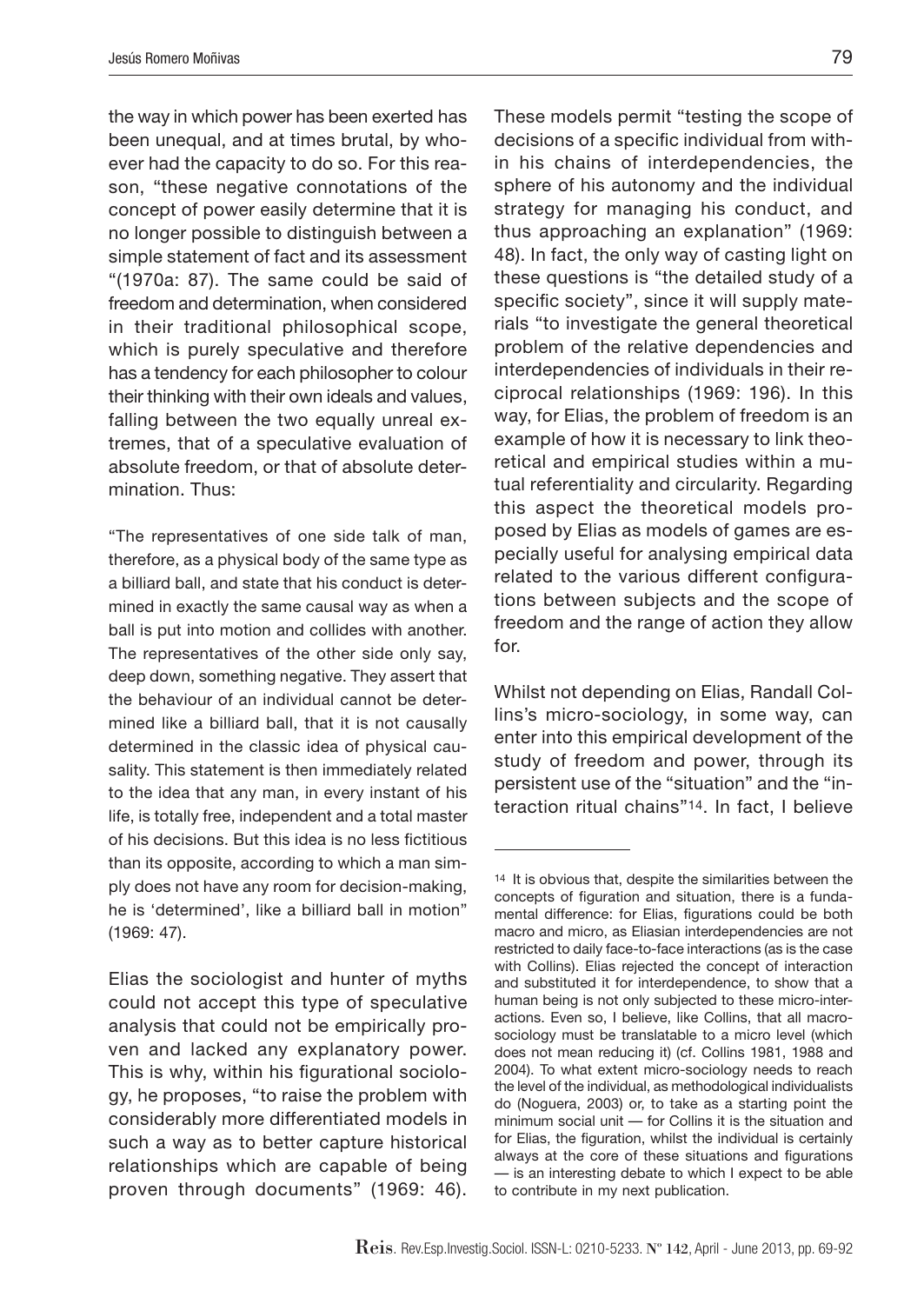that Collins enriches and complements Elias in the way that Collins chooses a modern understanding of "situational stratification" (Cf. Collins 2000 and 2004: 258-296; in the context of his sociology of conflict it is enlightening to examine the case of freedom and power in organisations, Collins 1975). According to Collins, in current societies, power only operates from within specific organisations and situations, under local networks of reputation and balances that oscillate between the power of efficiency and that of deference. For this reason, Elias carefully studied (as we will see next) the degrees of freedom and power that had emerged from two figurations still anchored in a stratification of "categorical identities", as was the case with courtly society and even with the context of Mozart. Collins, on the contrary, stated that these categorical identities have been disappearing from the modern world, and he imposed an empirical micro-sociological study on how each situation and each context demands their own types of power and deference in dayto-day interactions. Seen in this way, Collins's sociology goes further than that of Elias's in making freedom a micro-structural property of a relational situation, which allows the empirical study of how it is possible that an individual has a greater degree of freedom in one situation, and a few minutes later this degree of freedom may disappear, having almost now become a dependency on the other, as Collins himself documented in violent situations (Cf. Collins 2008) or in any other day-to-day circumstances in which the levels of "emotional energy" fluctuate15.

## **The constrictive and constructive capacity of social determination**

Elias recognised that sociologists, compared to historians, are more likely to highlight the determining power of social structures on the individual, while historians accuse sociologists of ideology (1969: 50). With the founding fathers, although especially with Marx and Durkheim, the study of the constrictive capacity of social structures became a fundamental object of sociology. Elias intended that empirical studies should "corroborate" these ideas of sociologists, since there is no denying the fact that social interdependencies provoke limitations and constrictions upon individuals. This is the reason why reality is distorted if, as is the case with historians or those sociologists who are proponents of methodological individualism, the starting point is the individual subject, in order to safeguard its ability to make decisions. Nevertheless, the human subject has always been inserted into this fabric of interdependencies of a functional, emotional, professional or state nature, among others, which condition —whether we like it or not— the decisions of individuals, due, amongst other things, to the opacity of social frameworks. Thus Elias realistically started from the realisation of the fact that society determines and conditions the individual, and every specific case and every figuration could be studied empirically, and would reveal the degree of freedom and choice that individuals or groups possess. This first aspect of society, which is *constrictive* of the freedom of the subject, was exemplarily expressed in the following quotation by Elias, as a conclusion to his empirical study of the communities of Winston Parma16:

<sup>15</sup> I myself have proposed my own situational freedom model using the insights of Elias and Collins in the paper "Situational Freedom. Multidimensional Toward a Sociological Theory of Freedom" (submitted to assessment).

<sup>16</sup> In Elias the best-known example of this social constriction is the civilization process. But precisely because it is so well known, I have decided not to stress this aspect, despite it being of utmost importance for the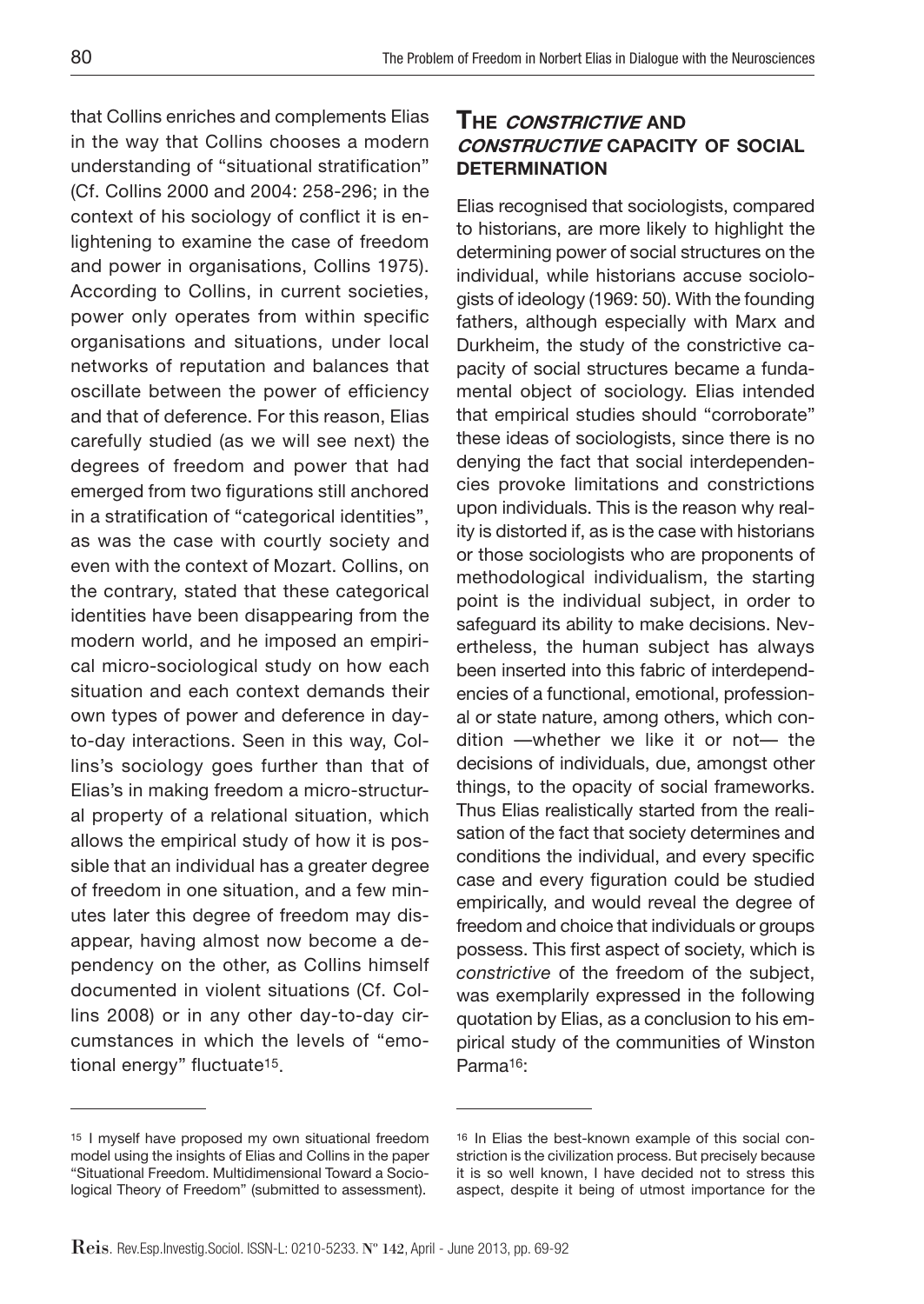"There is no doubt that in many ways configurations such as those studied in this enquiry exercise a degree of compulsion on the individuals which forms them. Expressions like "mechanism" or "trap" used with reference to specific situations were meant to indicate this compelling force. One of the strongest motive forces of people who insist on starting their theoretical reflections about societies from "individuals *per se"* or from "individual acts" seems to be the wish to assert that "basically" an individual is "free". There is certain abhorrence against the idea that "societies" or, to put it less equivocally, the configurations that individuals form with each other, exercise some power over the individuals which form them and limit their freedom. Yet whatever our wishes may be, looking simply at the available evidence, one cannot get away from the recognition that configurations limit the scope of the individual's decisions and in many ways have a compelling force even though this power does not reside, as said it is often made to appear, outside individuals, but merely results from the interdependence between individuals. The fear that one may magically deprive men of their freedom merely by saying, by facing up to the fact that configurations of individuals can have a compelling power over the individuals which form them, is one of the main factors which prevents human beings from lessening this compelling force" (1965: 172).

However, this constrictive force that limits freedom is only one of the aspects of social determination17. In fact, the specific figura-

tions are also the social crossroads that permit or encourage freedom, as is the case of innovations in art, knowledge or technology. That is, social configurations also have a *constructive* aspect. They cannot be understood without taking into account the social position of the innovator. With respect to knowledge in general and scientific knowledge in particular, the Eliasian epistemological evolution implies that the scientist is supported by a social source of prior knowledge that enables him to take a small step forward, thus advancing knowledge (Cf. 1971 and 1972). But the scientist's creative freedom is only possible if that social source exists, hence the personal respect that Elias has for pre-scientific ways of knowing, as a condition of enabling the birth of science:

"[the history of science has been wrong in tacitly accepting] that the contribution of a specific scientist to the growth of science is only that scientist's business, that he depends solely on his genius to formulate and solve problems. But, in reality, the questions that a scientist could formulate, and the possibilities he has to solve them always depend on the stage in which he finds the development of scientific knowledge at the time in which he acquires such knowledge from others. Every scientist, to use a well-known metaphor, jumps into the current at a given point and time. Therefore what he does, in other words, if he swims fast or not and, to a certain point, even how far he can go and the distance he can cover, depend to a certain extent, without a doubt, on his decisionmaking abilities and his capacities, but also, the situation and the resources that a science pos-

topic of freedom. In effect, the processes of self-constraint on behaviour (Cf. 1939) or even in subjection to time (cf. 1984a) are serious empirical cases to show how freedom is always a relational and historical process.

<sup>17</sup> One cannot forget that Elias distinguished between different social situations and occupations that had a greater or lesser constrictive capacity upon individuals. So, leisure time and recreational activities have a greater level of spontaneity than occupational activities, even including free time, but with a higher degree of routinisation. When an individual is immersed in very routine activities, they "impose on the individual's behaviour a high degree of regularity, steadiness and emotional control, and block other channels of action even if they are

a better match for the mood, feelings, or the emotional needs at that moment" (1986: 125). The degree of freedom is not only dependent on differences in the balance of power inside figurations, but also on the occupations in which subjects are immersed. Organisational sociology is one of the branches which has carried out the most in-depth analyses of the power-freedom dimension within organisations, in the most solid theoretical-empirical manner, both in its formal and informal organisation and in its nuances and gradients, providing solid propositions to general social theory.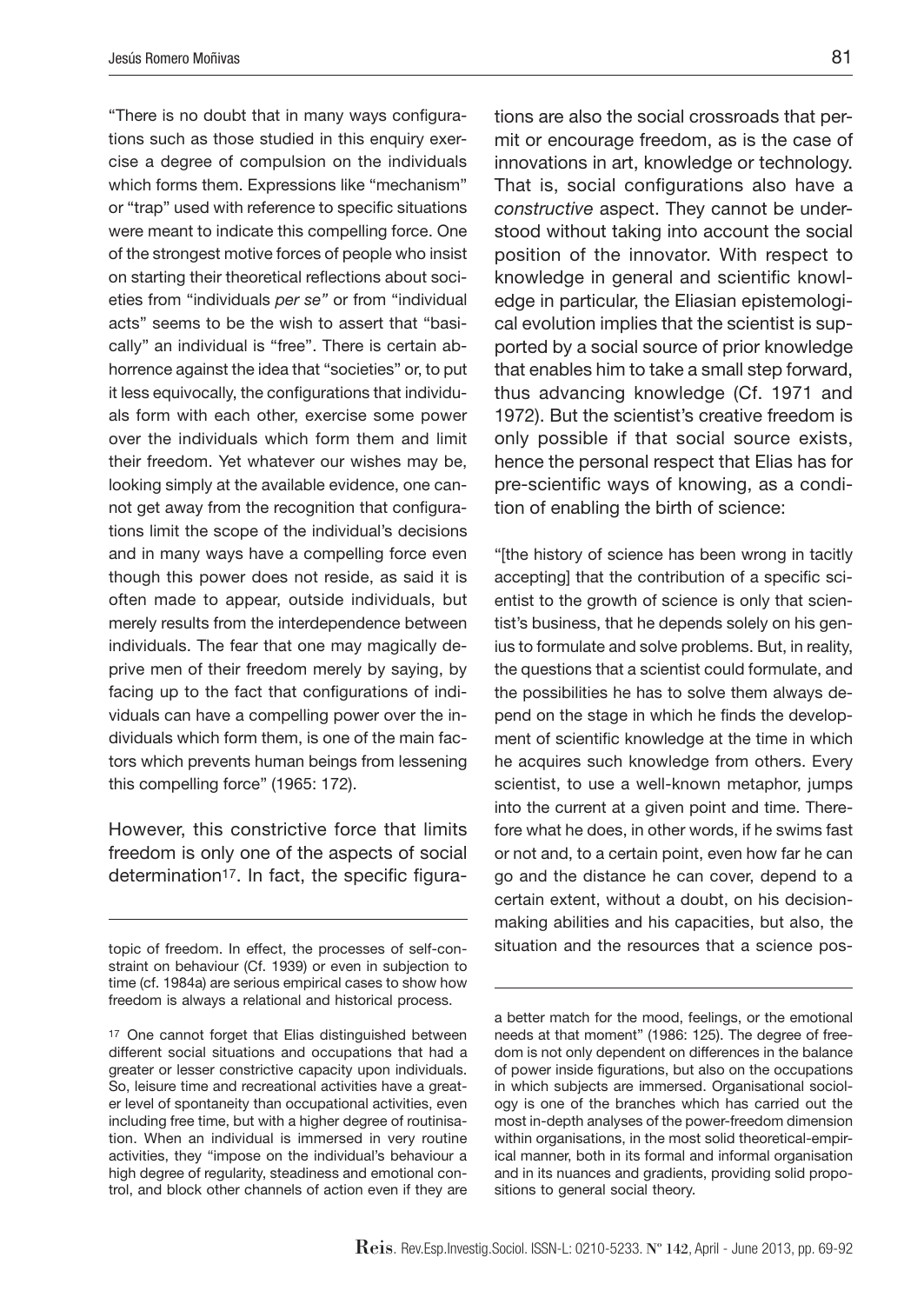sesses may be such that scientists have to face problems than none of them can solve individually, despite their great capabilities" (1972: 177).

Thus the social determination of individual freedom becomes here, somehow, constructive rather than constrictive, as it is, in fact, that particular social figuration which grants the individual a certain leeway to create or innovate. In the case of art, something similar happens, as we can show later in the case of Mozart. In this respect, the young Elias had already clearly sided in favour of explaining artistic innovations, styles, in relation to transformations in social figurations, as in the case of *kitsch*  arising in this typical situation of "the incessant interpenetration of structure ['Gestalt'] and disintegration ['Zerfall']", characteristic of industrial society (1935a: 151). Here the social determination of figurations plays an enabling role in the creative freedom of artists. There is no natural talent, as we will see in the case of Mozart, which emerges in a vacuum, nor is there an absolute creative freedom outside of the constriction imposed by society. Thus, for Elias, freedom is both constrained and enhanced by social determination, and none of them can be considered to be absolute extremes, but rather gradients in a changing continuum throughout history and throughout the types of figurations and social positions.

# **Two empirical studies: Louis XIV and Mozart**

However briefly, it would be useful here to illustrate everything described up to now from a theoretical point of view, by referring to two specific empirical examples of how the balancing processes between freedom and determination work as products of specific functional interdependencies between individuals. They are two very different examples, a king and a musician, to which Elias dedicated two books to illustrate the way in which different social relationships and figurations limit, at the same time as enhancing, individuals.

#### *a) The case of Louis XIV and the French Court*

The starting point is the royal and the courtly society of the *Ancien Régime*, considered as "specific configurations of men", which Elias studied not only from a historical, episodic point of view, but also as a prime example of his figurational sociology. Courtly society is a perfect example of those balances of power that fluctuate depending on the circumstances. What is of interest here, as opposed to traditional historiographical approaches, is to show the way in which Elias explains the individual role of Louis XIV from within that network of relationships, explicitly characterised in the following way:

"As will be shown, the specific power of a sovereign, even in the period of is the so-called absolutism, was not in any way as unlimited or as absolute as suggested by the term 'absolutism'. Even Louis XIV, the Sun King, who is sometimes presented as a prototype of the sovereign who decided all and reigned absolutely without limitations, becomes, when examined with more precision, an individual involved, by virtue of his position as king, in a specific network of interdependencies, who could maintain the range of his power only thanks to a meticulously measured strategy, specifically prescribed by the particular configuration of courtly society, strictly speaking, and by overall society, in a broader sense" (1969:12).

The relational concept of freedom, power and determination are particularly visible here. Louis XIV was subject to a network of interdependencies that made him a king of a certain type, and only from within this network could strategies and acts have meaning, with varying degrees of freedom. The strug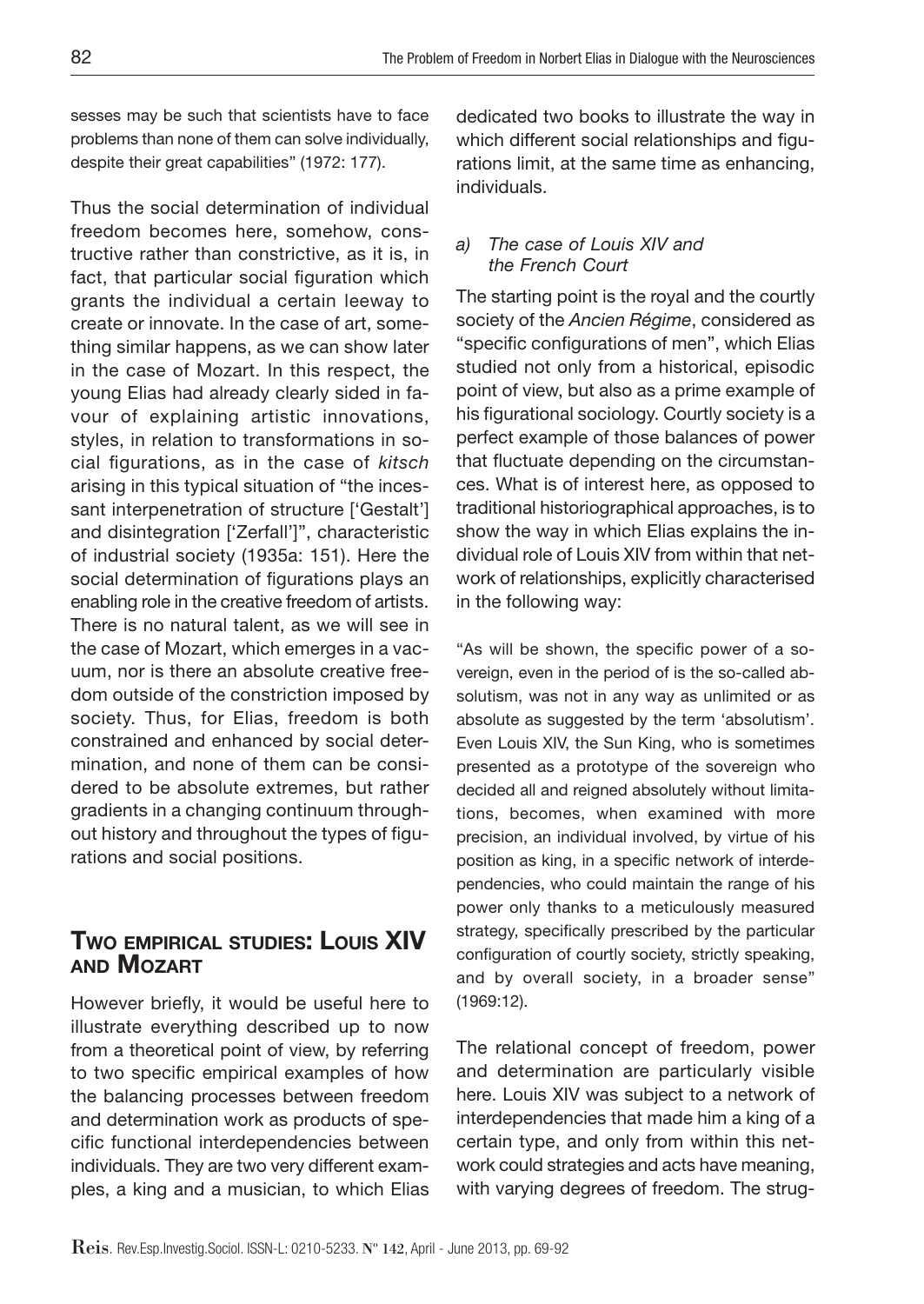gles that existed within the various strata of the nobility and bourgeoisie are those that, with the appropriate strategy on the part of the king, gave him this apparent image of an absolute power, in so far as he had the ability to grant or deny favour to certain families and individuals. However, this capacity did not strictly come from him, but rather from the then specific form of court society as a figuration (1969: 96-98). This is the so-called the "royal mechanism". In this case, it was exactly the division between the other social groups and their inability to work together against the king which gave the latter more power and freedom; freedom here being not an immutable, metaphysical attribute coming from the king thanks to some sort of divine favour, or because of a special human quality, but the fruit of the figurational contingencies at the time, and they were subject to change.

The king would lose this scope of freedom for decision-making "if all the social groups… that were subordinate to him had the same focus, namely, if they were united against him" (1969: 162). The power of Louis XIV was that the configuration that he governed was based on his power to "divide" or maintain a balance between the tensions that existed between his subjects. Consequently, Elias, as we have already seen, did not deny power and freedom even to the subjects, as in a very real way, Louis XIV and his freedom depended, paradoxically, on these tensions between his subjects. Here it can be clearly seen that a figuration is at the same time constrictive of freedom (as the leeway that Louis XIV had for decision-making was limited by these interdependencies) and also constructive of the potential for freedom (in so far as it is precisely the concrete form of courtly society which allows the high degree of royal decision-making). Paradoxically, Elias considered this "mediocre" way of governing to be the most coherent with the type of figuration. And for this

reason he considered Luis XIV as one of those "great men", despite not belonging to the typology of a "charismatic or original ruler", precisely because he was able to take advantage of his mediocrity to "prevent the social pressure from the governed, especially his elites, from being oriented in one and the same direction" (1969: 171-172).

This dialectic tension is very clear if we look at the ritualised ceremonies and the rules of etiquette. The heavy burdens of etiquette and court ceremony conditioned the freedom of all, not only of the different court strata, but also of the King. In the time of Louis XIV ceremony had not yet become mere inertia, lacking any meaning, but it remained "a totally determined purpose." In effect, it was a tool to maintain the tensions and imbalances of status amongst the governed (1969:122). He himself was subject to the ceremonies that thwarted his freedom because, thanks to this, his scope for decision-making increased over his subjects. In reality, "one reluctantly endured the etiquette, but one could not break it down from inside, not only because the king demanded that it be maintained, but also because the social existence of the very men involved in etiquette also depended on it" (1969: 119), including that of Louis XIV. Freedom and determination are, therefore, two sides of the same coin of the interdependence of human relationships. Ignoring this very specific nature of freedom, and surrendering to pure metaphysical speculation, independent of social relationships and their changing character, is an exercise in "futility" that explains nothing.

#### *b) The case of Mozart as a result of the coexistence of two social worlds*

In *Mozart — Sociology of a genius,* Elias's aim was to reconstruct the social process that gave rise to this exceptional personality. In this sense, coherently with his anthropology, he rejected any type of innatist or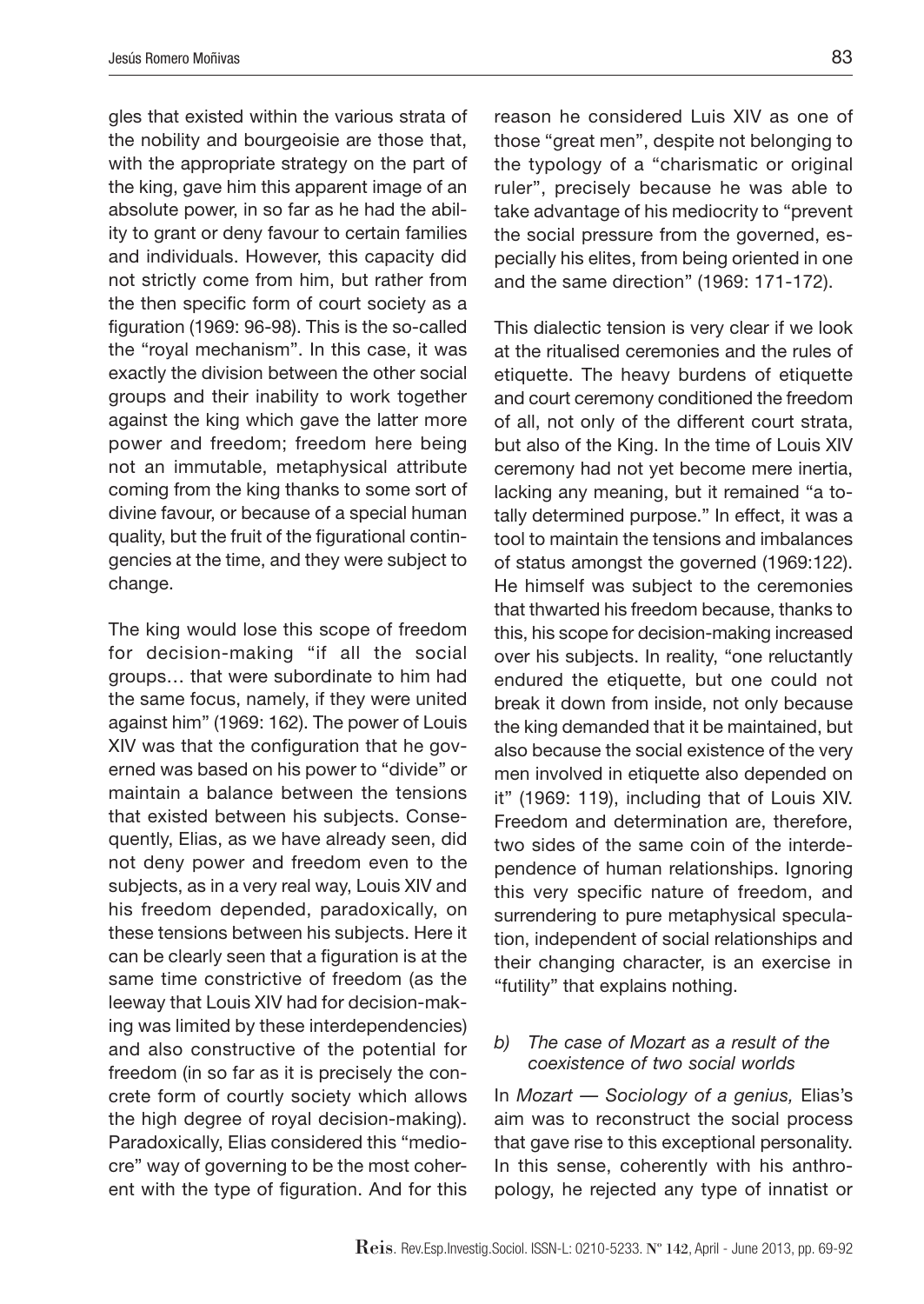natural explanation, as if Mozart had ontologically been born a genius. On the contrary, Elias looked for a more sociological type of explanation:

"When talking of Mozart it is easy to let slip words such as 'innate genius' or 'an innate capacity for composition'; but these are unreflective expressions. When the structural properties of a person are said to be innate, it is assumed that they are hereditary, biologically determined in the same sense as the colour of his hair or his eyes. However, it has been totally ruled out that a person could have something as artificial as the music of Mozart sketched naturally, that is, rooted in his genes" (1991: 88).

For Elias this is merely an example of a wider problem: the dichotomy between the "artist" and the "person", so typical of theoretical studies. This separation does not contribute to explain the enormous differences that exist in Mozart the person, and the idealised image of him as a genius. Additionally, it cannot be forgotten that "special talent" or, as it was called in Mozart's time, 'genius', something that a person is not, that they can only possess, also forms part of the specific elements of their social destiny and, in this sense, is a social factor, exactly the same as the simple talent of a person who is not a genius" (1991: 83).

In fact, for Elias, the singular nature of Mozart is found in his intermediate transitional position, from one type of figuration (the art of the artisan) to another (the art of the artist). A process in which Mozart was immersed through a series of networks of interdependence that kept him away from courtly society, whilst he wanted to be accepted within it. In this sense, as befits Eliasian sociology, Mozart's life is considered to be a micro-process within a general process of change that occurred specifically in Mozart's time. For this reason, "the singularity of Mozart's music arose, without doubt, from the unrepeatable nature of his talent. But the form in which his talent was deployed, how it came to be expressed in his works, is related in its innermost details to the fact that he, a court musician, had prematurely taken the step of being a 'free artist', at a time when, although the development of society permitted it, institutionally the ground had not been prepared for it" (1991: 70).

Becoming a "free artist" meant breaking the bondage of his musical talent to the courtiers, which was exemplified by his abandoning of his protector the Prince Bishop of Salzburg and his moving to Vienna. This also gave rise to his gradual separation from his father, Leopold —second *Kapellmeister*  who, like his son, was not happy as a musician in service to the court, but unlike Mozart, was resigned to continuing with his artisan art, although in some way these paternal dreams had remained in Mozart's conscience. In fact, this act of apparently free will by Mozart to become a "free artist" did not come about "because it was his desire and purpose, but because he could not stand serving in the court of Salzburg any more" (1991: 64).

However, Mozart always had a need for affection and recognition, and it is exactly this dialectic between freedom and dependency where the drama and personal destiny of the musician was forged. The specific structure of artistic figuration of this epoch shows these constrictive and constructive tensions referred to above: "The power structure that gave the court nobility their social pre-eminence above that of other estates determined at the same time the type of music that a member of the bourgeoisie could make in court circles, and to what extent it was possible to introduce innovations. Even though Mozart was a 'free artist', he was still dependent on this structure" (1991: 65). The functional interdependencies of that period allowed him to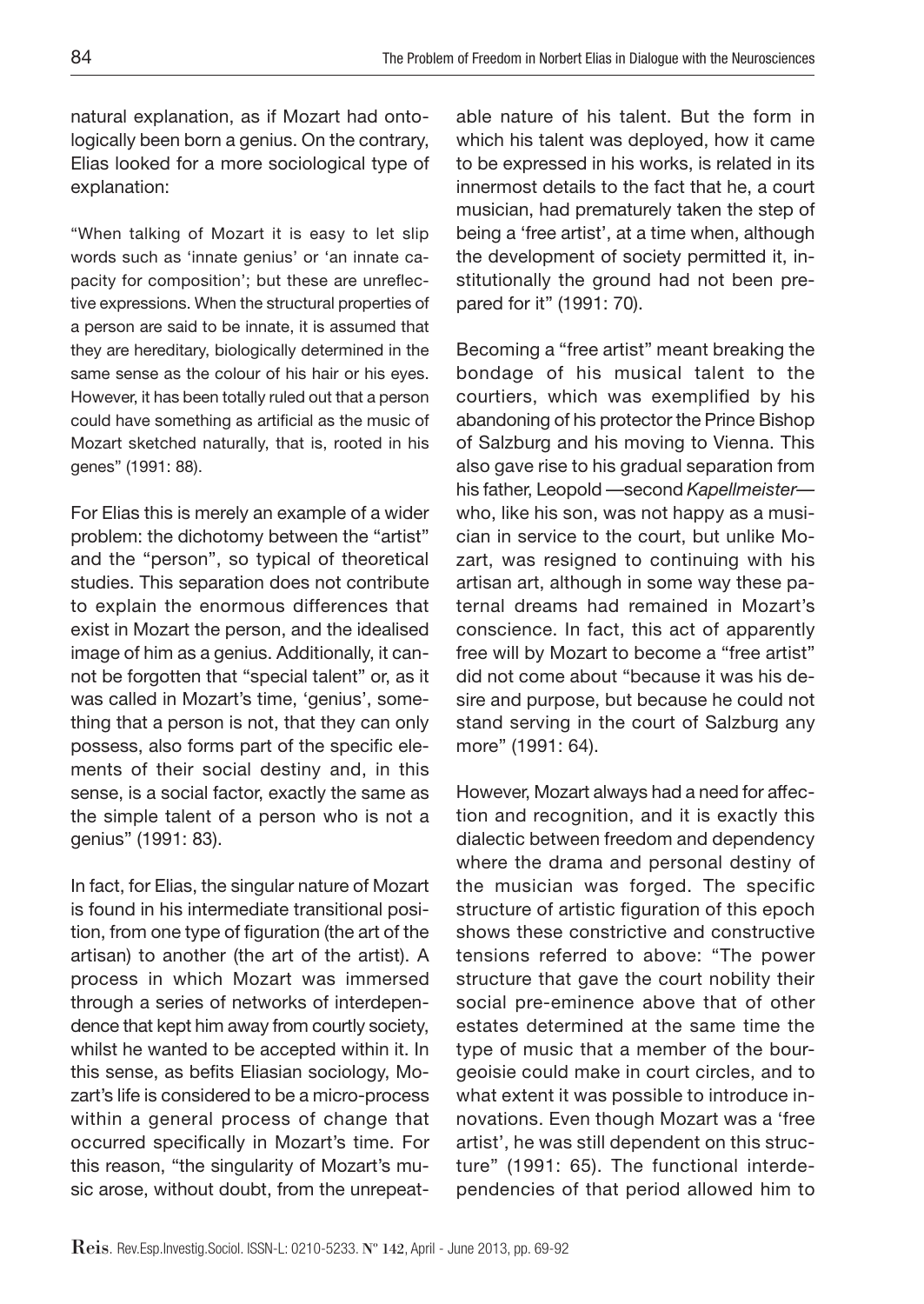yearn for this position of 'free artist', but at the same time, the necessary institutional structure did not exist, as it did later in the case of Beethoven, which would allow him to freely compose for the market and not for the servitude of the court. Here Elias expresses perfectly this tension between the scope of free, voluntary decisions, and the social determination of that scope by way of existing figurations:

"It was certainly Mozart's decision to stop serving at the courts and dare to take such a large step. But deep down these individual decisions remain impenetrable if the corresponding aspects of the un-planned social processes are not taken into account, within which decisions are made, whose dynamics greatly conditions them" (1991: 74- 75).

Mozart embodies, even better than Louis XIV, the drama of a freedom understood from the sociological point of view, not as an absolute metaphysical attribute, but as a difficult balance between specific interdependencies that consumed him so much, that "when the external circumstances worsened, Mozart felt more and more that he was unloved, together with the corresponding and urgent unmet need to be loved that manifested at various levels: by his wife, by other women, by other people in general, that is, as a man and as a musician" (1991: 25). The difficult balance collapsed and "he became increasingly lonely. In the end he may have abandoned himself to his fate and left himself die" (1991: 19).

This was perhaps the price of a freedom that is not ontologically given by nature, but won by the specific ways in which human beings relate to each other, with their balances and imbalances.

## **Towards a dialogue between sociologies and neurosciences on human freedom**

Finally, in this last section, taking Elias as a starting point, I will try to make a brief foray into the points of contact shared by sociology and the neurosciences, when dealing with the issue of freedom. Of course, Elias's sociology is not the only one that could illuminate these dialogues, but it seems to me that it is a valid one, and Elias would not have considered the attempt strange, although he never attempted it. In fact, as he liked to relate, until the 1960s he used to take a model of a human brain to his sociology classes to show his students the biological structure of human beings, without which it is not always possible to understand the way that societies operate (Cf. 1984c: 41, 106). Let us highlight some lines of dialogue with the neurosciences:

(1) The starting point for this is clearly the *ontology of human beings*. Both Eliasian sociology and the neurosciences share a unified and monist view of the individual, eliminating any vestige of metaphysical dualism, of body and soul. In fact, it is not anecdotal that, when Franz Joseph Gall (1758-1828) started to spread phrenology, with its unified vision of mind and brain, he was accused, despite his attempts to explain, of religious infidelity, because it jeopardised the possibility of free will, and for this reason he had to leave Vienna (Jeeves and Brown, 2010: 49- 53). The modern critique of classic freedom comes precisely from the negation of a mind or soul which was separate, above or beyond the body or the brain, "containing" the basic human property: freedom. It is true that monism could be understood from the approach of *reductionist physicalism* or *non-reductionist physicalism*: for within this last is what some call emergentist monism. The Eliasian posture is identified with non-reductionist emergentists, as his general ontology and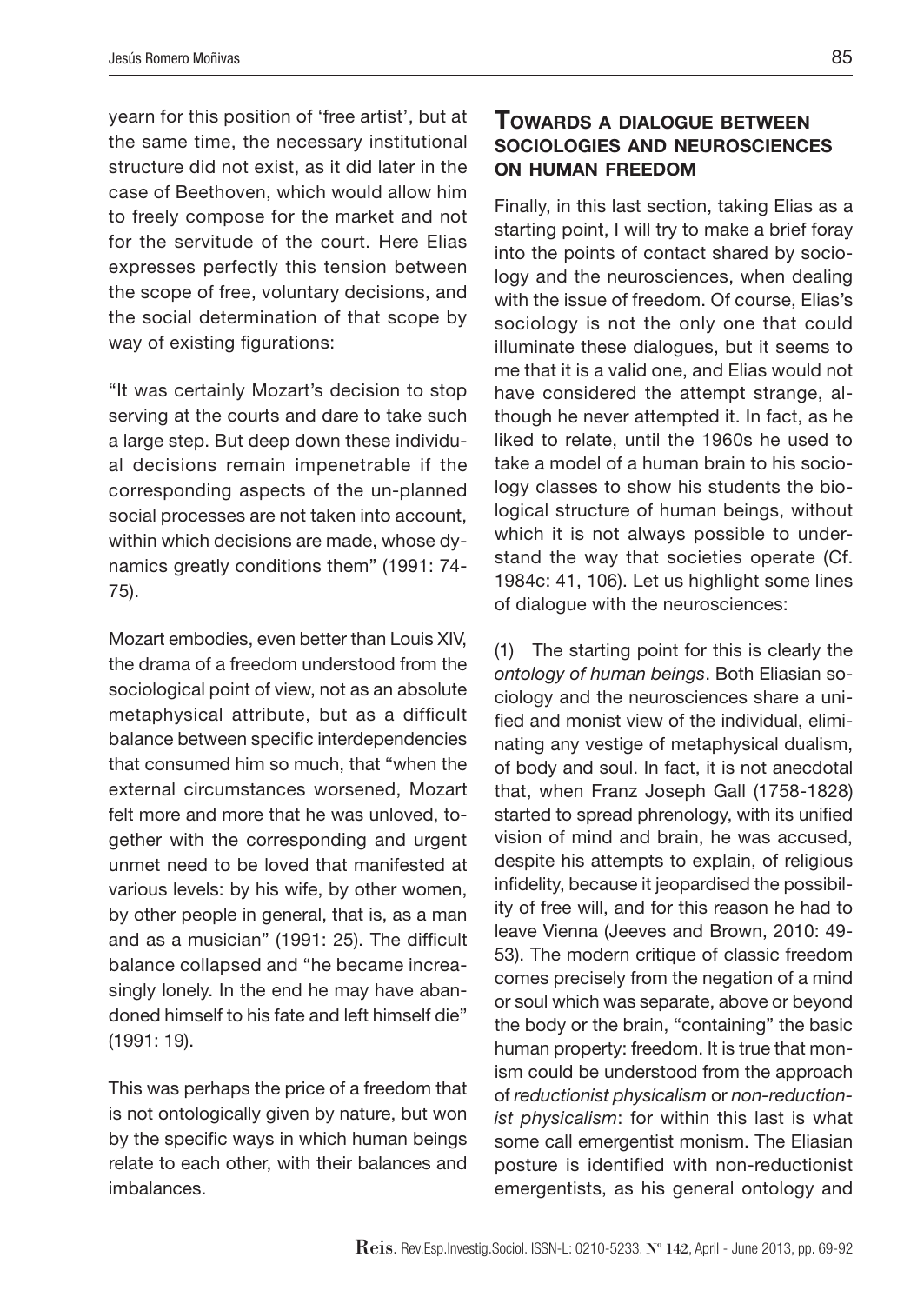anthropology consider the Great Evolution ('die Große Evolution') to be a development of superior levels non-reducible to the previous ones, whilst not being disconnected from them (Cf. Romero Moñivas 2013: 52- 57). Hence his stance against the various reductionisms: the social to the biological, the biological to the chemical, and the chemical to the physical. On the contrary, in Elias every level arises from the previous one, depends on it, but it acquires a relative autonomy.

(2) In any case, the neurosciences have amply demonstrated how the mind and human conduct are based on the brain. In this respect, the relationship between certain human capacities and their location in the various modules of the brain<sup>18</sup>, thanks to the research on patients with brain damage, shows that, in order to understand human conduct, sociologists also have to take in account its basis in the brain, whilst it is not legitimate to reduce it to this (García García 2001). That is why, when investigating human behaviour (whether normal or pathological), the social sciences cannot fail to integrate the theoretical and empirical results of the neurosciences<sup>19</sup>. In this sense there was a famous

case of a teacher who, in 2000, started to collect pornographic magazines and to show an increasing interest in images of children and adolescents, including making advances towards his step-daughter, and who was then reported by his wife. The day before sentencing, he voluntarily went to the hospital because he had very strong headaches. The medical team ruled that he was "absolutely incapable of controlling his impulses" and that he also propositioned the nurses. The cerebral scanner detected a tumour the size of an egg in his frontal right lobe. It was taken out surgically and the lascivious and paedophilic conduct disappeared. A year later the tumour reappeared and the previous behaviour started to return, until it was also removed (Cf. Burns and Serdlow, 2003)20. There are numerous similar cases in the neuro-scientific literature with other types of anti-social behaviour, including the manipulation of brains in the laboratory by neurologists. All this confirms the brain basis of our mind, which emerges from it, but not above or outside of its physical structure.

It was, however, with the experiments carried out by Benjamin Libet in 1983 (Libet et al., 1983) that the neurosciences started to question freedom in a radical way. Libet summarised his experiment in the following way:

"I have taken an experimental approach to this question. Freely voluntary acts are preceded by a specific electrical charge in the brain (the 'readiness potential', RP) that begins 550 ms before the

<sup>18</sup> It seems that the majority of neuroscientists currently consider the mind to be constructed in a modular way, as opposed to the holistic hypothesis (Cf. García García, 2001 and 2007).

<sup>19</sup> My experience in this is very pessimistic. For more than a decade I have felt obliged to acquire sufficient knowledge of the latest results in quantum physics, astrophysics, biology, paleoanthropology, cosmology and neuroscience, with the firm conviction that a sociologist cannot explain human behaviour outside of these investigations of the material reality that makes it up, and from which it has emerged after millions of years of cosmological and biological evolution, without it being reduced only to this. However, from the very start I have been reproached that a sociologist does not need to know anything about this. It is symptomatic that this conclusion is reflected in the majority of current sociological literature (although there is a minority of sociologists very informed about it). From my point of view, this attitude constitutes sociologist reductio-

nism, which leaves out many useful contributions from physical and natural sciences that would prevent social scientists from making blunders when trying to explain certain conducts.

<sup>20</sup> It is obvious that these types of conclusions have brought into question basic issues in law such as "responsibility/liability" (Cf. Pérez Manzano, 2011a and 2011b and Luzón Peña, 2012).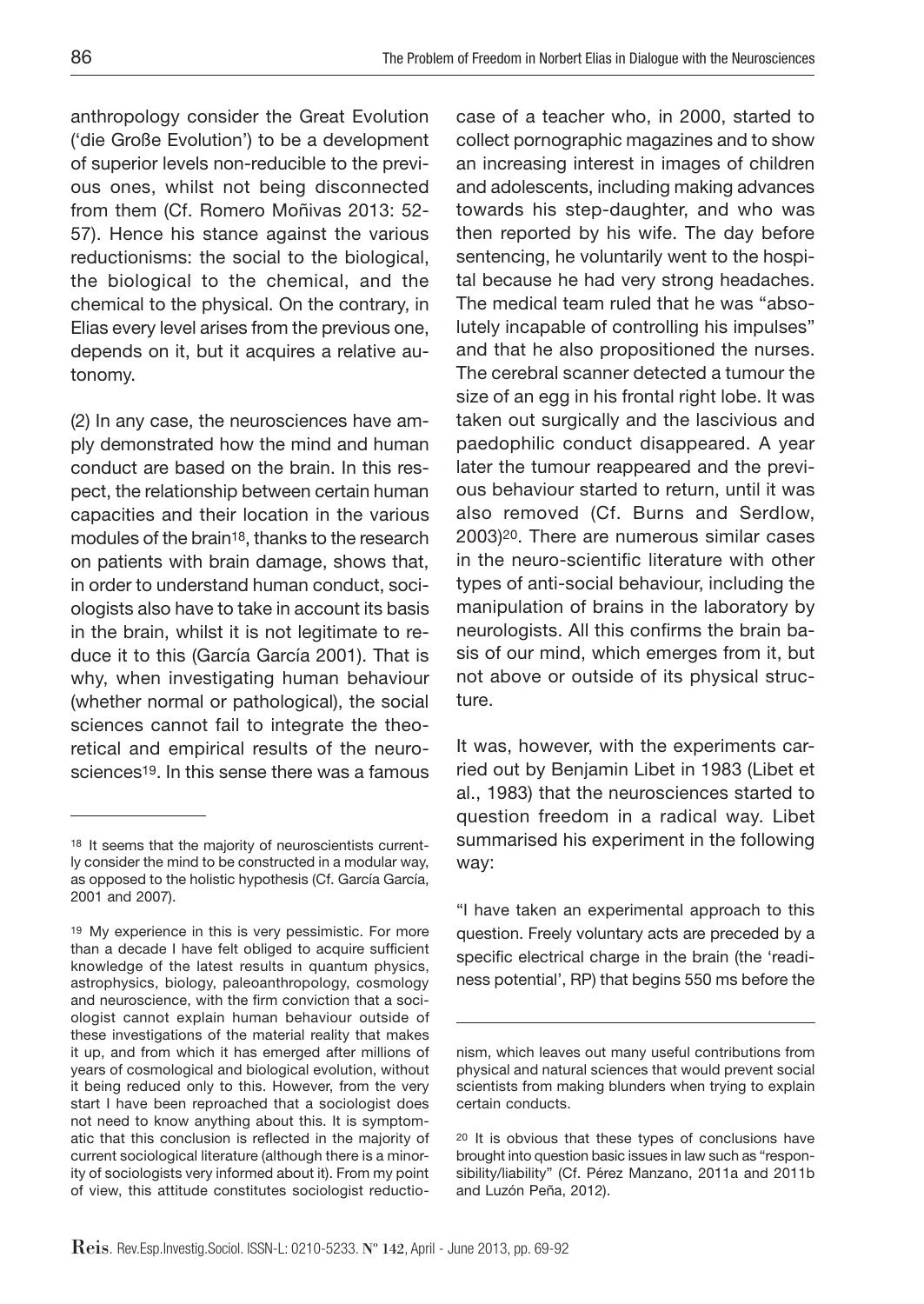act. The volitional process is therefore initiated unconsciously" (Libet 2002: 557).

These experiments go further than Elias's critique of the classic metaphysical conception of freedom. In fact, some authors like Francisco J. Rubia (2009 and 2011) have used these empirical experiments to draw apodictic conclusions not arising directly from the data, which deny any type of freedom in human beings. Rubia (2011: 11) distinguished between "levels of freedom" and "freedom" as such and considered that "it is true that we have a broad range of possibilities, but that does not mean that the decisions we make when we choose one of these options is free. If freedom is equated to degrees of freedom, then all animals are free and, therefore, responsible for their actions." Of course, not all neuroscientists would accept these conclusions from Libet's data. In fact, following on from the above quotation, Libet places his own experiments within much more restricted limits: "But the conscious function could still control the outcome; it can veto the act. Free will is therefore not excluded" " (2002: 557). Philosophers who are hardly suspicious of endorsing metaphysic views, such as Dennett and Searle, keep the concept of freedom more or less within its biological limits.

(3) From my point of view, Rubia's conclusions concerning the question of whether or not human actions are already determined by the brain reproduces on an empirical scale the traditional metaphysical error, by considering freedom as a "something" that an isolated individual possesses or not, separate from his socio-technical and historical-phylogenetic interrelationships. The Eliasian critique of *homo clausus* and his relational conception of freedom are also appropriate here. The basic point is that, whilst Rubia accepts that the brain is "sculpted" by the environment, he does not seem to go any further, and seems to again fall into a reductionist

physicalism similar to those already wellknown from traditional socio-biology. Heuristically, I find it more useful to start from the idea of the "genetic and cultural co-evolution" of the human being and, in particular, of the human brain, as sociology itself has also long assumed (Cf. Ariño, 2000: 43). It shows the existence of a dialectic co-dependency between the biological heritage and previous and subsequent social influences, in a clear bi-directionality between bottom-up causation (the biological determines the social) and top-down causation (the cultural transforms the biological), in a tension that is not reducible to either of the two poles. In this respect, Elias has much to say, as his sociology is characterised by a tension between the biological as a hollow "disposition" ('Anlage') and learning as a specific activation and development of that biological disposition. This is what Elias considers as the "intertwining" of the two processes: (i) a biological process of "maturation" and (ii) a social process of "learning", which keep a necessary mutual reference, uniting nature and culture-society (1987: 111-113).

In any case, it is part of the common paradigm with the neurosciences that the brain is the result of a long phylogenetic evolution through which the neuronal mapping has been constructed according to the adaptive advantages brought about (Cf. Belmonte, 2011)21. And, at the same time, this evolutionary, inherited brain suffers a process of transformation —that could be called ontogenetic— , continually adapting based on day-to-day experiences, creating new connections where none exist and eliminating those that are not used. This is known as "synaptic plasticity", and implies that the

<sup>21</sup> In fact, one's own "freedom" is a capacity acquired due to the evolutionary advantages that it granted to humans, as it gave us the capacity to distance ourselves from the reflex responses to environmental stimuli (Cf. García García, 2001).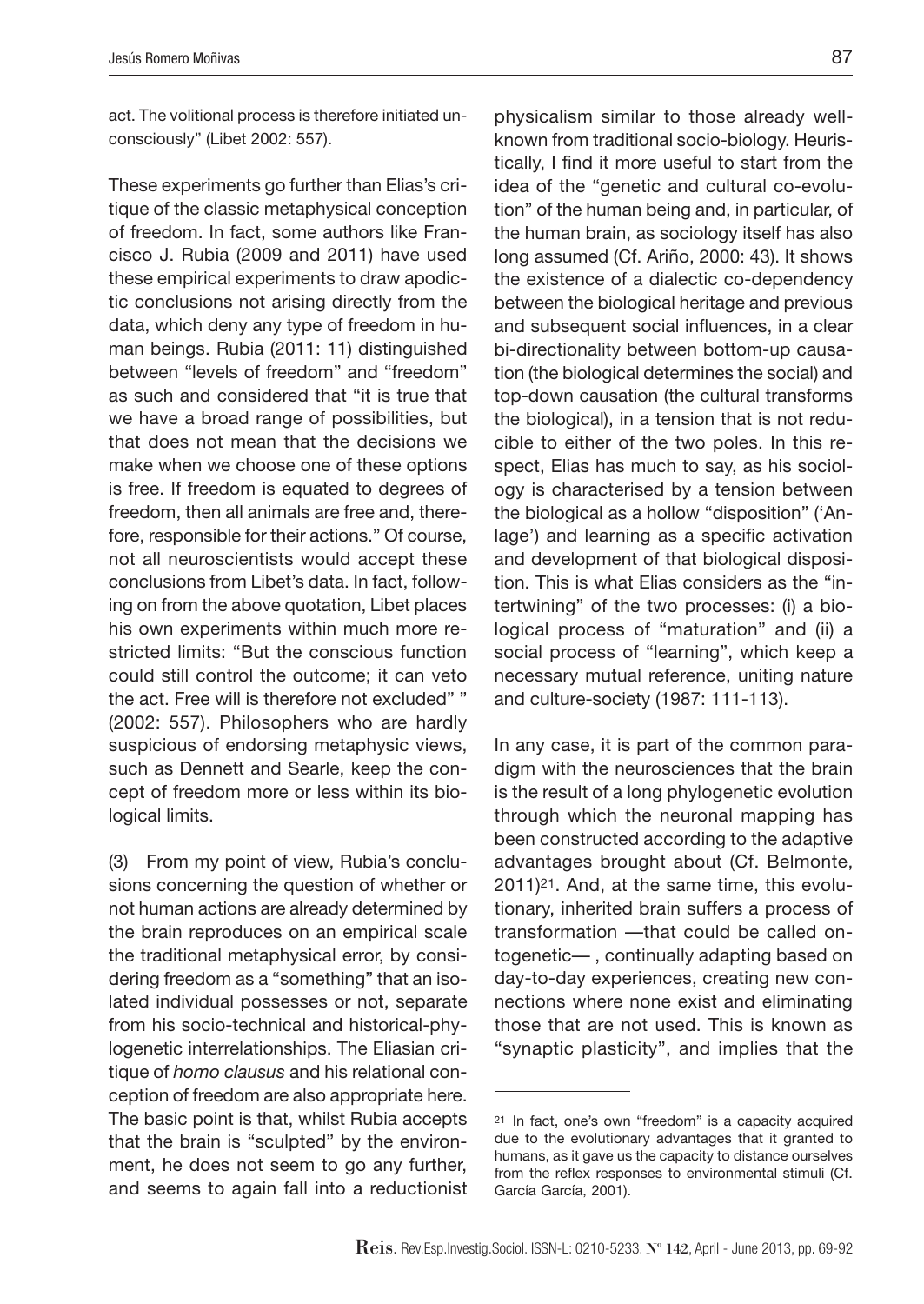neural connections are not rigidly determined for one's entire life, but are created and destroyed, in some way confirming that we are not the "same person" throughout our life. The brain, as all that is physical and biological, is both the cause and effect of all social interactions that we conduct every day, and those carried out by our ancestors for thousands of years. Here evolutionary psychology is an important tool in explaining the structure of the brain, without reducing —as happens occasionally with evolutionary psychologists and sociobiologists— all human behaviour to being a mere reflection of a biological cause, since it is necessary to understand that biology always develops within specific socio-cultural relationships. In this sense, as stated by Elias, freedom is neither an absolute nor a metaphysical possession of a spiritual substance —but neither is it a purely biological attribute—, but it is a socially constructed product of human interdependencies. In this way, it is empirically plausible to state that the increase in the size of the brain and its complexity in humans are directly related to the progressive increase in the social complexity of the species (Arsuaga and Martínez, 2003: 216-218). It is not a coincidence that a new discipline has recently arisen that tries to integrate social sciences with the neurosciences, with differing degrees of rigour, under the name of "social neuroscience" (Cf. Grande-García, 2009).

(4) Thus, as stated by Javier Montserrat (2008)22 it is evident that programming (or neuronal mapping of the brain by hereditary design and by the actions occurred in its medium) greatly determines human decisions and actions. If we have built (for various reasons) a religious brain, it is logical that, in the new circumstances that come along, the religious brain will predetermine the way in which one interprets and integrates them into what already exists<sup>23</sup>. At a given moment I could decide to learn to drive a car and I would have to submit to a reflexive process that would "assemble" in my brain a set of items of knowledge and skills by means of new neuronal connections. But after ten years of driving, I drive like a robot. If before taking final decisions in a religious context or before deciding how to drive, it was possible to scan the neural activity in my brain, one might find that, before the conscious decisions, a set of engrams have become activated, which automatically lead to the decisions to be taken later (and that these could be predetermined by the previous neural activity). Something like this has already been ascertained on a smaller scale by Libet's experiments on finger movement. But does this mean that we are not free or that our behaviour is subject to an absolute neural determinism? Javier Montserrat thinks that this is not a conclusion that one can draw from the data, and that it is invalid for at least three reasons. A) Because the free subject knows and accepts the habitual programming of its brain, and even is supported by it. B) Because in special circumstances, such as, for example, when a new unforeseen circumstance comes up, the subject is capable of overriding its automatic programming and changing it. C) Because neurology (helped by evolutionary biology, anthropology, epistemology, etc.) shows that the evolutionary

<sup>22</sup> I would like to thank Javier Monserrat for the comments that follow, which he made by private correspondence.

<sup>23</sup> In fact, neurologists have repeatedly shown that "the brain, in constructing a subjective view of the world, is wrong in many of its analyses, it fills in gaps with nonexistent information and ultimately, provides us with a distorted, in many aspects misleading, view of the world in which we are immersed" (Belmonte, 2011: 56). In this aspect, Eliasian sociology is useful, as it insists that human beings always act within a fabric of unintended actions, and therefore with an a priori "opacity", as in some way this cognoscitive darkness, characteristic even of the brain, reinforces the possibility of freedom.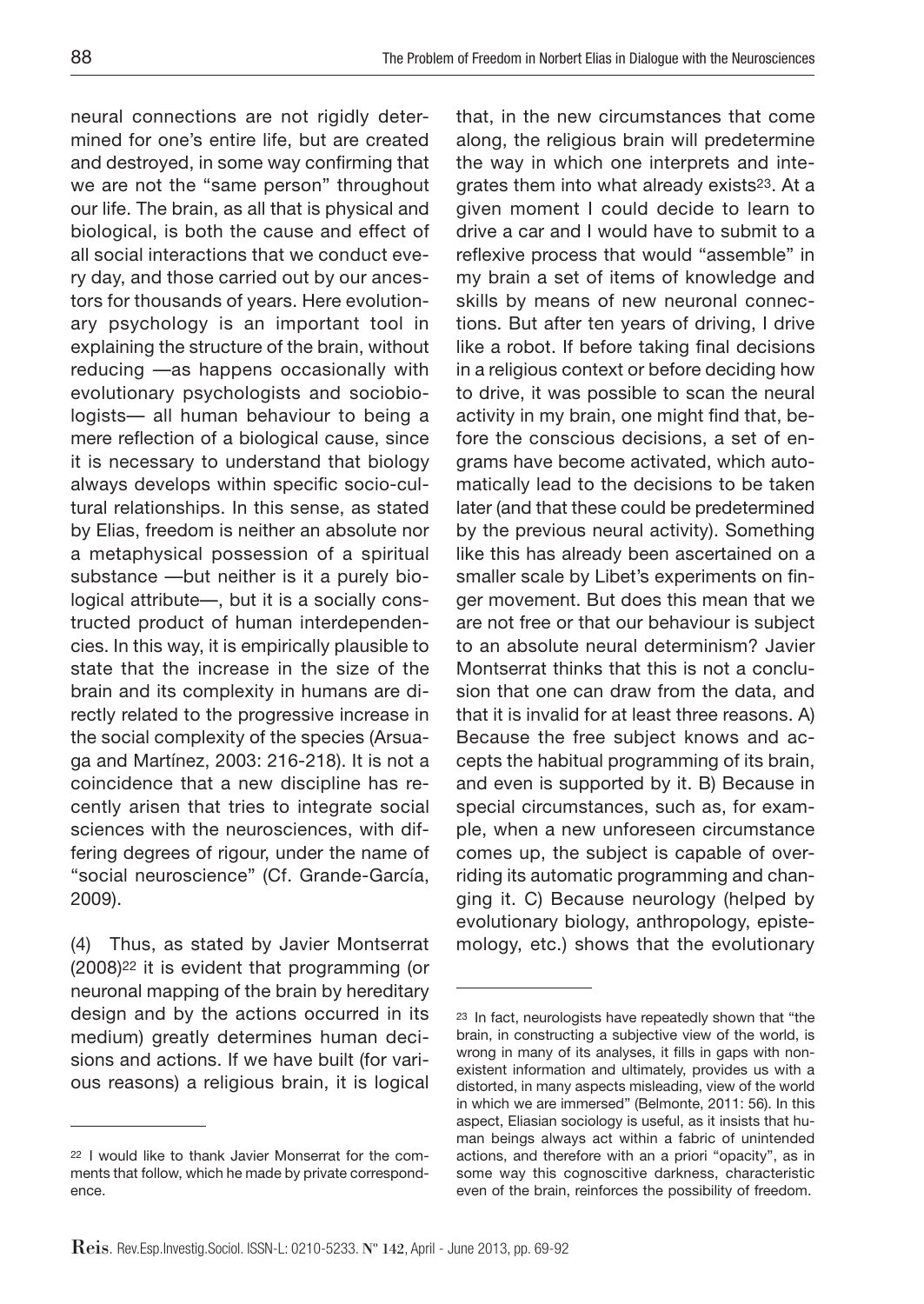quality which confers on the animal and human psyche adaptive and teleonomic properties is precisely the capacity to flexibly adapt to a variety of changing conditions. A robot is rigid and has little capacity to adapt; human beings, however, are able to flexibly improvise and adapt their decisions in real time. The brain determines much of our behaviour, especially when patterns of behaviour have been created that have become integrated into our neuronal mapping, but learning new things will reconfigure synaptic connections, destroying those no longer used and creating new ones<sup>24</sup>.

## **CONCLUSION**

Following the review of Elias's concept of freedom and his possible dialogue with neurosciences, it has become abundantly clear that freedom is obviously determined, not only by social structures and biological limitations, but by the brain. The survival of human beings is aided by using learned automatic responses that facilitate their life. This does not mean that, like Rubia, we deny any possibility of free actions by human beings. The sculpting of the brain, as shown by neuroscience, due to synaptic plasticity, is compatible with biological and brain-based considerations, but also with a view rooted in the sociology of freedom and human behaviour. Elias himself defended what has recently been called "topdown causation" (by superior configurations acting on those elements that make them up, and not only "bottom-up causation", by the elements acting on the whole). Along the same lines, for example Randall Collins has stated that the situation in the various interaction rituals in some way defines human behaviour. The dialectic construction shown in this paper between constriction-construction of society and individual can also be applied to the case of the brain and social interdependencies. The brain already formed in an instant constrains decisions, but at the same time it permits the construction of the social relationships that will transform the neural mapping, and back again. It does not make sense, then, to talk of freedom or determination only from an abstract metaphysical approach, or from a biological, brain-based approach, as freedom will always be a relational property of the individual and its environment (other individuals, nature, artefacts, etc.), and it is here that the co-evolution dialectic is forged between genes and culture. Any sociologists that wish to explain human behaviour have to submerge themselves in the current results of natural and physical sciences, since only in this way can a more realistic picture be given of how people act in the world.

### **References**

#### **(A) Norbert Elias Bibliography**

(1921) "Vom Sehen in der Natur", in: Elias, N. *Gesammelte Schriften. Band I. Frühschriften*, Suhrkamp, 2002 (Hrs. Reinhard Blomert), pp. 9-28.

<sup>24</sup> We will put on hold for the next publication mentioned earlier that ontological and epistemological question of whether it is really necessary to depart from methodological individualism and to integrate individual biological determinations in sociological explanations, either with or without the alleged "human nature", as the authors put forward in their interesting book *¿Quién teme la naturaleza humana?* (Cf. Castro Nogueira et al. 2008).

<sup>(1922) &</sup>quot;Idee und Individuum: Eine kritische Untersuchung zum Begriff der Geschichte", in: Elias, N. *Gesammelte Schriften. Band I. Frühschriften*, Suhrkamp, 2002 (Hrs. Reinhard Blomert), pp. 29- 72.

<sup>(1929) &</sup>quot;Zur Soziologie des deutschen Antisemitismus", in: Elias, N. *Gesammelte Schriften. Band I. Frühschriften*, Suhrkamp, 2002 (Hrs. Reinhard Blomert), pp. 117-126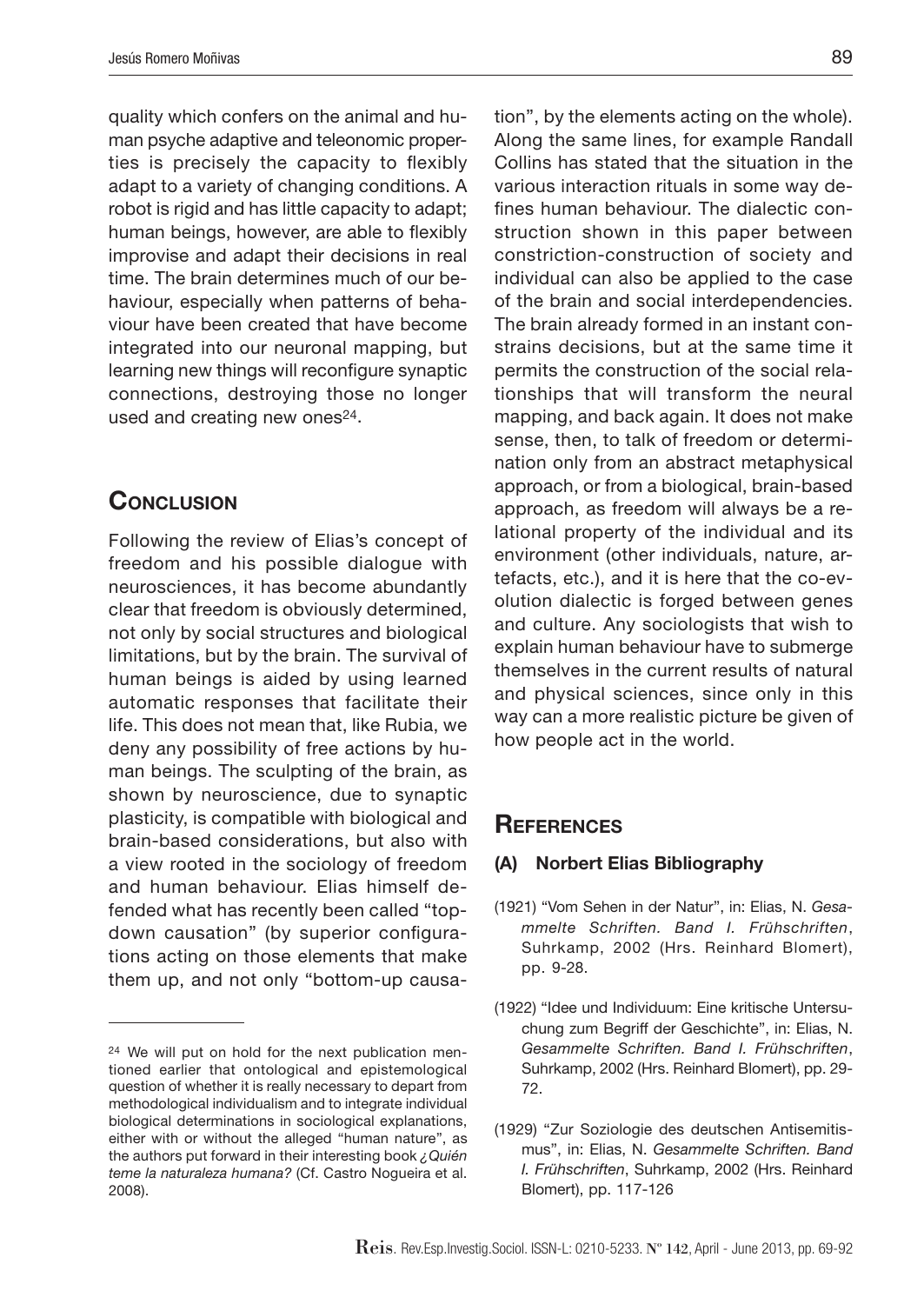- (1935a) "Kitschstil und Kitschzeitalter", in: Elias, N. *Gesammelte Schriften. Band I. Frühschriften*, Suhrkamp, 2002 (Hrs. Reinhard Blomert), pp. 148-163.
- (1935b) "Die Vertreibung der Hugenotten aus Frankreich", in: Elias, N. *Gesammelte Schriften. Band I. Frühschriften*, Suhrkamp, 2002 (Hrs. Reinhard Blomert), pp. 164-174
- (1939) *Über den Prozeâ der Zivilisation. Soziogenetische und psychogenetische Untersuchungen*. 2 vols (Basel: Haus zum Falken) (with a new introduction written in 1968).
- (1965) *The Established and the Outsiders: A Sociological Enquiry into Community Problems* (with John L. Scotson). 1994 New edition enlarged with the original English manuscript of an Introduction published in Dutch translation in 1976 (London, Sage).
- (1969) *La sociedad cortesana,* Fondo de Cultura Económica, Mexico 1982.
- (1970a) *Sociología fundamental*, Gedisa, Barcelona 1982.
- (1970b) "African Art", in: Johan Goudsblom and Stephen Mennell (eds.), *The Norbert Elias Reader: A Biographical Selection* (Oxford: Blackwell), pp. 132-140.
- (1971) "Sociology of Knowledge: New Perspectives", *Sociology* 5: 2 (1971), pp. 149–68; and 5: 3 (1971), pp. 355–70.
- (1972) "Teoría de la ciencia e historia de la ciencia. Comentarios sobre una discusión", in: Varela, J. (comp.) *Norbert Elias. Conocimiento y poder*, Ediciones La Piqueta, Madrid 1994, pp. 167-193.
- (1974) "Towards a Theory of Communities", in: Colin Bell and Howard Newby (eds.), *The Sociology of Community: A Selection of Readings* (London: Frank Cass), pp. IX–XLI.
- (1983) *La sociedad de los individuos*, Península, Barcelona 1990.
- (1984a) *Über die Zeit: Arbeiten zur Wissenssoziologie II* (Frankfurt am Main: Suhrkamp).
- (1984b) "Conocimiento y poder. Entrevista con Norbert Elias realizada por Peter Ludes", in: Varela,

J. (comp.) *Norbert Elias. Conocimiento y poder*, Ediciones La Piqueta, Madrid 1994, pp. 53-119.

- (1984c) *Mi trayectoria intelectual*, Península, Barcelona 1990.
- (1986) *Deporte y ocio en el proceso de civilización*, Fondo de Cultura Económica, Mexico 1992.
- (1987) "On Human Beings and Their Emotions: A Process-Sociological Essay", *Theory, Culture and Society* 4: 2–3, pp. 339–61. We quote the reprint of this article in: Mike Featherstone, Mike Hepworth and Bryan S. Turner (eds.), (1991) *The Body: Social Process and Cultural Theory* (London: Sage), pp. 103–25
- (1991) *Mozart: Sociología de un genio*, Península, Barcelona 2002.

#### **(B) General References**

- Ampudia de Haro, Fernando (2007): *Las bridas de la conducta. Una aproximación al proceso civilizatorio español*, Madrid: CIS.
- (2008): "La duda de Norbert Elias: ampliaciones en la teoría del proceso civilizatorio", *Política y Sociedad,* 45 (3): 177-197.
- Ariño, Antonio (2000): *Sociología de la cultura. La constitución simbólica de la sociedad*, Barcelona: Ariel.
- Arsuaga, Juan Luis and Ignacio Martínez (2003): *La especie elegida. La larga marcha de la evolución humana*, Madrid: Temas de Hoy.
- Béjar, Helena (1991): "La sociología de Norbert Elias: las cadenas del miedo", *Revista Española de Investigaciones Sociológicas,* 56: 61-82.
- Belmonte, Carlos (2011): "Perspectivas y desafíos en la investigación del cerebro", in C. Alonso Bedate (eds.), *Lo natural, lo artificial y la cultura*, Madrid: Universidad Pontificia Comilla, pp. 55-70.
- Burkitt, Ian (1993): "Overcoming Metaphysics: Elias and Foucault on Power and Freedom", *Philosophy of the Social Sciences,* 23 (1): 50-72.
- Burns, Jeffrey M. and Russell H. Serdlow (2003): "Right Orbitofrontal Tumor with Pedophilia Sympton and Constructional Apraxia Sign", *Archives of Neurology,* 60-63.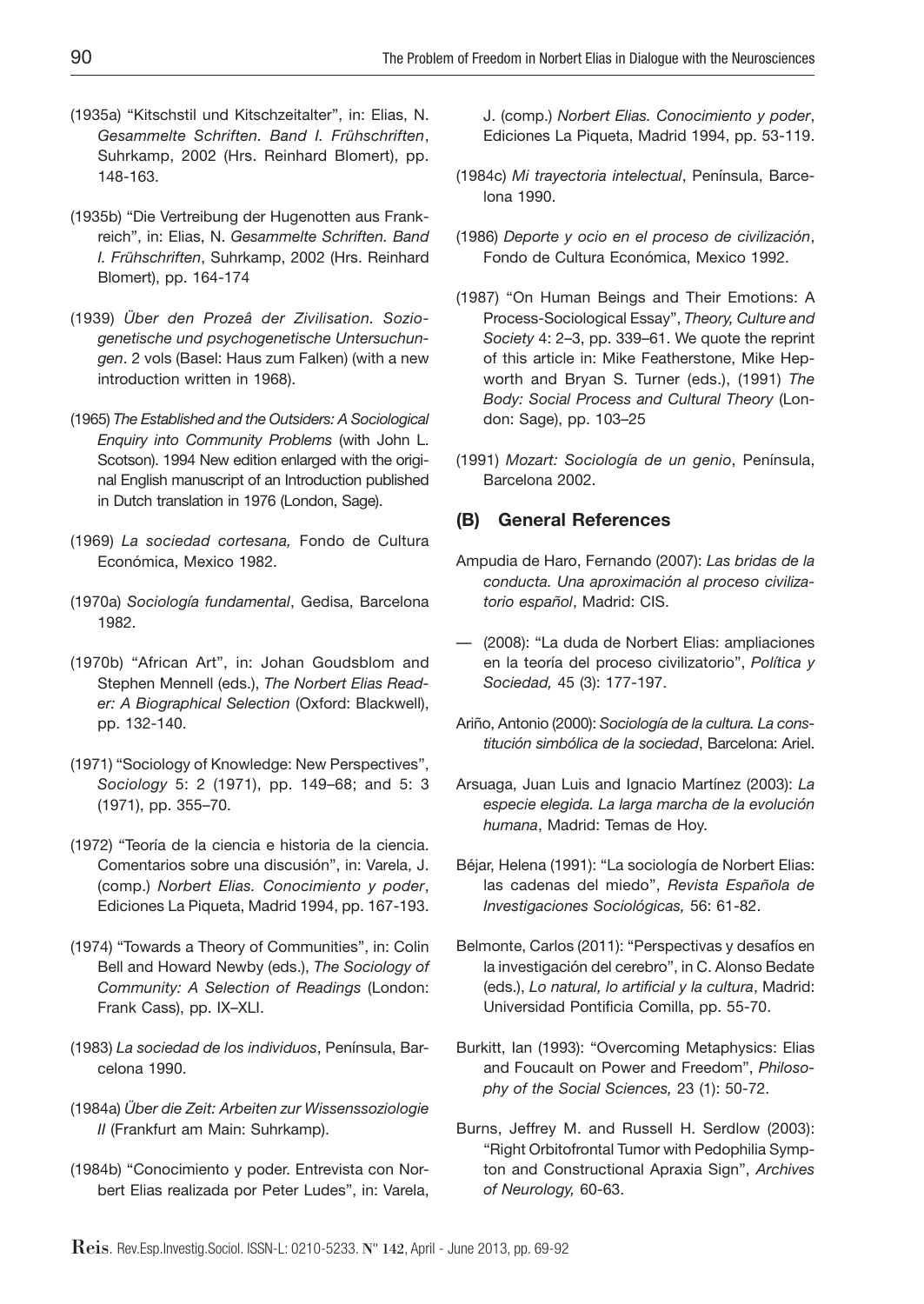- Cabada Castro, Manuel (2004): "Pensando el pasado para un futuro de la libertad", *Cuenta y Razón,* 132: 25-33.
- Castro Nogueira, Luis, Laureano Castro Nogueira and Miguel Ángel Castro Nogueira (2008): *¿Quién teme a la naturaleza humana? Homo suadens y el bienestar en la cultura: biología evolutiva, metafísica y ciencias sociales*, Madrid: Tecnos.
- Clayton, Philip (2011): *En busca de la libertad. La emergencia del espíritu en el mundo natural*, Estella: Verbo Divino.
- Collins, Randall (1975): *Conflict Sociology. Toward an Explanatory Science*, New York: Academic Press.
- (1981): "On the Microfoundations of Macrosociology", *American Journal of Sociology,* 86-5: 984- 1014.
- (1988): "The Micro Contribution to Macro Sociology", *Sociological Theory,* 6-2: 242-253.
- (2000): "Situational Stratification: A Micro-Macro Theory of Inequality", *Sociological Theory,* 18-1: 17-43.
- (2004): *Interaction Ritual Chains*, Princeton and Oxford: Princeton University Press.
- (2008): *Violence. A Micro-sociological Theory*, Princeton and Oxford: Princeton University Press.
- Degele, Nina (2002): *Einführung in die Techniksoziologie*, München: Fink.
- García García, Emilio (2001): *Mente y cerebro*, Madrid: Síntesis.
- (2007): "Teoría de la mente y ciencias cognitivas", in L. Feito, *Nuevas perspectivas científicas y filosóficas sobre el ser humano,* Madrid: Universidad Pontificia de Comillas.
- García Martínez, Alejandro (2003): *La sociología de Norbert Elias: una introducción*, Pamplona: Servicio de Publicaciones de la Universidad de Navarra.
- García Selgas, Fernando J. (2001): «Para una ontología política de la fluidez social: el desbordamiento de los constructivismos», *Política y Sociedad,* 1: 27-55.
- (2002): «Preámbulo para una ontología política de la fluidez social», *Athenea Digital,* 1: 31-66.
- (2006): «Bosquejo de una teoría de la fluidez social», *Política y Sociedad,* 2: 13-31.
- Gaspar, Sofía (2003): "Consecuencias no intencionales y figuración: una incursión crítica en la obra de Norbert Elias", *Revista Española de Investigaciones Sociológicas,* 101: 119-148.
- Giner, Salvador (1980): "La estructura social de la libertad", *Revista Española de Investigaciones Sociológicas,* 11: 7-27.
- Goodwin, John and Henrietta O'Connor, Henrietta (2006): "Norbert Elias and the Lost Young Worker Project", *Journal of Youth Studies,* 9 (2): 159-173.
- Grande-García, Israel (2009): "Neurociencia social: El maridaje entre la psicología social y las neurociencias cognitivas. Revisión e introducción a una nueva disciplina", *Anales de Psicología,* 25: 1-20.
- Guerra Manzo, Enrique (1999): "El problema del poder en la obra de Michael Foucault y Norbert Elias", *Estudios Sociológicos,* 17: 95-120.
- Jeeves, Malcoolm and Warren S. Brown (2010): *Neurociencia, psicología y religión. Ilusiones, espejismos y realidades acerca de la naturaleza humana*, Estella: Verbo Divino.
- Kilminster, Richard (2007): *Norbert Elias: Post-philosophical Sociology*, London: Routledge.
- (2011): "Norbert Elias's Post-philosophical Sociology: From 'Critique' to Relative Detachment", *The Sociological Review,* 59: 91-116.
- and Cas Wouters (1995): "From Philosophy to Sociology: Elias and the Neo-Kantians (A Response to Benjo Maso)", *Theory, Culture and Society,* 12: 81-120.
- Layder, Derek (1980): "Social Reality as Figuration: A Critique of Elias's Conception of Sociological Analysis", *Sociology,* 20 (3): 367-386.
- (2006): "Beyond Macro and Micro: Abandoning False Problems", in D. Layder, *Understanding Social Theory*, London: SAGE Publications.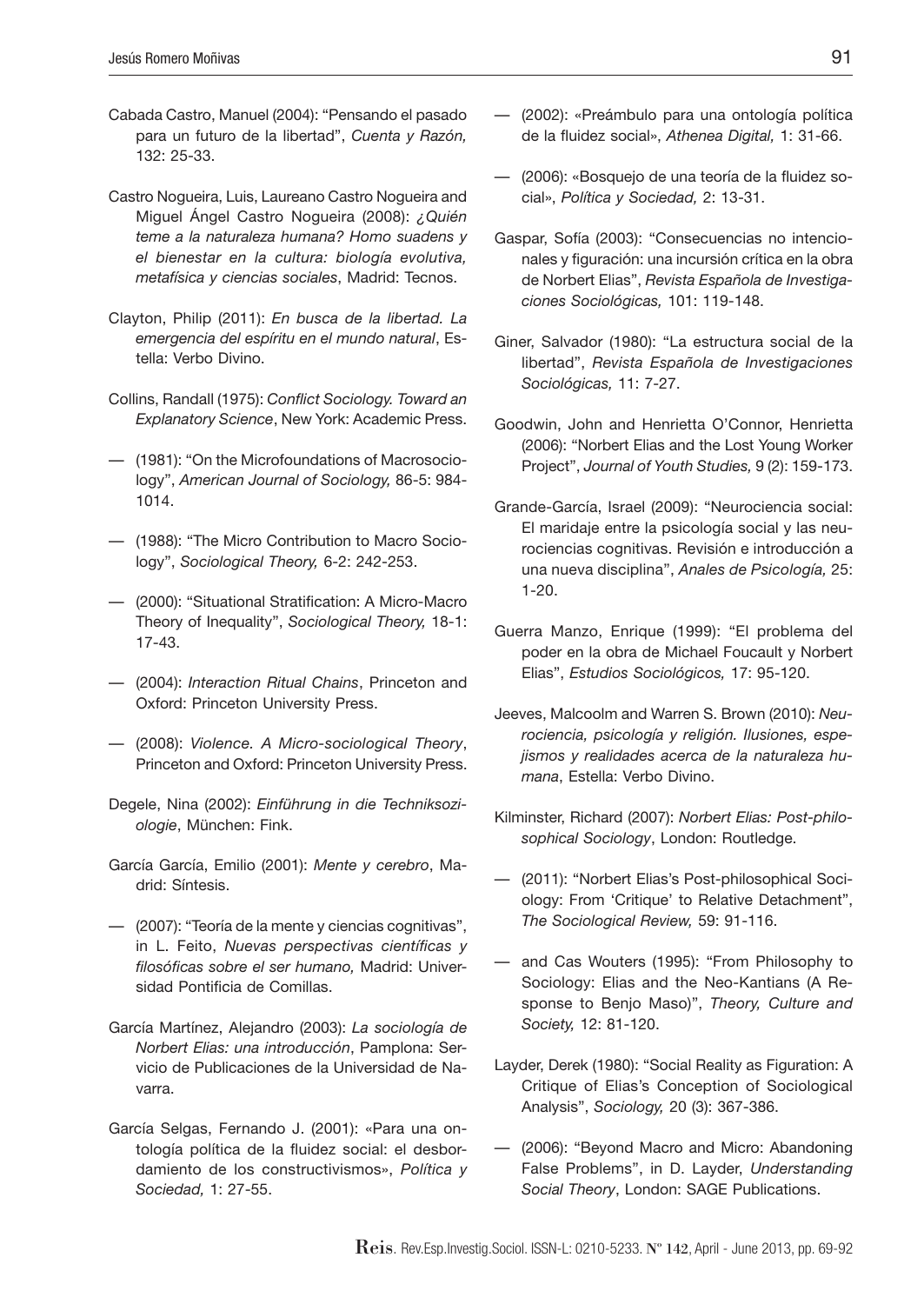- Libet, Benjamin *et al.* (1983): "Time of Conscious Intention to Act in Relation to Onset of Cerebral Activity (Readiness-Potential): The Unconscious Initiation of a Freely Voluntary Act", *Brain,* 106: 623-642.
- (2002): "Do we Have Free Will?", in R. Kane (ed.), *The Oxford Handbook of Free Will*, Oxford: Oxford University Press.
- Luzón Peña, Diego-Manuel (2012): "Libertad, culpabilidad y neurociencias", *InDret. Revista para el análisis del derecho,* 3.
- Maso, Benjo (1995a): "Elias and the Neo-Kantians: Intellectual Backgrounds of *The Civilizing Process*", *Theory, Culture and Society,* 12: 43-79.
- (1995b): "The Different Theoretical Layers of *The Civilizing Process*: A Response to Goudsblom and Kilminster & Wouters", *Theory, Culture and Society,* 12: 127-145.
- Mennell, Stephen (1977): «"Individual Action" and its "Social" Consequences in the Work of Elias», in P. R. Gleichmann, J. Goudsblom and H. Korte (eds.), *Human Figurations: Essays for Norbert Elias*, Amsterdam: Stichting Amsterdams Sociologisch Tijdschrift.
- Monserrat, Javier (2008): *La percepción visual. Arquitectura del psiquismo desde el enfoque de la percepción visual*, Madrid: Biblioteca Nueva.
- Noguera, José Antonio (2003): "¿Quién teme al individualismo metodológico? Un análisis de sus implicaciones para la teoría social", *Papers,* 69: 101-132.
- Outhwaite, William (2006): *The Future of Society*, Oxford: Blackwell Publishing.
- Pérez Manzano, Mercedes (2011a): "Fundamento y fines del derecho penal. Una revisión a la luz de las aportaciones de la neurociencia", *InDret. Revista para el análisis del derecho,* 2.

— (2011b): "Fundamento y fines del derecho penal. Una revisión a la luz de las aportaciones de la neurociencia", *Revista de Occidente,* 356: 41-64.

- Quilley, Stephen (2010): «Integrative Levels and "the Great Evolution": Organicist Biology and the Sociology of Norbert Elias», *Journal of Classical Sociology,* 10 (4): 391-419.
- Rammert, Werner (1998): «Technikvergessenheit der Soziologie? Eine Erinnerung als Einleitung», in W. Rammert (ed.), *Technik und Sozialtheorie*, Frankfurt: Campus Verlag.
- Ramos Torre, Ramón (1994): "Del aprendiz de brujo a la escalada reflexiva: el problema de la historia en la sociología de Norbert Elias", *Revista Española de Investigaciones Sociológicas,* 65: 27-53.
- Romero Moñivas, Jesús (2009): "Sociología de la tecnología", in R. Reyes (dir.), *Diccionario Crítico de Ciencias Sociales*, Madrid and Mexico: Plaza & Valdés.
- (2010a): *El estudio del determinismo tecnológico en la opinión pública. Aportaciones teóricas, génesis y agentes*, Madrid: Servicio de Publicaciones Universidad Complutense de Madrid.
- (2010b): "¿Responsabilidad social o determinismo tecno-empresarial?", in C. Jaulín Plana (ed.), *La metáfora azul. Sostenibilidad, cine y organizaciones*, Huelva: Hergué.
- (2013): *Los fundamentos de la sociología de Norbert Elias*, Valencia: Tirant lo Blanch.
- Rubia, Francisco J. (2009): *El fantasma de la libertad*, Barcelona: Crítica.
- Rubia, Francisco J. (2011): "El controvertido tema de la libertad", *Revista de Occidente,* 356: 5-17.
- Varela, Julia (1994): "Prólogo", in J. Varela (comp.), *Norbert Elias. Conocimiento y Poder*, Madrid: Ediciones la Piqueta.

**RECEPTION:** January 23, 2012 **ACCEPTANCE:** November 16, 2012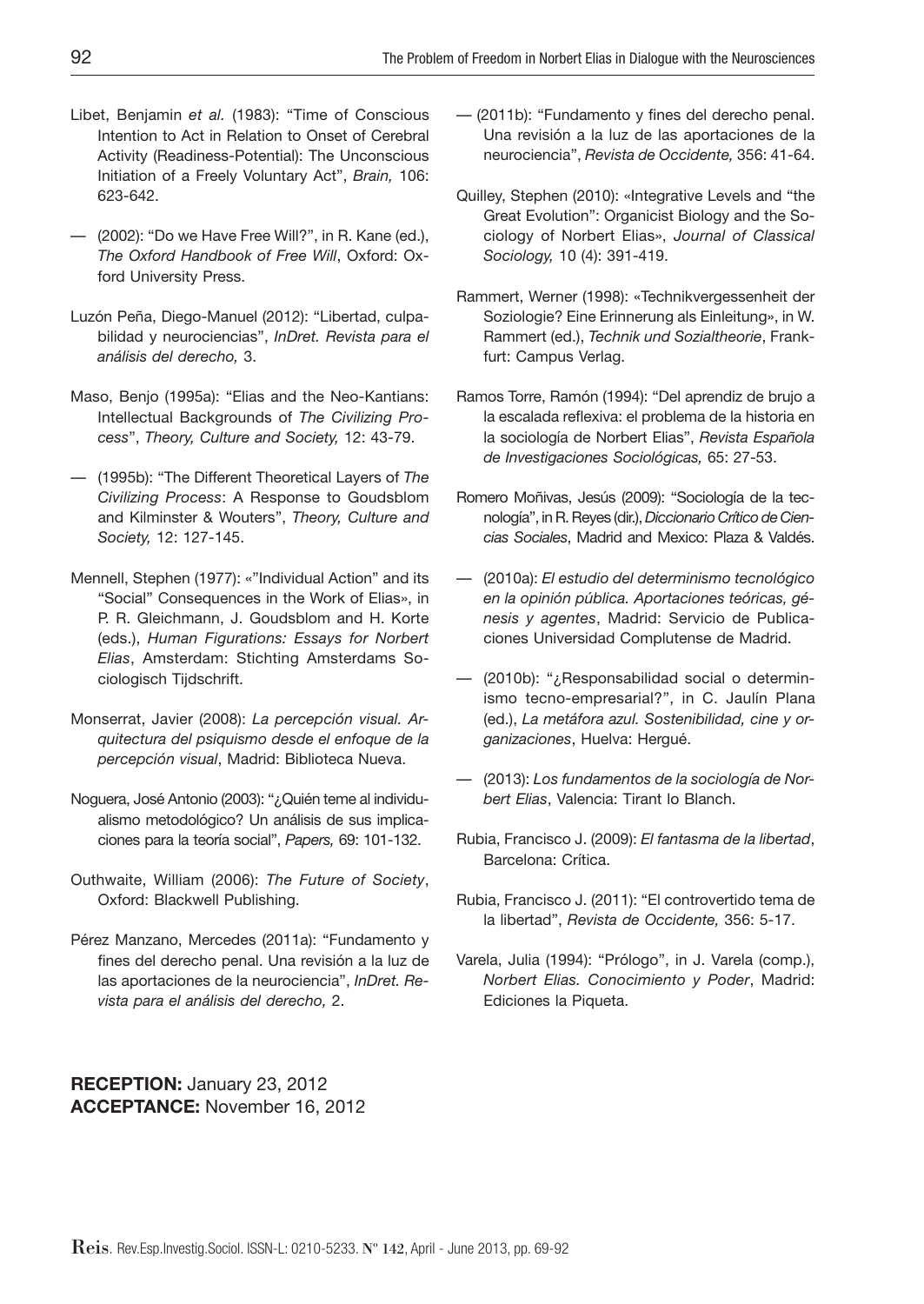# El problema de la libertad en Norbert Elias en diálogo con las neurociencias

*The Problem of Freedom in Norbert Elias in Dialogue with the Neurosciences*

#### **Jesús Romero Moñivas**

## **Palabras clave**

Libertad • Neurociencias • Norbert Elias • Poder • Sociología de la Figuración • Randall Collins

## **Key words**

Freedom

• Neuroscience

• Norbert Elias • Power • Figurational

Sociology • Randall **Collins** 

#### **Resumen**

Este artículo se centra en la teoría sociología de la libertad propuesta por Norbert Elias, frente a las clásicas concepciones filosóficas. En primer lugar, se analizan los rasgos básicos que el sociólogo alemán rechaza de las teorías metafísicas de la libertad. A continuación, se desarrollan los pilares básicos sobre los que se asienta la teoría social de la libertad de Norbert Elias. Finalmente, se desarrollan brevemente dos ejemplos empíricos clásicos: los casos de Luis XIV y Mozart. Con todo ello se pretende mostrar que la concepción de Elias puede ser una interlocutora válida en el actual debate científico sobre la libertad, especialmente en las neurociencias.

## **Abstract**

This paper focuses on the social theory of freedom proposed by Norbert Elias, as opposed to classic philosophical views. Firstly, it analyses the basic features of the metaphysical theories of freedom which Elias rejects. Then the key points on which Norbert Elias's social theory of freedom is based are developed. Finally, two Eliasian classic empirical examples are briefly discussed: the cases of Louis XIV and Mozart. The above is intended to show that Elias has a legitimate voice in the current scientific debate about freedom, especially within Neuroscience.

# **Cómo citar**

Romero Moñivas, Jesús (2013). «El problema de la libertad en Norbert Elias en diálogo con las neurociencias». *Revista Española de Investigaciones Sociológicas,* 142: 69-92. (http://dx.doi.org/10.5477/cis/reis.142.69)

La versión en inglés de este artículo puede consultarse en http://reis.cis.es y http://reis.metapres.com

**Jesús Romero Moñivas:** Universidad Complutense de Madrid | jesromtel@yahoo.es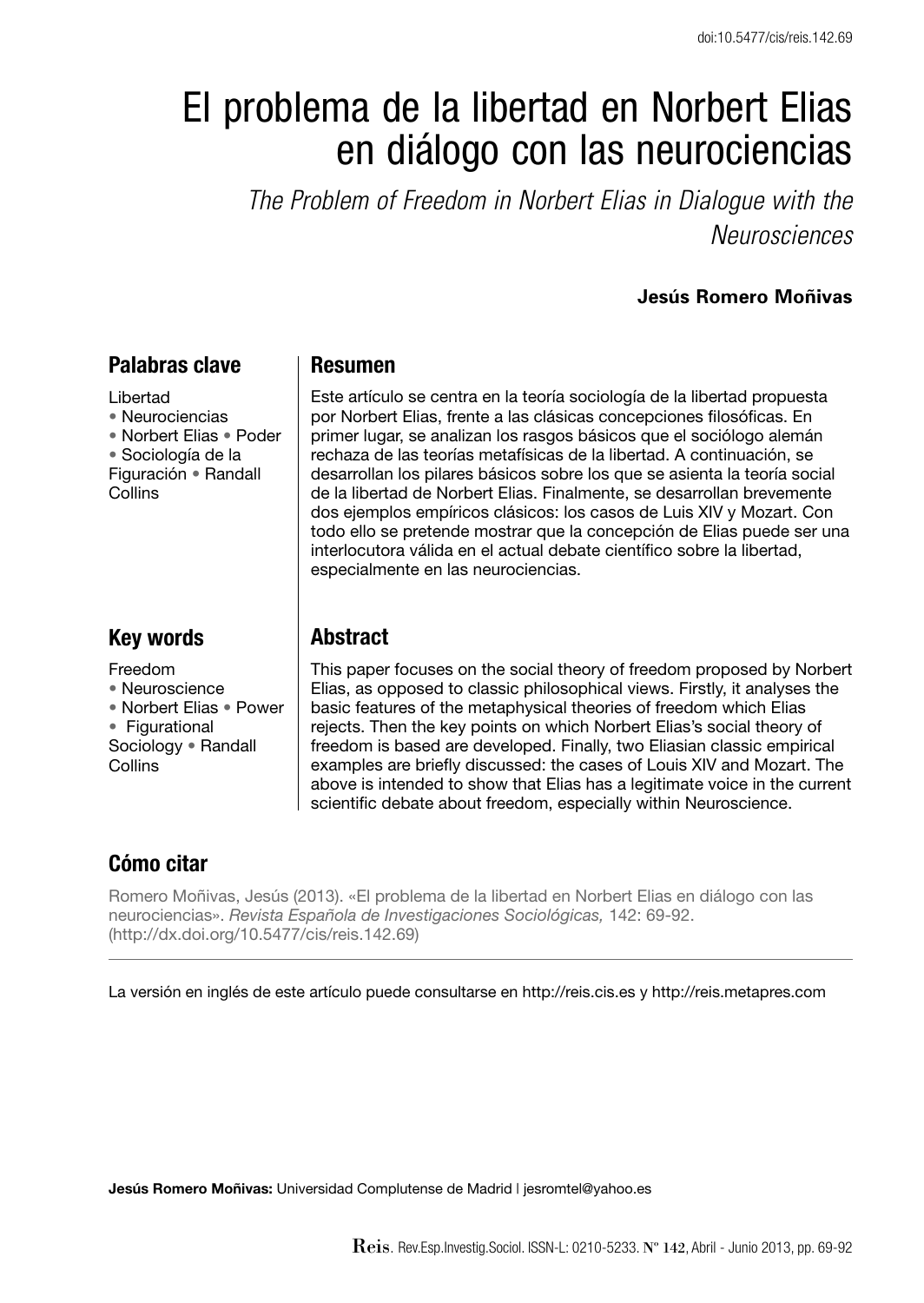# **INTRODUCCIÓN**

El problema de la libertad en la sociología de Elias no solo es central como consecuencia de su peculiar concepción de las interdependencias humanas y figuraciones sociales, sino que además es paradójico<sup>1</sup>. La paradoja deriva del hecho de que en la estructura de la sociología eliasiana existe, realmente, una tendencia a crear pensamiento para la libertad (Varela, 1994: 49). Sin embargo, al mismo tiempo las consecuencias que se extraen de sus estudios sociológicos, tanto empíricos como teóricos, nos conducen irremediablemente a un concepto de libertad muy disminuido comparado con las concepciones clásicas de las que él mismo se aleja, especialmente las procedentes del ámbito filosófico. A decir verdad, esta es otra de las muchas paradojas que atravesaron la vida y obra del sociólogo alemán y que, de algún modo, ha sido la fuente de donde han brotado tanto las filias como las fobias hacia Elias.

Por otro lado, la cuestión de la libertad va necesariamente unida a la del poder, como las dos caras de una misma moneda. No obstante, aunque haré inevitables referencias a la conceptualización eliasiana del poder, mi interés prioritario será la dimensión «libertad». Para ello, comenzaré con los rasgos básicos que Elias rechaza de las concepciones de la libertad filosófico-metafísicas, continuaré con el establecimiento de los fundamentos para una teoría de la sociología de la libertad según Elias, seguiré con dos ejemplos (ya clásicos) que iluminan su visión de la libertad recurriendo a sus análisis de Luis XIV y Mozart, y terminaré con unos breves apuntes sobre la relación entre el concepto de libertad eliasiano y las modernas reflexiones procedentes de las neurociencias.

Y es que me parece que, a pesar de la aparente pobreza en el contenido ontológico de la libertad, la caracterización de Elias es no solo mucho más realista sino también susceptible de análisis empírico. Con ello, de algún modo podría ser una concepción teórica capaz de convertirse en interlocutora fértil del moderno interés científico en el problema de la libertad propio de las neurociencias, estableciendo puentes necesarios entre la teoría social y las ciencias físico-naturales para la construcción de una antropología a la altura de los tiempos.

## **EL RECHAZO ELIASIANO DE LA CONCEPTUALIZACIÓN METAFÍSICA DE LA LIBERTAD**

La relación del Elias sociólogo con la filosofía, especialmente a partir de 1924-1925, es problemática y ambigua2. No obstante, de alguna forma el sociólogo alemán fue progresivamente embarcándose en una sociologización —con más o menos éxito y coherencia epistemológica— de las cuestiones

<sup>1</sup> Sucintamente podemos decir, no obstante, que Norbert Elias (1987-1990) se encuadra dentro de la tradición de la sociología histórica (en muchos sentidos por él mismo iniciada), con una perspectiva fundamentalmente macro (el famoso proceso de civilización), pero en cuyo centro se encuentra el concepto de figuración o de interdependencias sociales como objeto de análisis de su sociología. Bebió de Marx, Weber, Mannheim y Freud, fundamentalmente, aunque no solía reconocer en sus escritos las influencias recibidas. Para el lector interesado remito simplemente a algunas fuentes en español: Romero Moñivas, 2013; Ampudia de Haro, 2007 y 2008; García Martínez, 2003; Ramos Torre, 1994; Béjar, 1991.

<sup>2</sup> Richard Kilminster es, entre los discípulos de Elias, el que más insistentemente ha manifestado que Elias, tras su tesis doctoral y su acercamiento a la sociología, mantuvo un rechazo total y absoluto respecto a la filosofía, y en su lugar desarrolló una verdadera «sociología postfilosófica» negando cualquier legitimidad epistemológica a la filosofía (Kilminster, 2007, 2011 y Kilminster y Wouters, 1995). No obstante, esta visión tan extendida entre los comentaristas de Elias me parece insuficiente y sesgada a tenor de un análisis detallado de los fundamentos meta-sociológicos de la obra de Elias, que de algún modo ya se pueden rastrear en su escrito de juventud de 1921 *Vom Sehen in der Natur*. Pueden verse unas primeras indicaciones en Romero Moñivas (2013: 135-144).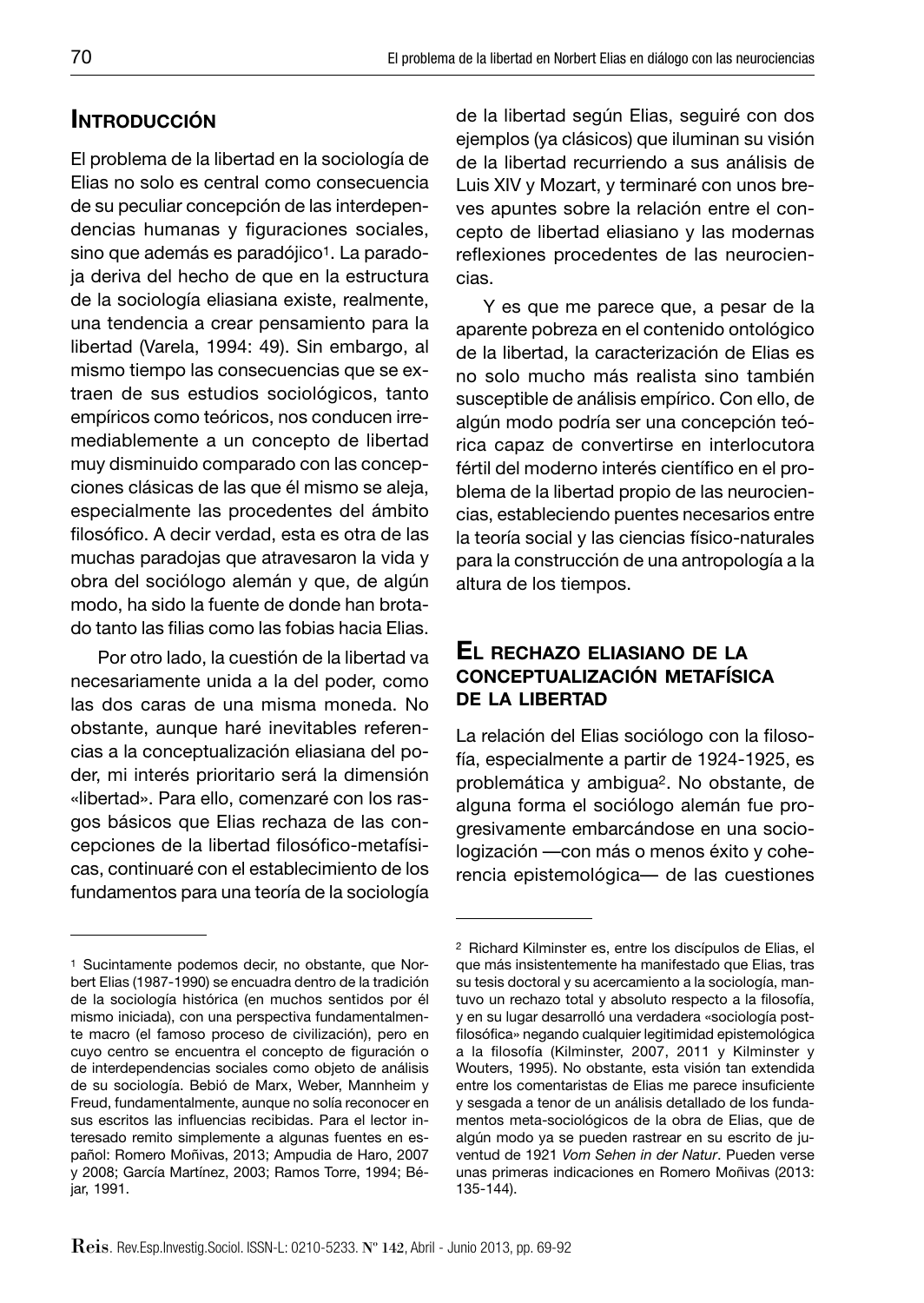que tradicionalmente pertenecían al ámbito filosófico. Una de estas fue precisamente la libertad: una dimensión antropológica que en nuestro autor se aleja de las tradicionales reflexiones procedentes de la filosofía y de la teología (Cabada Castro, 2004 y Clayton, 2011), para volcarse específicamente en una *sociología* de la libertad. Este objetivo era ciertamente necesario, toda vez que «la preocupación por las condiciones sociales de nuestro albedrío, al margen de los factores sobrenaturales, es cosa bastante reciente, abstracción hecha de los ensayos llevados a cabo en la Grecia clásica en este terreno» (Giner, 1980: 7). En realidad, desde el mismo nacimiento de la sociología, el problema de la limitación de la libertad por los condicionamientos sociales fue criticado por los filósofos y teólogos que defendían una libertad absoluta del ser humano, puesto que lo consideraban un severo choque a sus concepciones tradicionales. Desde entonces, dentro de la sociología siempre se ha jugado con esa tensión dialéctica entre determinismo social y libertad del sujeto, lo que ha llevado a la polarización de las teorías sociales, más por cuestiones de valores que por la propia reflexión serena y científica del problema. Es importante destacar que entre las diversas ontologías sociales, unas podían ser más proclives que otras, bien para una tendencia hacia el polo libertad o hacia el polo determinación. Las tres ontologías sociales más clásicas, el realismo empírico (en su versión holista durkheimiana o nominalista weberiana), el idealismo trascendental de Simmel y el realismo trascendental (Outwhaite, 2006) resultan en diferentes concepciones del problema libertad-determinación. En este sentido, Elias puede bien ser considerado, junto a Foucault, proponente consciente de contribuir desde la sociología a la dilucidación de estas cuestiones de una forma sistemática y empírica, obviando las disputas axiológicas e ideológicas (Burkitt, 1993 y Guerra, 1999). En el caso concreto de Elias, el rechazo de la forma tradicional de reflexionar sobre los conceptos de «libertad» («Freiheit») o «determinación» («Determiniertheit») puede separarse en tres aspectos:

a) En primer lugar, Elias, al igual que en cuestiones como la gnoseología o el sentido de la vida, critica que las teorías filosóficas y teológicas acerca de la libertad tomen como punto de partida al sujeto individual, al *homo clausus*, aislado del resto de sujetos3. Al contrario, el sociólogo alemán opina que «mientras que la discusión extracientífica, metafísico-filosófica, parte ordinariamente del hombre, como si solo hubiera un único hombre en el mundo, un debate científico que pretenda algo más que meras afirmaciones sobre la 'libertad' y la 'determinación', debe comenzar con aquello que puede observarse efectivamente, esto es, múltiples hombres que son más o menos dependientes recíprocamente y, al mismo tiempo, más o menos autónomos, es decir, que se gobiernan a sí mismos en sus relaciones mutuas» (1969: 47-48). De hecho, al situar a este hombre aislado como centro de los problemas, sucede que lo que se está estudiando es un «producto artificial de la fantasía humana» al que se le atribuye una igualmente irreal libertad o determinación (1969: 196). La concepción sociológica de la libertad en Elias será, pues, deudora de su específica concepción antropológica, en tanto que no tiene sentido hablar de la libertad como un absoluto que se «posee» o no por esencia individual, sino que la libertad será un concepto estrictamente relacional.

b) El segundo aspecto de la crítica de Elias a la concepción metafísica tiene que ver precisamente con el rechazo de una consideración sustancialista o esencialista de la libertad. Este aspecto se divide en dos direcciones: b.1.) Respecto a la antro-

<sup>3</sup> Es muy conocida la crítica eliasiana al *homo clausus* y su sustitución por los *homines aperti*, que no deja de ser una actualización sociológica (y, en este sentido, mucho más realista según creo) de la tradición filosófica personalista dialógica.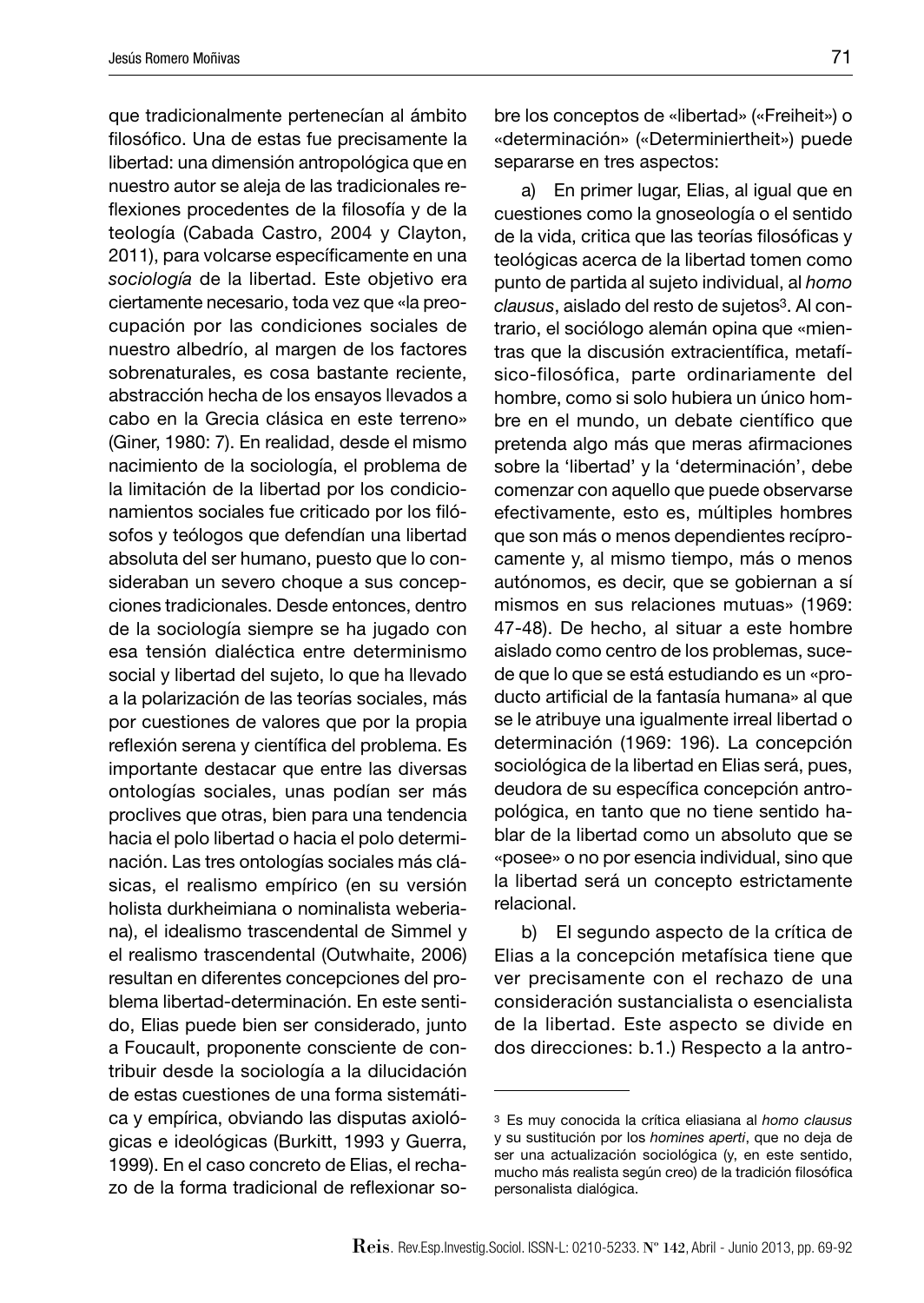pología, está relacionado con la negación de una esencia ontológica metafísica en el ser humano, puesto que la antropología de Elias — quizá por la influencia hebrea de su formación judía e inicial implicación en el movimiento sionista— no acepta dualismos ni sustancias espirituales junto a la corporalidad. Justamente, lo que critica nuestro autor es que muy a menudo tanto la libertad como el poder se han reificado, significando «algo así como un objeto que puede ser colocado en el bolsillo o ser poseído de alguna otra manera» (1984b: 53). Es decir, la libertad para Elias no es algo inherente a una supuesta «naturaleza humana». Por el contrario, del mismo modo que la mente o el espíritu no son sustancias metafísicas incorpóreas, sino estructuras funcionales emergentes, así la libertad y el poder son propiedades de las figuraciones de individuos. b.2.) Por otro lado, el hecho de que la libertad se haya considerado como una propiedad ontológica de la naturaleza humana ha provocado su consideración igualmente estática, imposibilitando su conceptualización temporal e histórica, en definitiva, impidiendo su estudio en una ontología dinámica y procesual<sup>4</sup>: «Esto condujo [en la filosofía y la teología] a que la discusión en torno a la libertad fuese presentada como una discusión sobre algo inmutable, algo que era idéntico en todas las épocas» (1983: 192). Precisamente, como se indicará después, una concepción sociológica de la libertad exige el estudio de su evolución cambiante tanto temporal como geográficamente.

c) Finalmente, todo lo anterior se debe a que, según Elias, el estudio filosófico de la libertad ha sido una reflexión puramente especulativa y condicionada por los ideales o deseos de los filósofos o teólogos, y por ello en ese ámbito el debate «se limitó a una discusión cargada de ideales acerca de la libertad del ser humano en relación con la naturaleza humana, e incluso esta discusión se realizó por lo general de manera puramente especulativa, sin el menor intento de considerar los conocimientos biológicos de las propiedades de la naturaleza humana» (1983: 191). Para Elias este tipo de consideraciones son «especulaciones inverificables» y por ello «apenas merecen la fatiga de una discusión seria» (1969: 48), puesto que cuando los «prejuicios metafísicos o políticos» se inmiscuyen en este tipo de cuestiones, se nos acaban presentando, además, como «insolubles». La obra sociológica de Elias pretende contribuir a dilucidar el problema de la libertad y del poder, a través de «la elaboración de modelos de configuraciones mediante los cuales el campo de acción y las dependencias de los individuos serán más accesibles al estudio empírico» (1969: 49), para lo cual serán necesarios análisis empíricos y teóricos. Así, por ejemplo, afirmar que a partir del siglo XVII aumentan las oportunidades de poder y el campo de decisiones de los reyes franceses y disminuyen la libertad y los grados decisión de la nobleza, es un tipo de afirma-

<sup>4</sup> No debe olvidarse que la ontología general de Elias, es decir, la ontología no solo social, sino natural, es dinámica y evolutiva, y se concreta en su monismo materialista no reduccionista sino emergentista de niveles irreductibles (Quilley, 2010). Las consecuencias sociológicas de esta ontología de fondo se reflejan en una típica y paradójica afirmación del sociólogo alemán: «la mutabilidad natural del hombre como constante social» [«Die natürliche Wandelbarkeit des Menschen als soziale Konstante»] (1970a: 123). Aunque García Selgas no bebe de la sociología procesual y dinámica de Elias (sino de Bauman), su «ontología de la fluidez social», que es además explícitamente relacional y anti-sustancialista, puede considerarse un desarrollo explícito en este mismo sentido. Precisamente, respecto a la cuestión de la libertad, el poder y el control, García Selgas supone que la relacionalidad y fluidez sociales han transformado el modo de entender la libertad crítica del sujeto (no ya al modo de la revolución liberal-ilustrada ni marxista), precisamente porque, podríamos decir en terminología eliasiana, las figuraciones de la sociedad moderna se

han fluidificado y, por lo tanto, el concepto de poderlibertad también (García Selgas, 2006: 30-31, 2001, 2003).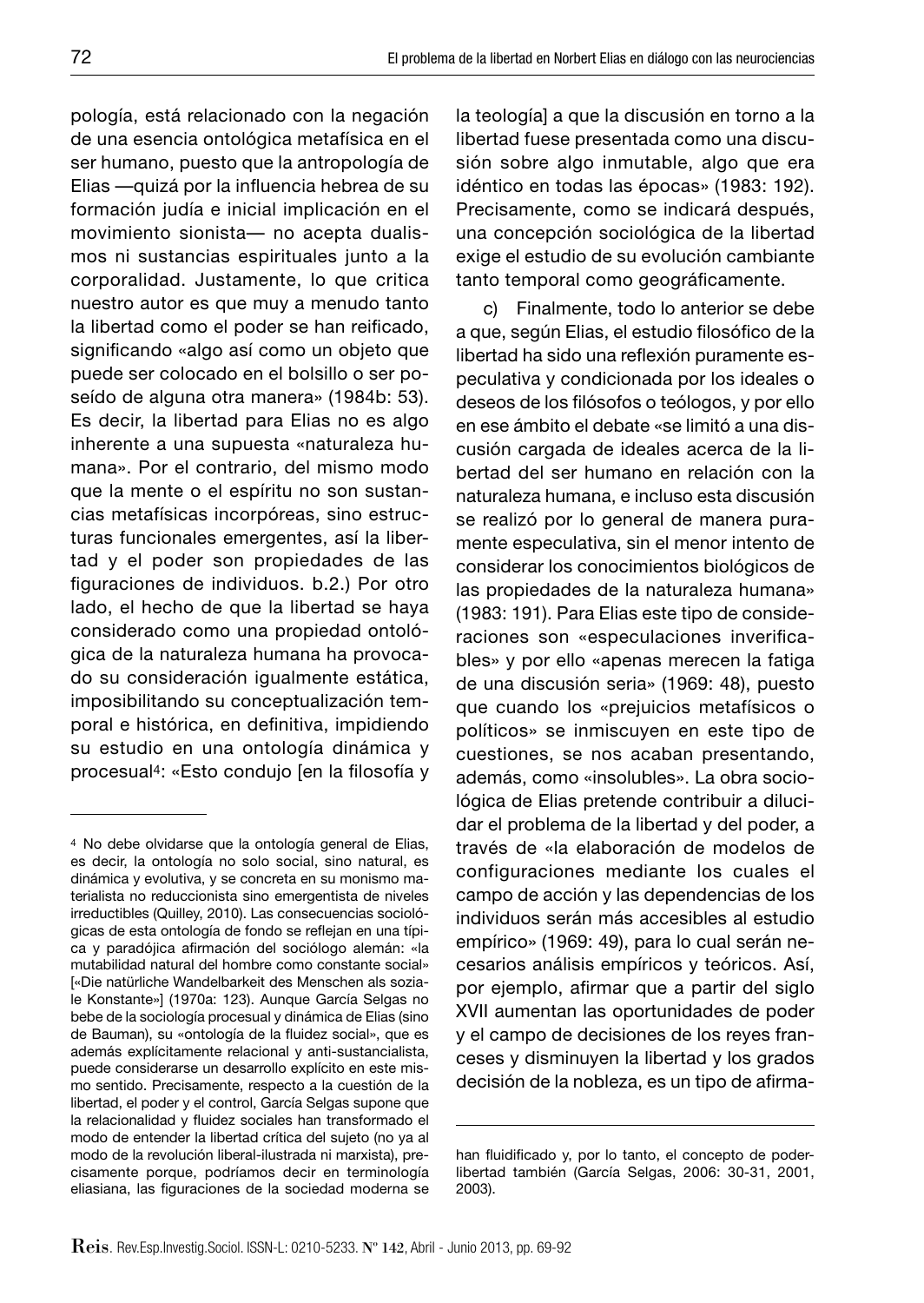ción que puede «documentarse y comprobarse».

## **HACIA UNA TEORÍA SOCIOLÓGICA DE LA LIBERTAD**

No se puede saber lo que significa la palabra «libertad» en su uso general, en tanto no se entiendan mejor las coacciones que los hombres ejercen unos sobre otros y, ante todo, las necesidades formadas socialmente de los hombres que hacen que estos tengan una dependencia recíproca (1969: 194).

Como se pone de manifiesto ya en esta cita de manera suficientemente clara, el modelo sociológico empírico que Elias propone para el estudio de la libertad es un modelo relacional, y con ello se supera a un tiempo la concepción individualista, sustancialista, fijista y especulativa propia de la tradición metafísica. Es decir, a cada una de las notas características propias de esta tradición, Elias opone las suyas propias, y es este conjunto el que da lugar a su teoría de la libertad desde un punto de vista estrictamente sociológico y empírico. Será útil a efectos pedagógicos separar cada una de estas dimensiones, aunque ninguna se entiende sin la otra.

*A) La libertad es radicalmente social*. Como se indicó anteriormente, el problema de la libertad no tiene sentido si el objeto de la reflexión es el sujeto aislado, haciendo abstracción de las vinculaciones concretas que establece con otros sujetos. Esta concepción individualista la atribuye Elias no solo a la metafísica o a la teología —que sitúa la libertad como una propiedad del individuo por ser poseedor de un alma inmaterial—, sino también a la ciencia histórica que se orienta «nuclearmente a la irrepetibilidad e individualidad cerrada» (1969: 45)5. En este

sentido, se profundiza la crítica eliasiana de la historiografía desde la dimensión de la libertad y del poder, puesto que si la historia se centra en personajes aislados —reyes, papas, emperadores, etc.— al margen de las configuraciones concretas, el estudio de los grados de libertad y decisión de esos personajes se convierten en meras especulaciones no comprobables situándose al mismo nivel que las reflexiones especulativas de filósofos y teólogos. Elias, por lo tanto, postula «como punto de partida no un hombre individual absolutamente independiente, sino aquello que en efecto se puede observar, a saber, una multiplicidad de hombres interdependientes que constituyen una figuración específica» (1969: 191). Por ello, es comprensible que cuando el sociólogo pone de manifiesto el carácter social para la comprensión de la libertad, el historiador le rechaza como proponente de la determinación del individuo:

a sus reflexiones sobre el proceso de civilización, como habitualmente se piensa (por ejemplo, Ramos Torre, 1994: 43-44). En realidad, la visión de Elias de la simultaneidad o dialéctica entre el estudio de lo micro (acontecimiento irrepetible) y lo macro (la totalidad o estructura del proceso a largo plazo como un todo) se encuentra tanto en *Vom Sehem in der Natur* como en su tesis doctoral. En el primer texto Elias ya consideraba «cómo la percepción del todo ['des Ganzen'] fecunda ['befruchtet'] la visión de los detalles ['dem Einzelnen'], y cómo las relaciones profundas entre los detalles a su vez ['wiederum'] enriquecen y amplían ['reicher und weiter gestalten'] el concepto, y por lo tanto, la percepción, del todo» (1921: 23). Esta misma dialéctica es aplicada en su tesis doctoral al caso concreto de la historia respecto de la Idea y el Individuo: «A través de la determinación de un hecho singular ['einzelnen Tatsache'], a la vez se pondrá de mayor relieve otros hechos en su campo que se encuentran en relación en el mismo tiempo, sea en el campo del arte, el derecho, la ciencia o la religión. El todo de este ámbito ['das Ganze dieses Gebietes'], distinto de cualquier otro, aparecerá en una luz diferente. Finalmente, la clarificación de esta circunstancia individual sitúa el conjunto de la época a la que pertenece en la nueva perspectiva como una unidad que abarca todos los ámbitos particulares» (1922: 29-30). Esta metodología fue aplicada también tempranamente en sus artículos sobre el antisemitismo alemán (1929) y la expulsión de los hugonotes de Francia (1935b). Puede verse más profundamente esta cuestión en Romero Moñivas (2013: 204-211).

<sup>5</sup> Esta crítica a la historiografía es muy anterior a *El proceso de civilización*, y no tiene un estatuto subordinado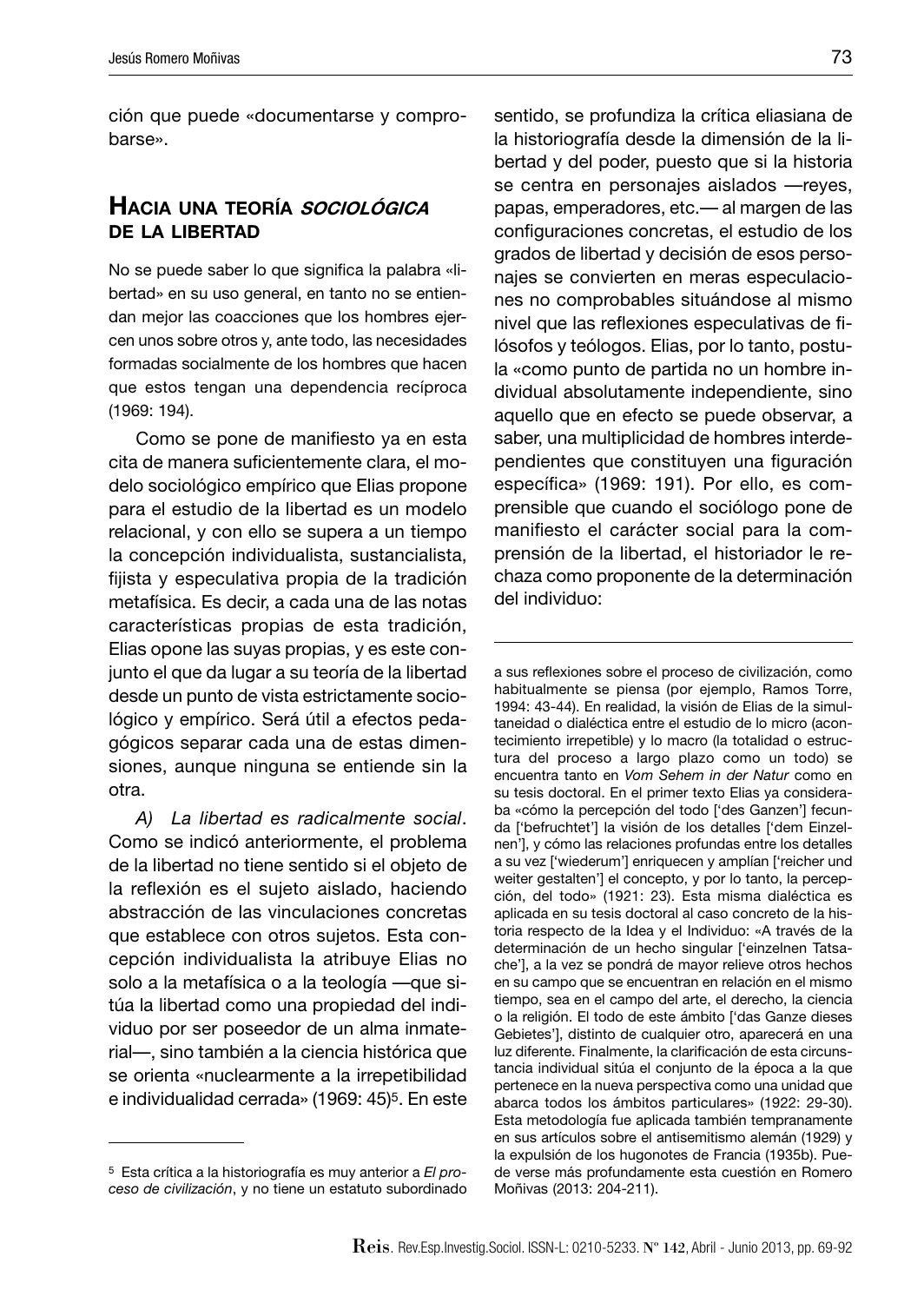El historiador que, en su trabajo, dirige su atención a los individuos cerrados como marco primario de referencia del proceso histórico, lo hace habitualmente suponiendo que rompe lanzas a favor de la libertad del individuo, y el esfuerzo del sociólogo por iluminar las relaciones sociales le parece fácilmente una negación de la libertad y una amenaza de extinción para la individualidad de los individuos humanos (1969: 46).

No obstante, desde el punto de vista concreto del funcionamiento real de las sociedades, no parece muy útil concebir la libertad y el poder de un individuo si no se tiene en cuenta que esa libertad y poder solo tiene significación dentro de unas relaciones sociales que limitan el marco de decisión y el margen de acción del sujeto<sup>6</sup>. En este sentido, si los inicios de la reflexión occidental en torno a la libertad surgieron en un contexto religioso y teológico, primero considerándola como otorgada por Dios y, en el pensamiento moderno y contemporáneo, en lucha frente y contra Dios (Cabada Castro, 2004: 2), Elias resitúa sociológicamente este debate no como una relación de Dios-hombre, sino entre hombre-hombre. Por ello, deja claro cuál es «el enfoque de la cuestión, mediante el cual el debate extracientífico sobre la "libertad" y "determinación" *del* hombre […] se transforma en una discusión científica sobre la autonomía y la dependencia relativas de los hombres en sus relaciones recíprocas» (1969: 48). Precisamente lo que muestra que solo desde modelos teóricos que tengan en cuenta la pluralidad de sujetos es posible el estudio de la libertad, es el hecho de que «libertad» y «poder» no son conceptos absolutos, sino relativos a la libertad y el poder de otros sujetos. Y así, «se puede mostrar fácilmente que al ampliarse el campo de acción

de un determinado individuo o grupos determinados de individuos, puede quedar reducida la «libertad» de otros individuos» (ibíd.).

Ciertamente, esta imagen de la libertad no es tan atractiva como la que presentan los metafísicos, teólogos e historiadores, cuando la atribuyen ontológicamente a la naturaleza humana. El sociólogo, por el contrario, se enfrenta al hecho menos idílico, pero sí más real, de los «grados de decisión» o de los «márgenes» de libertad *concretos* que históricamente tiene cada individuo o grupo dependiendo de las figuraciones en las que les haya tocado vivir. Esto supone aceptar la inevitable determinación social que cada individuo sufre y en medio de la cual tendrá abiertas más o menos posibilidades de decisión autónoma:

Todo tejido humano grande y diferenciado es, de hecho, ambas cosas: muy rígido y, al mismo tiempo, muy elástico. Dentro de él siempre se están abriendo a los seres humanos particulares nuevos márgenes para la determinación individual. Se les ofrecen oportunidades que pueden aprovechar o desperdiciar. Se les presentan encrucijadas en las que tienen que elegir, y de su elección pueden depender, según la posición social de cada uno, su destino personal inmediato o tal vez el de toda su familia y, en algunos casos, incluso el destino inmediato de naciones enteras o de determinadas capas funcionales de estas (1983: 68-69).

Así, pues, la libertad y el poder son correctamente comprendidos solo cuando se los considera desde una perspectiva relacional. En este sentido, la sociología de Elias es un lugar privilegiado para este tipo de modelos debido al concepto de figuración. Aun así, hay que reconocer que no le falta razón al crítico de Elias, Layder, cuando le acusa de que en su obra Elias «no trata con las rutinas cotidianas de la existencia social tal como son experimentadas por los actores sociales en la escena social, por así decirlo. No hay análisis respecto a la manera en que emerge el sentido a través de la negociación interactiva, ninguna apreciación del modo en que

<sup>6</sup> De hecho, Elias distingue incluso entre vínculos humanos que pueden ser hechos y deshechos a voluntad, como ser miembro de un partido político o de un equipo deportivo, y los que no, como las unidades de supervivencia en las que el individuo se ve inmerso desde su nacimiento (1974: xviii).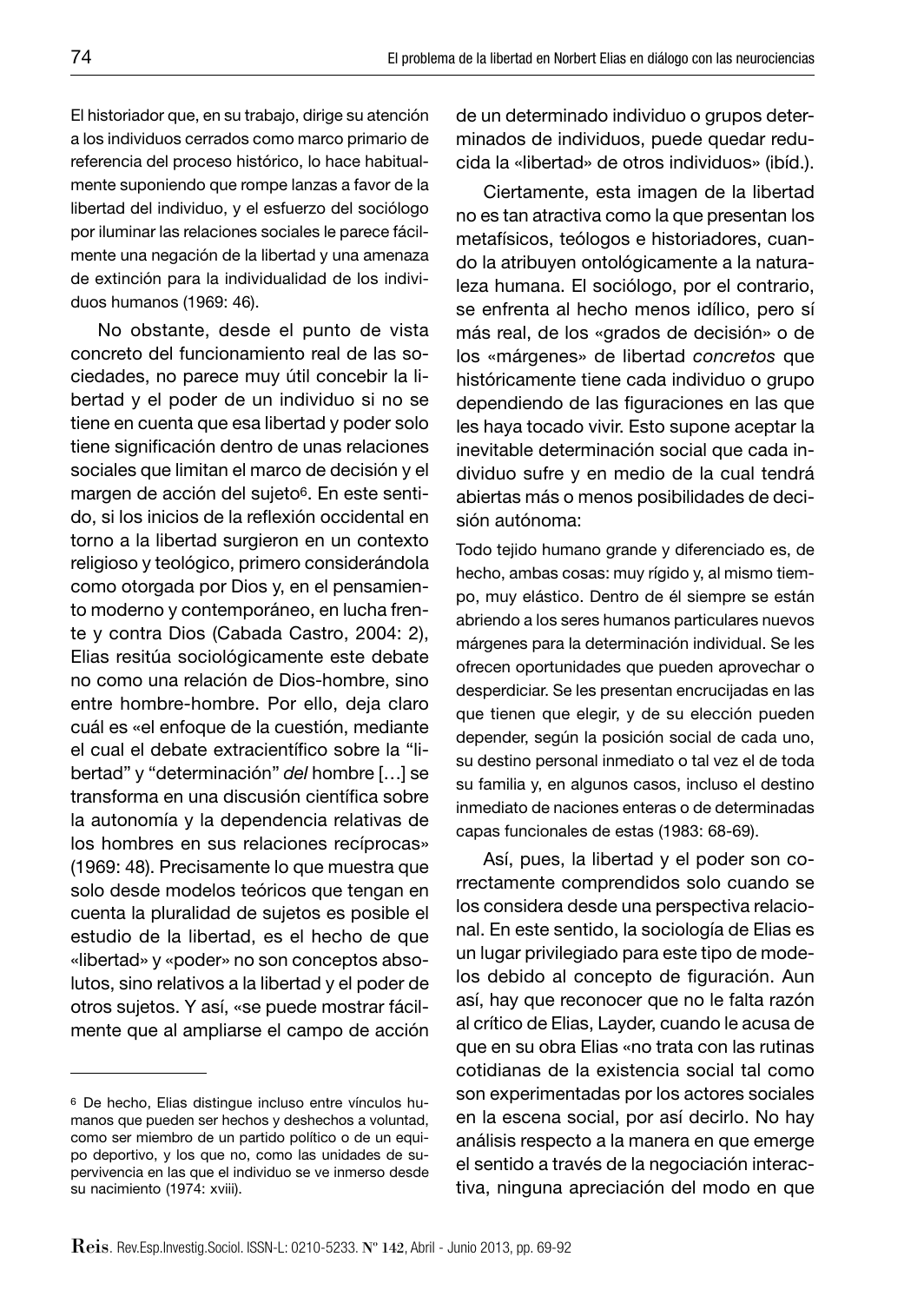las definiciones colectivas de la situación forja los contornos de los encuentros interpersonales» (2006: 148) y de que «Elias solo está preocupado de los individuos desde el punto de vista de ser simples eslabones en cadenas de interdependencia» (1980). Sin embargo, según Layder, «es perfectamente posible hablar de las propiedades relativamente independientes del individuo» (2006: 145). En este sentido, «los individuos son capaces tanto de resistir creativamente como de asumir las directrices culturales y estructurales que les rodean», y la sociología puede estudiar los diferentes matices de ambas posturas a través de las diversas «psicobiografías» del individuo. Para Layder es necesario recuperar al individuo y su «independencia» de las teorías que tratan de diluirlo en lo social, balanceando ambos polos que son realmente dos niveles diferentes (ibíd.: 146-148). No es casual que, aunque en otro contexto, el individualista metodológico José Antonio Noguera (2003) afirme, no sin razón, que ciertas posturas sociologistas u holistas introducen consideraciones metafísicas extrañas a la investigación empírica y, en este sentido, que a menudo se dé un discurso determinista y excluyente de la libertad relativa del individuo.

*B) La libertad es una propiedad estructural de las fi guraciones*. Dicho de forma sencilla: el grado de libertad y de determinación de un individuo o de un grupo de individuos dependerá de la forma concreta que adquiera la figuración en la que están situados. Es decir: para Norbert Elias libertad, poder y determinación son conceptos relacionales, no sustanciales7. No son propiedades ontológicas, sino propiedades relacionales que emergen de las estructuras de las figuraciones sociales. De este modo, el sociólogo alemán elimina cualquier vestigio de reflexión meta-empírica y, por ello, toda posible fundamentación metafísica o filosófica de la libertad. En este sentido, Burkitt (1993: 69) afirma —al contrario que Guerra (1999) que, a diferencia de Foucault, cuyo enfoque relacional de la libertad se basa aún en el concepto de «agonismo» de Nietzsche, «los análisis figuracionales de Elias tienen más éxito en evitar las conceptualizaciones metafísicas del poder y de la libertad, manteniendo más consistentemente [que Foucault] el enfoque relacional».

Precisamente, los modelos de juegos característicos de Elias8 eran un intento de crear ese tipo de teorías empíricas del poder, que por lo mismo pueden aplicarse a la libertad, puesto que tener más poder de algún modo significa tener más margen de libertad sobre otros individuos, y a la inversa, ya que «nosotros dependemos de otros, otros dependen de nosotros. En la medida en que dependamos más de los otros que ellos de nosotros, en la medida en que esperamos más de los otros que a la inversa, en esa medida tendrán poder sobre nosotros [y nosotros menos libertad]» (1970a: 109). Por lo tanto, el grado de libertad y de determinación, así como de poder, es un hecho presente en todas las relaciones sociales, y por tanto no hay absolutos (ni máximos ni mínimos), puesto que surgen de las interdepen-

<sup>7</sup> Desde un punto de vista de sociología de la sociología elisiana, es decir, desde un enfoque genético de su pensamiento, sería interesante determinar de dónde procedió este enfoque relacional, que ciertamente no es novedoso de Elias, y del que tanto Simmel como Mannheim hicieron uso de él mucho antes. El clásico y delicioso debate entre Benjo Maso (1995) y Richard Kilminster-Cas Wouters (1995) sobre las influencias del neo-kantismo en la obra de Elias (discusión en la que

yo mismo he tomado partido en Romero Moñivas, 2013) es iluminador a este respecto. El relacionismo eliasiano podría proceder de Simmel, Cassirer y la Escuela de Baden, de Mannheim, de la filosofía de la biología de su tiempo y de los debates acerca de la relatividad einsteniana. En todo caso, esta interesante discusión nos alejaría del tema de este artículo.

<sup>8</sup> No es posible ahora entrar siquiera en una descripción sumaria de los juegos, que Elias desarrolla especialmente en *Wast ist soziologie?* En España el excelente artículo de Sofía Gaspar (2003) se detiene ampliamente en el tema.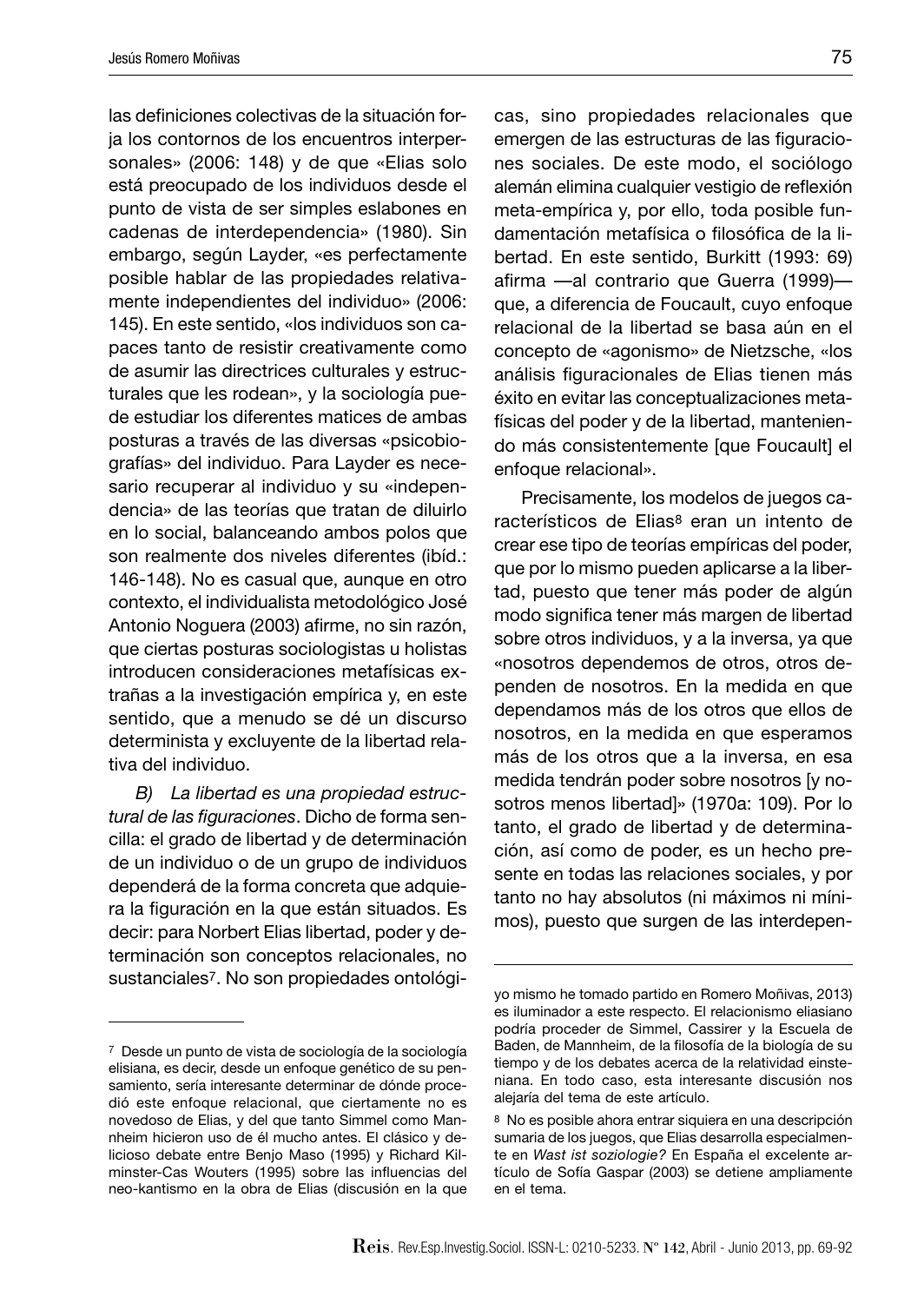dencias entre personas o grupos, que pueden ser más o menos simétricos, pero nunca completamente ausentes9. Por el contrario, Elias concibe la libertad y el poder como una cuestión de grados o ratios en un continuo cuyos extremos (libertad absoluta-determinación absoluta) no existen en ninguna figuración social, puesto que lo que existen siempre son equilibrios de libertad y poder, más o menos simétricos o asimétricos, entre las diferentes partes en interdependencia funcional mutua. Así:

Todo hombre vivo y en cierto modo mentalmente sano —aun el esclavo y el prisionero— tiene un grado de autonomía, o, si se prefiere un término más dramático, un espacio de acción para su libertad. El hecho de que aun el prisionero posea un grado de autonomía, ha sido a veces glorificado románticamente como prueba de una libertad metafísica del hombre en cuanto tal. Pero la idea de una libertad absoluta del hombre individual más allá de todos sus vínculos con los demás, tiene importancia ante todo por cuanto adula la sensibilidad del hombre. Cuando se hacen a un lado todas las especulaciones metafísicas o filosóficas sobre la cuestión de la «libertad» que no puedan documentarse y corroborarse en relación con los fenómenos investigables y observables, se encuentra uno ante el hecho de que, si bien pueden observarse grados diversos de independencia y dependencia entre los hombres o —dicho de otro modo— de poder, en sus relaciones mutuas, no existe ningún absoluto punto cero de unos o de otros. Sucede además de ordinario que la acción relativamente de un hombre cuestiona la relativa independencia de otro (1969: 195)10.

Esta visión relacional y en equilibrio destruye el estatismo propio de los conceptos clásicos absolutos de libertad y determinación. En efecto, «un rey poderoso tiene, en virtud de sus oportunidades de poder, un campo de decisiones mayor que cualquiera de sus súbditos. […] un soberano poderoso puede ser quizá considerado "más libre", pero no en el sentido en que "libre" es sinónimo de "independiente de los demás hombres"» (1969: 194-195).

Esto significa, pues, que cuando se habla de libertad o determinación hay que tener en cuenta siempre la forma concreta que adquieren las interdependencias funcionales de los sujetos entre sí. Analizar estas figuraciones nos ayudará a «mostrar la manera en que un hombre individual utiliza el campo de decisiones que le otorga, dentro de una configuración específica, su posición, en la estrategia para dirigir su conducta personal» (1969: 49). Por ello, el problema de la libertad y de la determinación está en relación directa con el problema de las consecuencias no intencionales de la acción, y de la opacidad de las redes o entramados sociales que se producen a largo plazo (Mennell, 1977 y Gaspar, 2003). Es esta opacidad *a priori* la que ya limita desde el comienzo esa supuesta libertad absoluta, que se encuentra situada entre unas posibilidades que le vienen ya dadas socialmente dentro de cada figuración (1983: 69). Pero, a su vez, la decisión que acabe tomando el individuo contribuirá a la opacidad subsiguiente, que será el punto de partida de la limitación de la libertad de otras personas, que dependerán del «reparto de poderes y de la estructura de tensiones del conjunto de este tejido humano móvil» (ibíd.).

<sup>9</sup> La ontología de Elias también invalida la existencia de cualquier punto cero, no solo en la ontología general, sino en la de cualquier proceso social particular.

<sup>10</sup> Una cita similar la utiliza Elias para referirse al poder: «tengamos en cuenta que incluso el bebé tiene desde el primer día de su vida poder sobre los padres y no solo a la inversa; el bebé tiene poder sobre los padres en la medida en que tiene, en algún sentido, un valor para estos. Si no es este el caso, pierde ese poder […]. Lo mismo puede decirse de la relación entre un amo y su esclavo: no solo tiene poder el amo sobre el esclavo,

sino también el esclavo sobre su amo […]. En los casos de la relación entre los padres y su pequeño y entre amos y esclavos, los niveles de poder están muy desigualmente repartidos. Pero sean grandes o reducidos los diferenciales de poder, siempre hay equilibrios de poder allí donde existe una interdependencia funcional entre hombres» (1970a: 87).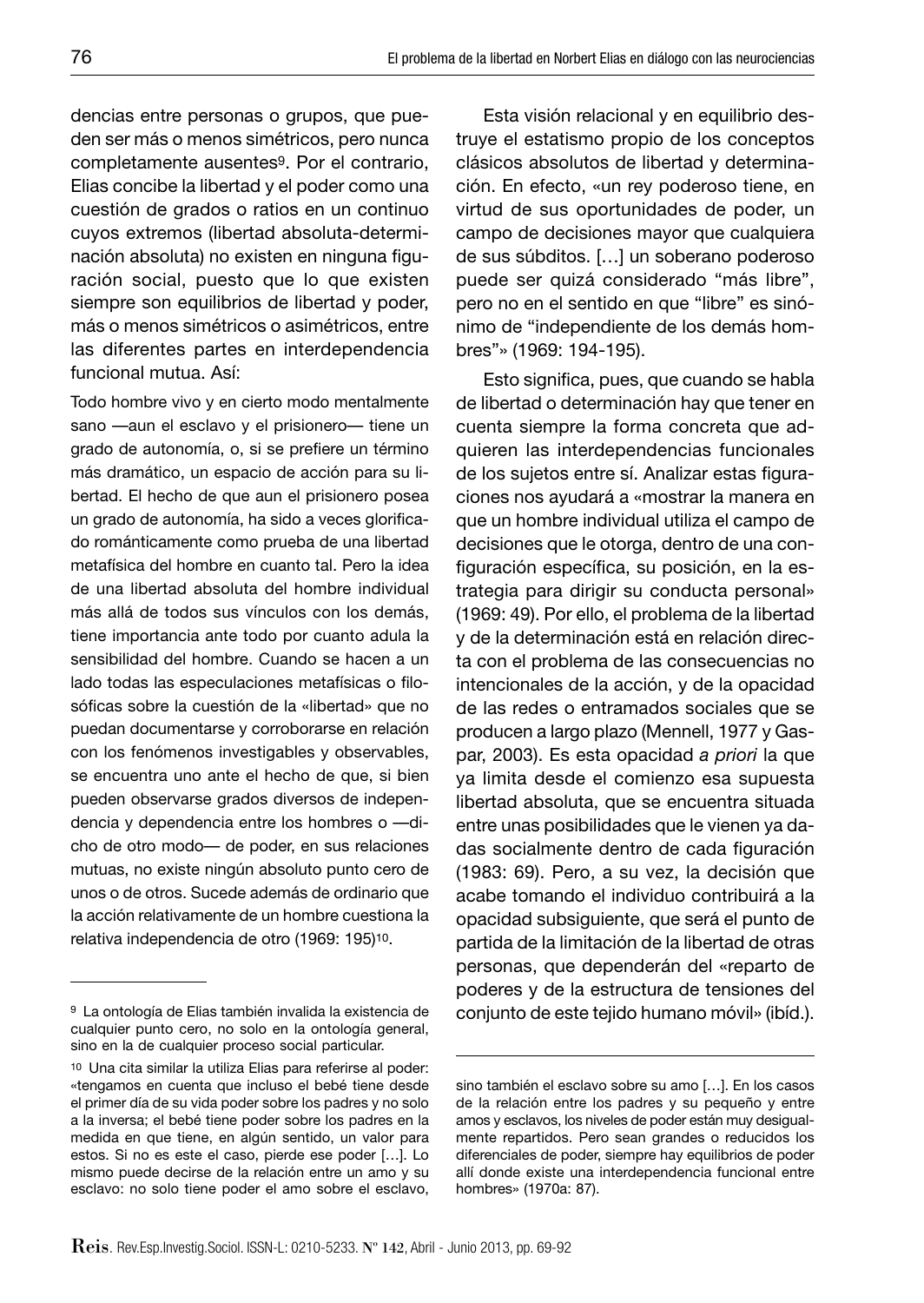Por este motivo, la concepción eliasiana de la libertad no puede ser subjetivista ni voluntarista, de tal manera que ningún ser humano que vive en sociedad —y menos aún en las complejas sociedades modernas— tiene la capacidad de cometer acciones unilaterales por un simple acto de su voluntad, al margen de las relaciones funcionales de su figuración11:

Ningún ser humano particular, por muy poderoso que sea, por muy grande que sea su fuerza de voluntad y aguda su inteligencia, es capaz de romper las leyes propias del tejido humano del que procede y en el que actúa. Ninguna personalidad, por muy fuerte que sea, puede, como por ejemplo el emperador germano de una gran región feudal de economía puramente natural, controlar indefinidamente las tendencias centrífugas que corresponden a la gran extensión de sus territorios; no puede transformar de modo instantáneo la sociedad en una sociedad absolutista o en una sociedad industrial; no puede con un simple acto de voluntad llevar a efecto la amplia distribución del trabajo, la constitución de un ejército, la monetarización y la radical transformación del sistema de propiedades necesarias para el establecimiento de una institución central duradera. Está y estará siempre sujeto a las leyes de las tensiones entre siervos y señores feudales, entre señores feudales competidores y señores de poder central (1983: 69).

Este entretejimiento de redes de acciones determinadas y márgenes de libertad es lo que hace de la antropología y sociología eliasiana de la libertad de algún modo pesimista, por cuanto realista, lejos de concepciones románticas de individuos con capacidad absoluta de libertad12.

En todo caso, no hay que olvidar que esto mismo se aplica no solo a sujetos sino a grupos y grandes colectividades como las relaciones internacionales entre Estados. Incluso posteriores desarrollos teórico-empíricos en la historia, filosofía y sociología de la tecnología han contribuido a completar esta visión relacional, en tanto que la libertad del individuo no solo emerge de las relaciones interpersonales, sino también de las relaciones con las cosas y los artefactos tecnológicos13. Así, pues, el «momentum» de Thomas P. Hughes, el «technological frame» de Bikjer, las «cajas negras» de Latour o el «determinismo como experiencia» de Rosalind Wi-Ilims y Tim Jordan, han puesto de manifiesto que el ser humano pierde grados de libertad dentro de sistemas tecnológicos, sean más o menos complejos, lo que supone equilibrios cambiantes de poder no solo entre personas, sino entre personas y objetos (Romero Moñivas, 2010a: 112-128, 2010b).

C) *Los grados de libertad y determinación son cambiantes*. Precisamente el hecho de que la libertad o determinación de un individuo está en relación con la figuración en la que se inserta y en el tejido de interdependencias sociales que le constituyen, supone que, por lo mismo, el concepto de libertad ha perdido todo carácter estático, ontológicamente inmutable. Por ello Elias no duda en afirmar que «no existe una fórmula general válida para todas las etapas de la historia y todos los tipos de sociedad que indique las dimensiones de los límites de decisión individual. Característico de la posición del individuo dentro de su sociedad es precisamen-

<sup>11</sup> Por supuesto, para Elias esta conciencia de hacer por voluntad individual una acción está, ella misma, sujeta a la posibilidad real de que la figuración en la que se encuentra tal individuo le haya «permitido» tener esa conciencia de individuo, como ocurrió por ejemplo especialmente a partir del Renacimiento.

<sup>12</sup> Precisamente Salvador Giner (1980: 13 y 14) considera que una definición *socioestructural* de la libertad

implica un «cierto pesimismo antropológico» y una «paradoja» de la libertad.

<sup>13</sup> Aunque en la sociología de los padres fundadores existió una conciencia mayor de esta circunstancia, la sociología fue progresivamente constituyéndose al margen de las relaciones con artefactos, produciéndose lo que Werner Rammert (1998) llamó un «olvido de la tecnología por parte de la sociología» («Technikvergessenheit der Soziologie»), tesis que asume también, por ejemplo, Nina Degele (2002) (Romero Moñivas, 2009).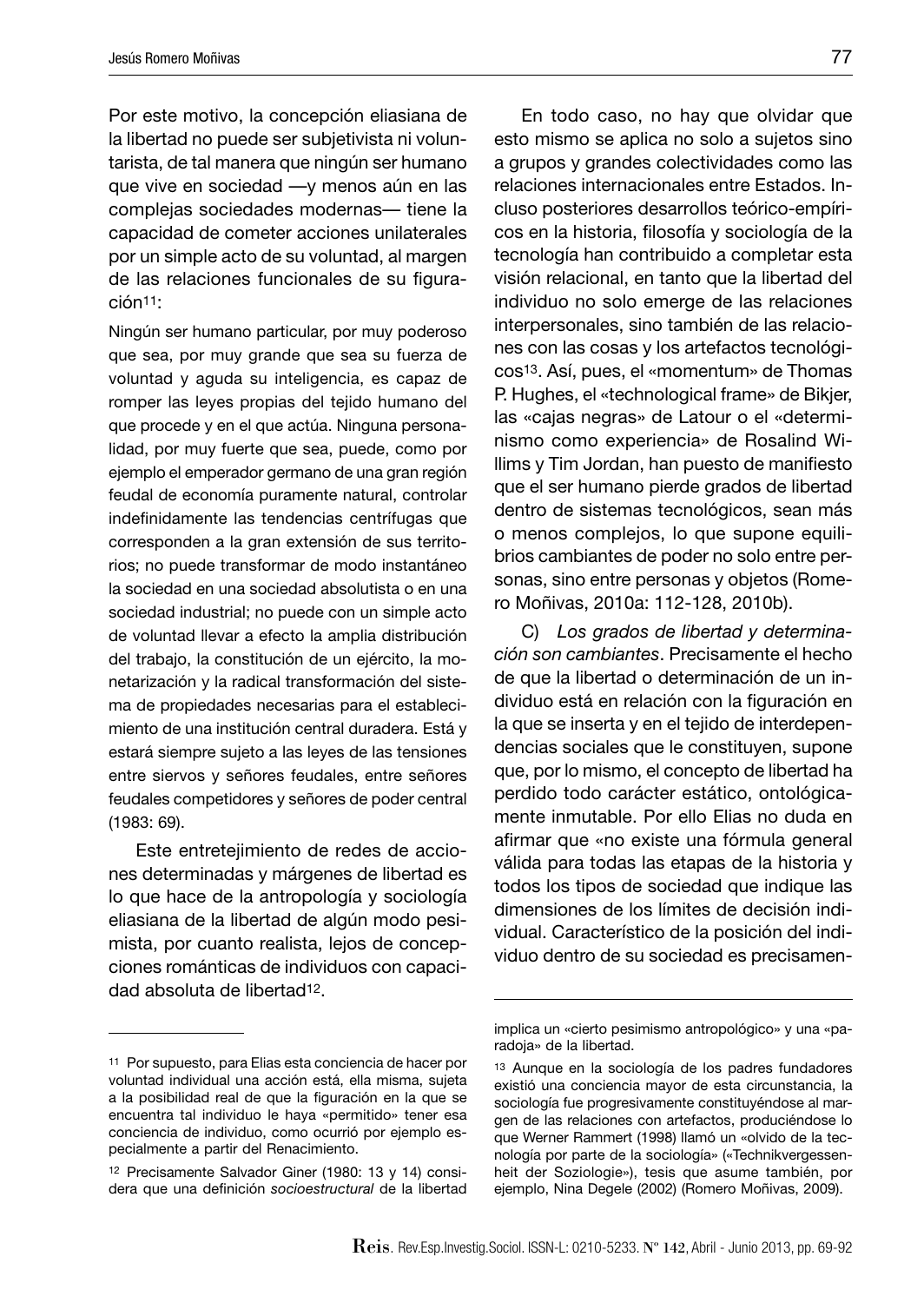te esto, el que también el tipo y dimensión del margen de decisión que se abre ante el individuo dependen de la estructura y de la coyuntura histórica del grupo humano en el que éste vive y actúa» (1983: 71). Así, pues, no será la misma la libertad o la determinación de un sujeto en una sociedad industrial o agraria, en la corte o en la fábrica. De hecho, los análisis eliasianos pusieron de manifiesto precisamente que una característica del proceso de civilización y uno de los factores del surgimiento de la sociología en Occidente se debió a lo que Elias denominó «la democratización funcional», es decir, la reducción de los diferenciales de poder entre grupos, y como consecuencia la transformación de los grados de libertad.

No obstante, no solo el carácter cambiante de la libertad se manifiesta respecto a las figuraciones a lo largo de la historia, sino que además hay otro tipo de proceso de transformación de la libertad que tiene que ver con un aspecto más «psicológico», en cuanto que la cambiante percepción de la realidad de un sujeto según el momento de su biografía individual dependerá de la carga de fantasía o realidad con la que perciba su concreto grado de libertad. En la obra de Elias hay suficiente material para afirmar que existe lo que Goodwin y O'Connor (2006) denominan la «hipótesis del shock», y que hace referencia a la experiencia traumática que —al decir de Elias— sufren los jóvenes, desde su paso de la niñez a la adultez. Esta experiencia psicológica tiene, sin embargo, un fundamento muy real, puesto que «con bastante frecuencia se busca proporcionar al joven, durante su adolescencia, un horizonte de conocimientos y anhelos tan amplio como sea posible, una visión global de la vida, una especie de isla afortunada de ensueños y de juventud, que guarda un singular contraste con la vida que espera al joven cuando se convierta en adulto. Se desarrollan en él múltiples aptitudes que las funciones del adulto no dejarán ejercitar, múltiples inclinaciones que el adulto habrá de reprimir» (1983: 46).

Esta experiencia, que produce realmente una situación de ansiedad, fue estudiada empíricamente por Elias en un proyecto que trataba de discernir las causas y posibles soluciones de este «shock». De hecho, si esta experiencia produce tanta ansiedad es porque los jóvenes «perciben más las amplias opciones de la adultez que sus restricciones o frustraciones» (Elias, citado en Goodwin y O'Connor, 168).

Así, respecto a la cuestión de la libertad este proceso de «shock» tiene consecuencias fundamentales. Los propios Goodwin y O'Connor (2006: 169) parecen ser conscientes de este hecho, cuando afirman: «La realidad del trabajo es diferente de las percepciones de los jóvenes y, para Elias, la toma de conciencia de que nada será jamás lo mismo respecto a las vacaciones escolares o la pérdida general de las "libertades" que acompañan a la niñez conducen a los jóvenes a la experiencia del "choque de realidad" ["reality-shock"]». Se comprende, pues, que esta cambiante percepción de la realidad desde un punto de vista psicológico tenga, no obstante, un anclaje real en el hecho de que lo que se produce es un cambio en el joven en el paso de una figuración a otra, sin poseer las claves cognoscitivas adecuadas. En esta dirección, recientemente, Randall Collins (2008: 161-162) ha insistido para el caso de la violencia en que precisamente es en la transición a los grados medios en la escuela donde hay un aumento del acoso escolar, justamente porque «el acoso coincide con los procesos normales de construcción de estatus en todos los niveles en la escuela secundaria de la América contemporánea». En términos eliasianos podríamos traducir a Collins diciendo que la transición de un tipo de figuración a otro en los diversos grados escolares transforma constantemente los equilibrios de poder y sus respectivos grados de libertad, lo que supondrá una «lucha» del niño y adolescente por resituarse en la nueva configuración, buscando aumentar su estatus (y como consecuencia su liber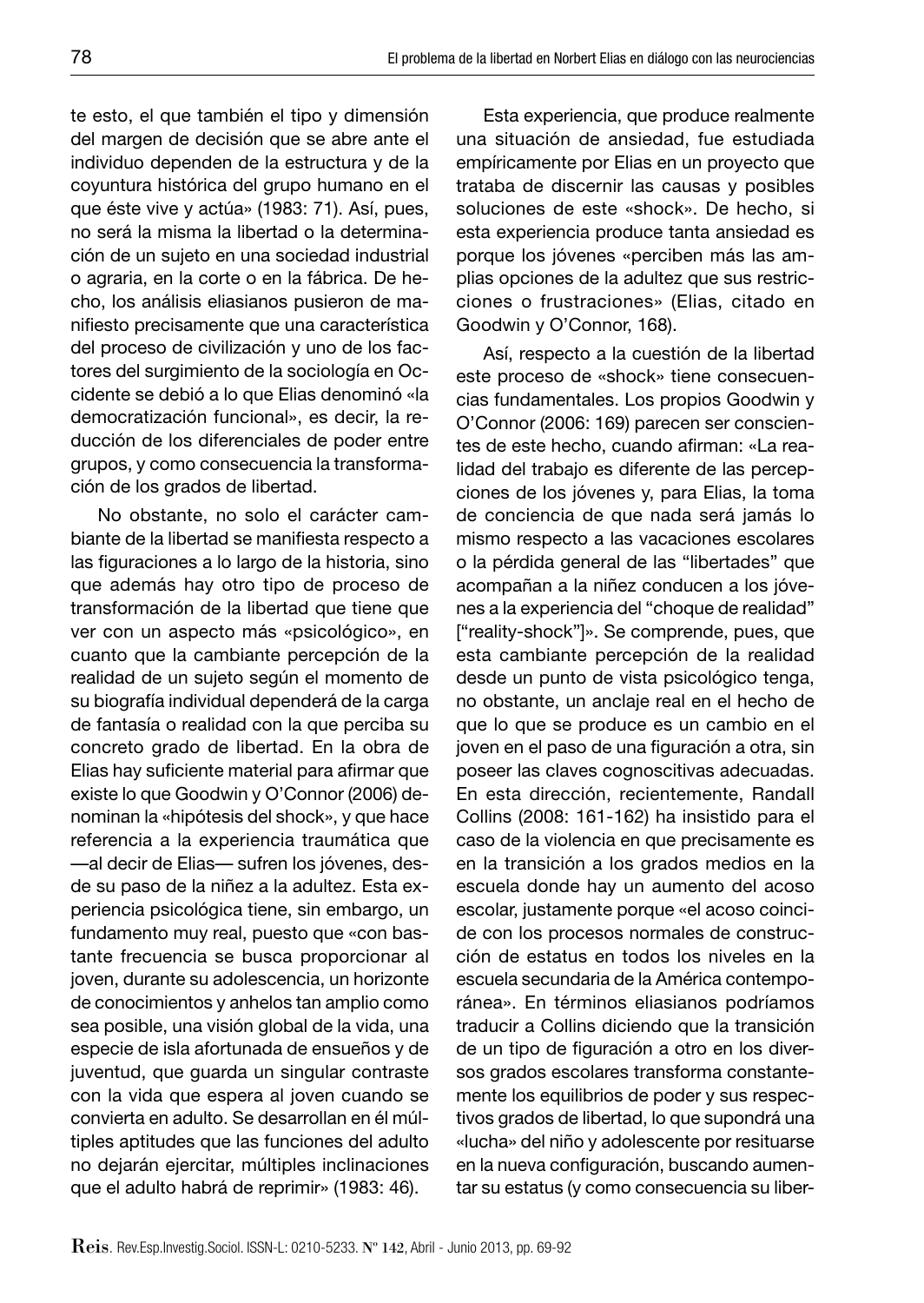tad) frente a los otros compañeros. Esto implica que no hay un grado absoluto e inamovible de libertad o determinación, sino que en cada nueva figuración histórica o biográfica se transforman los grados de libertad, a lo que Collins añadiría que incluso en cada «situación» y «ritual de interacción».

En todo caso, lo fundamental es que para Elias esta historización de la libertad supone ya el golpe definitivo contra toda posible comprensión filosófica que considere la libertad como un atributo metafísico inmutable que pertenece ontológicamente al sujeto por su propia naturaleza. Por el contrario, la sociología pone de manifiesto que «el margen de decisión individual difiere de una sociedad a otra y, dentro de una misma sociedad, de una época a otra y de una posición social a otra» (1983: 71-72). De esta forma, se hace posible un estudio empírico del problema de la libertad y la determinación.

D) *La libertad puede ser estudiada empíricamente*. Finalmente, lo que pretende Elias es desarrollar modelos empíricos que permitan estudiar de manera científica los grados «reales» de decisión y la determinación de los individuos dependiendo de sus figuraciones sociales. Esto implica que la sociología eliasiana rechaza los debates puramente ideológicos y valorativos acerca de la libertad o el poder, puesto que a fin de cuentas tanto una como otro son propiedades estructurales de todos los sistemas. No obstante, Elias reconoce que el concepto de poder a menudo tiene connotaciones «desagradables», debido especialmente al hecho de que históricamente el modo en que se ha ejercido el poder ha sido de forma desigual y a menudo brutal por parte de quienes tenían esa capacidad. Por este motivo, «estas connotaciones negativas del concepto de poder determinan, así, con facilidad que no se esté ya en condiciones de distinguir entre la simple constatación de un hecho y su valoración» (1970a: 87). Lo mismo puede decirse de la libertad y la determinación, consideradas en su tradicional ámbito filosófico,

puramente especulativo y, por lo tanto, con tendencia a que cada filósofo determine con sus ideales o valores sus reflexiones, cayendo en los dos extremos, igualmente irreales, de una valoración especulativa de una libertad absoluta o de una determinación absoluta. Así:

Los representantes de una parte hablan del hombre, entonces, como de un cuerpo físico del tipo de una bola de billar y afirman que su conducta está determinada exactamente y en el mismo sentido causal que una bola que se pone en movimiento al chocar con otra. Los representantes de la otra parte solo dicen, en el fondo, algo negativo. Aseveran que la conducta de un individuo no está determinada como una bola de billar, que no está causalmente determinada, en el sentido de la idea clásica de causalidad física. Con esta afirmación se relaciona entonces, de inmediato, la idea según la cual el hombre, en cada instante de su vida, es absolutamente libre y dueño total e independiente de sus decisiones. Pero tal idea no es menos ficticia que la opuesta, según la cual un hombre simple y sencillamente no tiene ningún campo de decisiones, que está «determinado», como una bola de billar en movimiento (1969: 47).

El Elias sociólogo y cazador de mitos no puede aceptar este tipo de análisis especulativos sin capacidad de comprobación empírica y sin poder explicativo. Por ello, dentro de su sociología figuracional propone «modelos considerablemente más diferenciados para plantear el problema de tal modo que queden mejor captadas las relaciones históricas, comprobables mediante documentos» (1969: 46). Precisamente son estos modelos los que permiten «comprobar el campo de decisiones de un individuo concreto dentro de sus cadenas de interdependencias, el ámbito de su autonomía y la estrategia individual para el manejo de su conducta y aproximarse a una explicación» (1969: 48). De hecho, el único modo de arrojar algo de luz sobre estas cuestiones es «el estudio detallado de una sociedad concreta», puesto que suministrará materiales «para investigar el problema general teórico de las relativas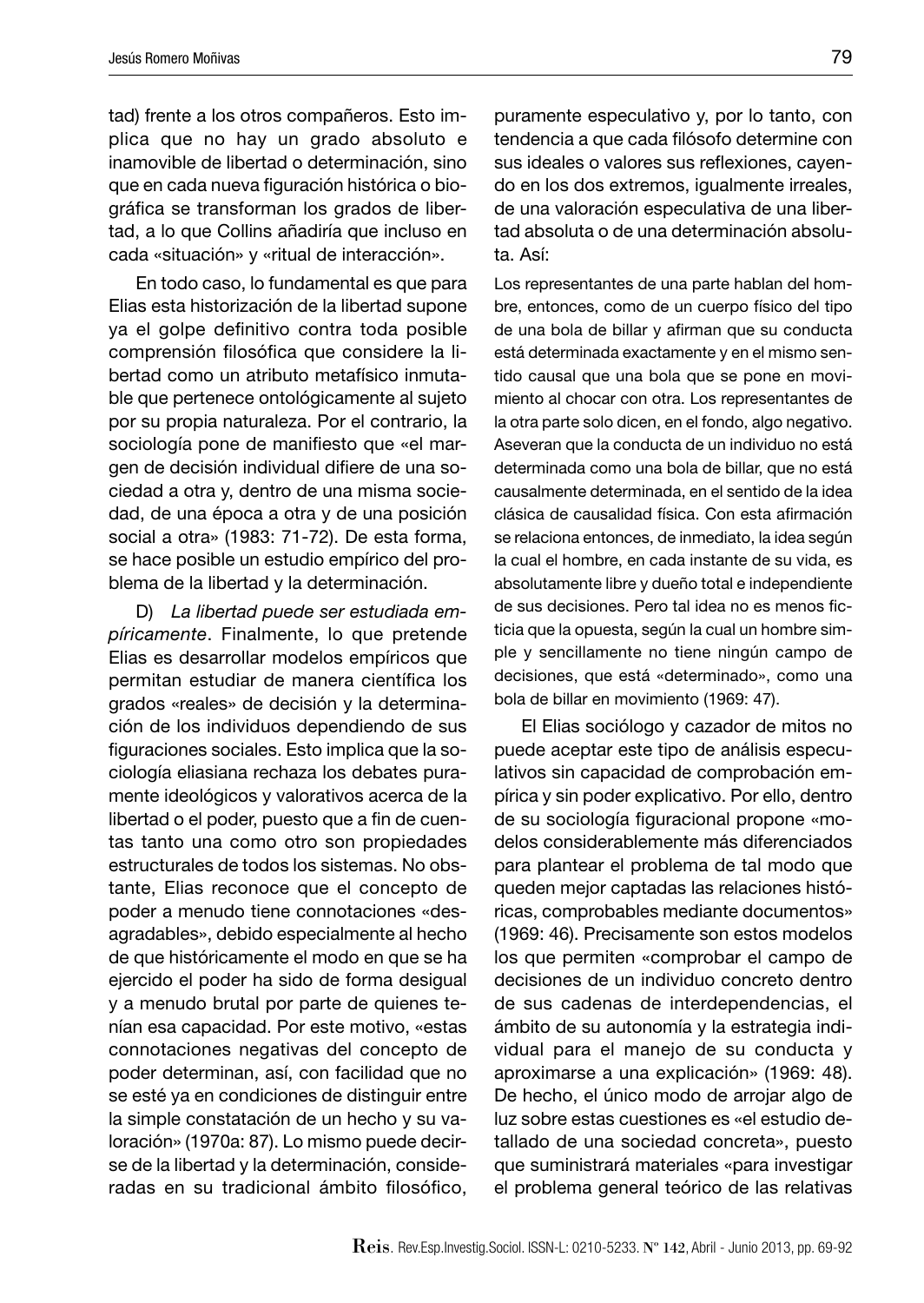dependencias e interdependencias de los individuos en sus relaciones recíprocas» (1969: 196). De esta forma, en Elias el problema de la libertad es un ejemplo de cómo es necesario vincular los estudios teóricos y empíricos en una mutua referencialidad y circularidad. En este aspecto, los modelos teóricos propuestos por Elias como modelos de juego son especialmente útiles para analizar los datos empíricos relativos a las diversas configuraciones entre sujetos y los márgenes de libertad y de acción que permiten.

Aunque no dependiente de Elias, la micro-sociología de Randall Collins también de algún modo puede entrar dentro de este desarrollo empírico del estudio de la libertad y el poder, con su insistencia en la «situación» y las «cadenas de rituales de interacción»14. De hecho, me parece enriquecedoramente complementario de Elias el modo en que Collins apuesta por una moderna comprensión de la «estratificación situacional» (Collins, 2000 y 2004: 258-296; en el contexto de su sociología del conflicto es iluminador para el caso de la libertad y el poder en las organizaciones Collins, 1975). Según el autor norteamericano en las sociedades actuales el poder opera solo dentro de organizaciones y situaciones específicas, bajo redes locales de reputación y equilibrios cambiantes entre

el poder de eficiencia y el de deferencia. En este sentido, si Elias estudió con detenimiento (como veremos a continuación) los grados de libertad y poder que emergían de dos figuraciones aún ancladas en una estratificación de «identidades categoriales», como era el caso de la sociedad cortesana e, incluso, del contexto de Mozart; Collins, al contrario, afirma que esas identidades categoriales han ido desapareciendo del mundo moderno, y se impone un estudio empírico micro-sociológico de cómo cada situación y contexto exige sus propios tipos de poder y deferencia en las interacciones cotidianas. Vistas así las cosas, la sociología de Collins va más allá de la de Elias en hacer de la libertad una propiedad micro-estructural de la situación relacional, lo que permite estudiar empíricamente cómo es posible que un individuo tenga un grado de libertad mayor en una situación, y unos minutos después ese grado de libertad pueda desaparecer hasta casi convertirse en dependencia del otro, como el propio Collins documenta en las situaciones violentas (Collins, 2008) o en cualquier otra circunstancia cotidiana en la que fluctúan los niveles de la «energía emocional»15.

### **LA CAPACIDAD CONSTRICTIVA Y CONSTRUCTIVA DE LA DETERMINACIÓN SOCIAL**

Elias reconoce que el sociólogo, frente al historiador, suele ser más proclive a poner de manifiesto el poder determinante de las estructuras sociales sobre el individuo, en tanto que el último acusa de ideología al sociólogo (1969: 50). Con los padres fundadores, aunque especialmente con Marx y Durkheim, el estudio de la capacidad constrictiva de las

<sup>14</sup> Es evidente que, a pesar de las similitudes entre el concepto de figuración y el de situación, hay una diferencia fundamental: para Elias las figuraciones pueden ser macro y micro, puesto que las interdependencias eliasianas no se reducen a la interacción cara a cara cotidiana (como es el caso en Collins). Precisamente Elias rechazó el concepto de interacción sustituyéndolo por el de interdependencia, para poner de manifiesto que un ser humano no solo está sujeto a esas microinteracciones. Aun así, creo, con Collins, que toda macro-sociología debe poder ser *traducible* a un nivel micro (lo cual no significa reducirlo) (Collins 1981, 1988 y 2004). Hasta qué punto la micro-sociología necesita llegar hasta el individuo, como hacen los individualistas metodológicos (Noguera, 2003), o partir de la unidad social mínima que en el caso de Collins sería la situación y para Elias la figuración (aunque ciertamente esas situaciones y figuraciones tienen siempre en su centro al individuo) es un interesante debate al que espero contribuir con mi próxima publicación.

<sup>15</sup> Yo mismo he propuesto mi propio modelo de libertad situacional utilizando las intuiciones de Elias y Collins en el artículo «Situational Freedom. Toward a Multidimensional Sociological Theory of Freedom» (aún sujeto a evaluación).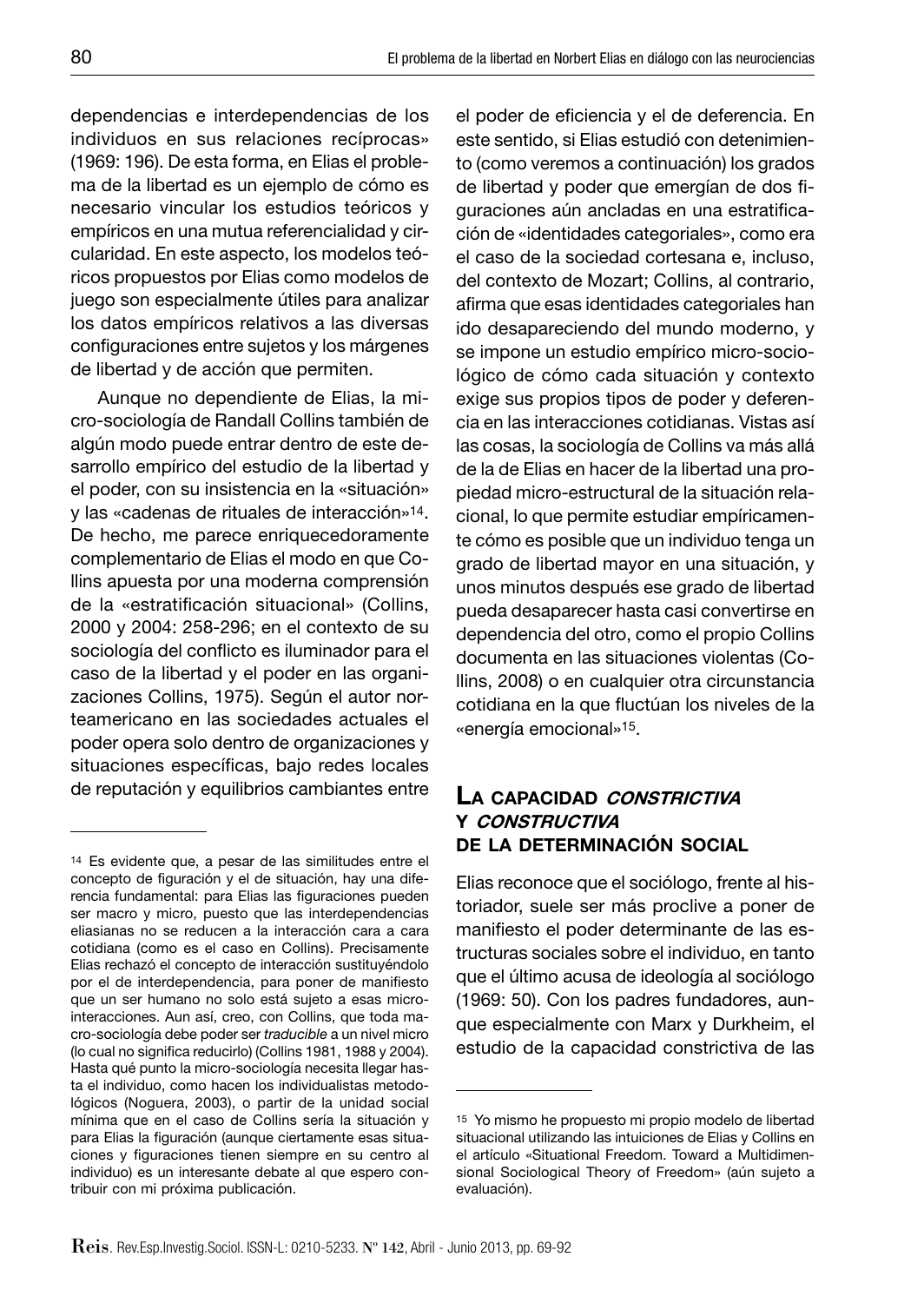estructuras sociales se convirtió en objeto fundamental de la sociología. No obstante, precisamente lo que pretende Elias es que los estudios empíricos puedan «corroborar» estas ideas de los sociólogos, puesto que no se puede negar el hecho de que, efectivamente, las interdependencias sociales provocan limitaciones y constricciones sobre los individuos. Esta es la razón de que se falsee la realidad si, como hacen los historiadores o los sociólogos proponentes del individualismo metodológico, se parte del sujeto individual con el fin de salvaguardar su capacidad de decisión. No obstante, el sujeto humano viene ya desde siempre inserto en ese tejido de interdependencias funcionales, afectivas, profesionales, estatales, etc., que condicionan —queramos o no— las decisiones individuales, debido, entre otras cosas, a la opacidad de los entramados sociales. Por ello, Elias, de forma realista, parte de la constatación del hecho de que la sociedad determina y condiciona al individuo, y que será el estudio empírico de cada caso concreto y de cada figuración el que pondrá de manifiesto el margen de libertad y decisión que poseerán individuos o grupos. Este primer aspecto de la sociedad, como *constrictora* de la libertad del sujeto, viene ejemplarmente expresada en la siguiente cita eliasiana, como conclusión de su estudio empírico de las comunidades de Winston Parma16:

No hay duda de que en muchos modos las configuraciones como las estudiadas en esta investigación ejercen un grado de compulsión sobre los individuos que las forman. Expresiones como «mecanismo» o «trampa» usadas con referencia a situaciones específicas pretenden indicar esta fuerza irresistible. Una de las fuerzas más fuertes que motivan a las personas que insisten en comenzar sus reflexiones teóricas sobre las sociedades a partir de los «individuos *per se*» o desde los «actos individuales» parece ser el deseo de afirmar que «básicamente» un individuo es «libre». Hay cierto aborrecimiento contra la idea de que las «sociedades» o, para decirlo menos equívocamente, las configuraciones que los individuos forman unos con otros, ejercen algún poder sobre los individuos que las forman y limitan su libertad. Sin embargo, independientemente de nuestros deseos, al mirar simplemente la evidencia disponible, no se puede evitar el reconocimiento de que las configuraciones limitan el ámbito de las decisiones individuales y en muchos casos tienen una fuerza irresistible incluso aunque este poder no reside, como a menudo se dice, fuera de los individuos, sino simplemente resulta de la interdependencia entre los individuos. El miedo de que uno puede mágicamente privar a los hombres de su libertad simplemente diciendo, enfrentándose al hecho de que las configuraciones de individuos tienen un poder obligante sobre los individuos que las forman, es uno de los factores principales que previene a los seres humanos de disminuir esta fuerza obligante (1965: 172).

No obstante, esta fuerza constrictiva que limita la libertad es solo uno de los aspectos de la determinación social<sup>17</sup>. De hecho, las

<sup>16</sup> Es evidente que en Elias el ejemplo más conocido de esa constricción social es el proceso de civilización. Pero precisamente por ser tan conocido no hemos querido insistir en este aspecto que, no obstante, tiene toda la importancia para el tema de la libertad. En efecto, los procesos de autocoacción en los comportamientos (cf. 1939) o, incluso, en la sujeción al tiempo (cf. 1984a) son serias muestras empíricas de cómo la libertad siempre es un proceso relacional e histórico.

<sup>17</sup> No puede olvidarse que Elias distingue entre diversas situaciones u ocupaciones sociales con mayor o menor capacidad constrictiva sobre los individuos. Así, el tiempo propiamente de ocio y de actividades recreativas tiene un nivel de espontaneidad mayor que el de actividades ocupacionales o, incluso, de tiempo libre pero con un mayor grado de rutinización. Precisamente, cuando el individuo está inmerso en actividades muy rutinarias, se «imponen sobre el individuo un alto grado de regularidad, constancia y control emocional en la conducta y bloquean otros canales de acción aun cuando correspondan mejor al estado de ánimo, los sentimientos y las necesidades emocionales del momento» (1986: 125). Por ello, el grado de libertad no solo dependerá de las diferencias en el equilibrio de poder dentro de las figuraciones, sino de las ocupaciones en las que el sujeto se halla inmerso. La rama de sociología de las organizaciones es una de las que con más solidez teóricoempírica ha profundizado en la dimensión poder-libertad en el interior de las organizaciones, tanto en su organi-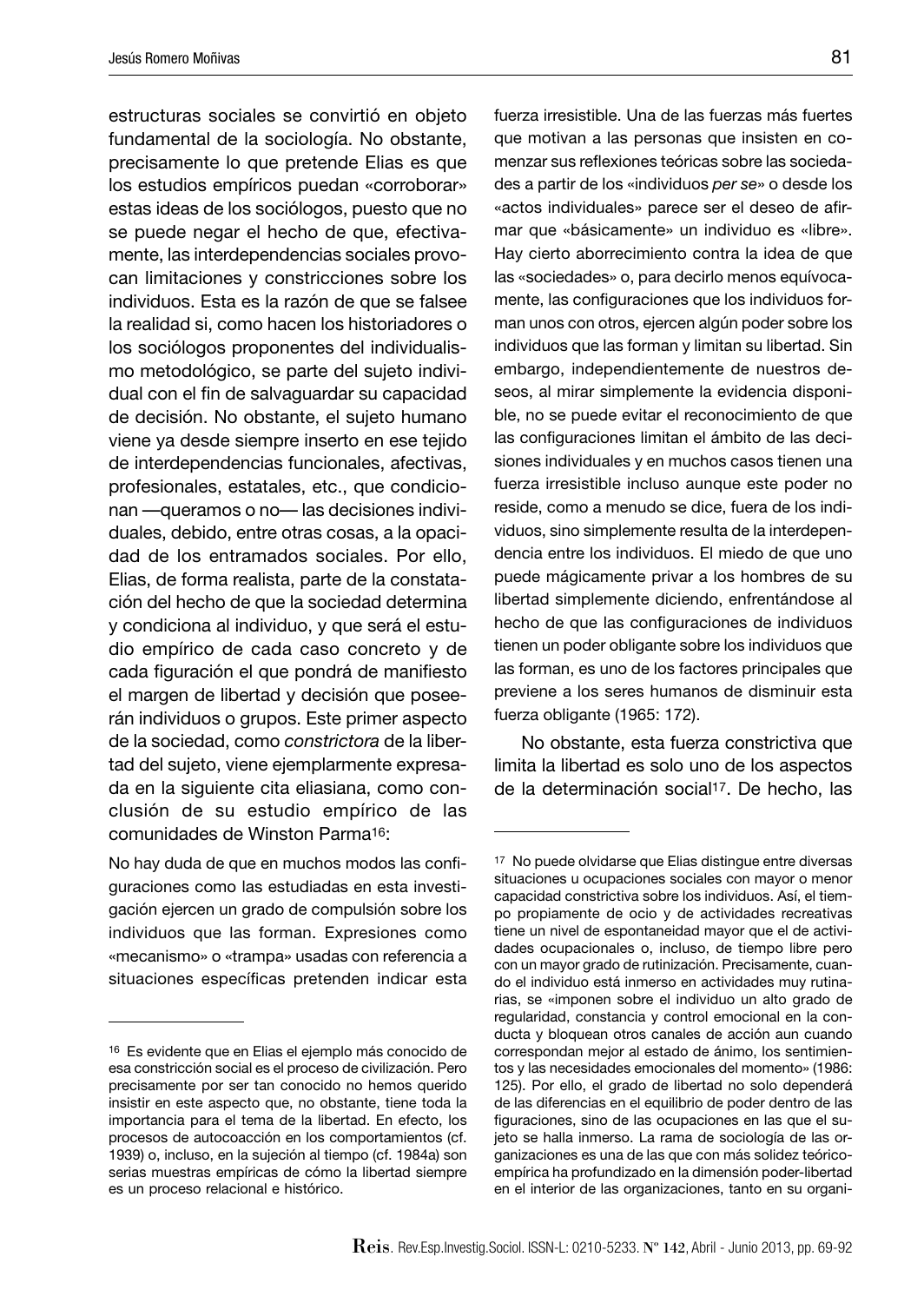figuraciones concretas también son las encrucijadas sociales que permiten o capacitan la libertad, como es el caso de la innovación en el arte, el conocimiento o la tecnología. Es decir, las configuraciones sociales tienen también un aspecto *constructivo*. No se comprenden si no es desde la posición social que ocupa el innovador. Respecto al conocimiento en general y el científico en particular, la epistemología evolutiva eliasiana implica siempre que el científico se apoya en un fondo social de conocimiento previo que es el que le posibilita para poder dar un pequeño paso más, haciendo avanzar el conocimiento (1971 y 1972). Pero esta libertad creadora del científico solo es posible si existe ese fondo social previo, de ahí el respeto personal que nuestro autor siente por los modos de conocer pre-científicos, como condición de posibilidad del nacimiento de la ciencia:

[erróneamente la historia de la ciencia ha aceptado tácitamente] que la contribución de un determinado científico al crecimiento de la ciencia es de su sola incumbencia, de que depende totalmente de su genialidad para plantear y resolver los problemas. Pero, en realidad, las cuestiones que un científico puede plantear, y las posibilidades que tiene de resolverlas dependen siempre de la etapa en la que se encuentra el desarrollo del conocimiento científico en el momento en el que él lo adquiere de otros. Todo científico, para servirnos de una metáfora conocida, salta a la corriente en un punto y un tiempo determinados. Por tanto lo que hace, es decir, si nada rápido o no y, hasta cierto punto, incluso adónde llega y qué distancia puede recorrer, dependen en cierta medida sin duda de su decisión y capacidades pero, al mismo tiempo, la situación y los recursos que posee una ciencia pueden ser tales que haga que sus representantes tengan que enfrentarse a problemas que ninguno de ellos puede resolver individualmente, pese a sus grandes capacidades (1972: 177).

De esta forma la determinación social sobre la libertad del individuo se convierte aquí, de algún modo, en vez de constrictiva en constructora, puesto que es de hecho esa concreta figuración social la que potencia al individuo para crear o innovar con cierto margen de libertad. En el caso del arte, ocurre algo similar, como pondremos de manifiesto a continuación en el caso de Mozart. A este respecto, ya el joven Elias había hecho una clara apuesta a favor de explicar las innovaciones artísticas, los estilos, en relación con transformaciones en las figuraciones sociales, como en el caso del estilo *kitsch* que surge precisamente en esa típica situación de «incesante interpenetración de estructura ["Gestalt"] y desintegración ["Zerfall"]» como característica de la sociedad industrial (1935a: 151). La determinación social de las figuraciones juega aquí un papel capacitador de la libertad creadora de los artistas. No existe, como veremos para el caso de Mozart, un talento natural surgido en el vacío, ni una libertad creadora absoluta al margen de las constricciones impuestas por la sociedad. Así, pues, en Elias la libertad es a la vez constreñida y potenciada por la determinación social, y ninguna de las dos pueden considerarse extremos absolutos, sino gradientes en un continuo cambiante a lo largo de la historia y de los tipos de figuraciones y posiciones sociales.

## **DOS ESTUDIOS EMPÍRICOS: LUIS XIV Y AMADEUS MOZART**

Aunque sea brevemente, puede resultar útil ejemplificar todo lo dicho hasta ahora desde un punto de vista teórico con dos ejemplos empíricos concretos de cómo funcionan los procesos de equilibrio entre libertad y determinación como productos de las interdependencias funcionales concretas entre los seres humanos. Son dos ejemplos muy diferentes, un rey y un músico, a los que Elias dedicó dos libros para mostrar el modo en que las diversas relaciones sociales o figura-

zación formal como en la informal y en sus matices y gradientes, proporcionando proposiciones sólidas a la teoría social general.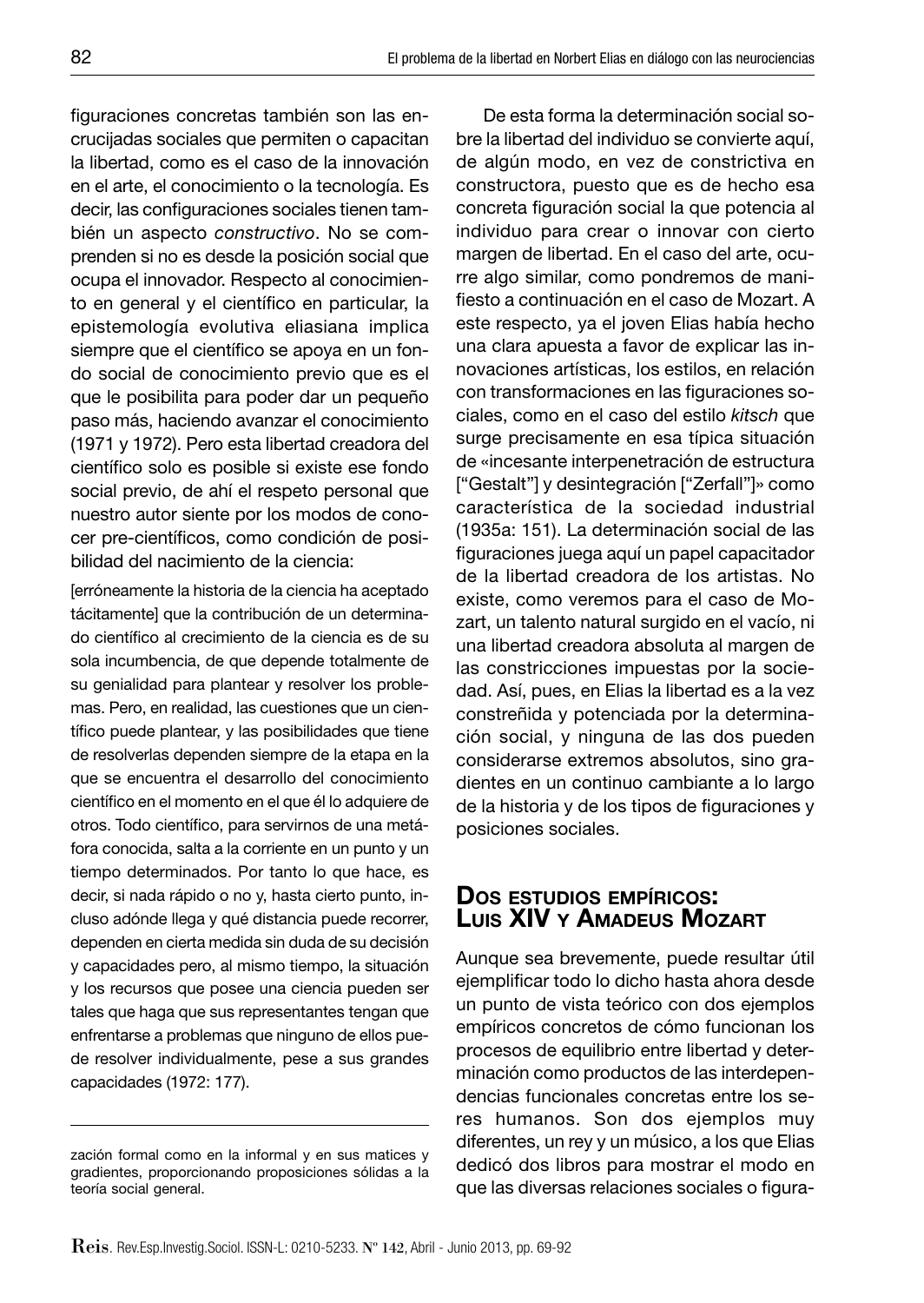ciones limitan a la vez que potencian la libertad de los individuos.

#### *a) El caso de Luis XIV y la Corte francesa*

El punto de partida es la corte real y la sociedad cortesana del Antiguo Régimen, considerados como «configuraciones específicas de hombres», que Elias estudia no tanto desde un interés histórico de carácter episódico, sino como ejemplo privilegiado de su sociología figuracional. La sociedad cortesana es un ejemplo perfecto de esos equilibrios de poder que fluctúan dependiendo de las circunstancias. Así, lo que nos interesa aquí frente a los planteamientos historiográficos tradicionales es poner de manifiesto el modo en que Elias explica el papel individual de Luis XIV en medio de ese entramado de relaciones, que de modo suficientemente explícito caracteriza del siguiente modo:

Como se demostrará, el poder del soberano concreto, aun en la época del llamado absolutismo, no fue de ninguna manera tan ilimitado ni tan absoluto como puede sugerir el término «absolutismo». Hasta Luis XIV, el Rey-Sol, al que a menudo se presenta como prototipo del soberano que lo decide todo y reina absolutamente y sin limitaciones, resulta, examinado con mayor precisión, un individuo implicado, en virtud de su posición de rey, en una red específica de interdependencias, que podía conservar el ámbito de acción de su poder únicamente gracias a una estrategia muy meticulosamente ponderada, prescrita por la particular configuración de la sociedad cortesana, en sentido estricto y, en sentido amplio, por la sociedad global (1969: 12).

La concepción relacional de la libertad, el poder y la determinación son aquí especialmente visibles. Luis XIV está sujeto a una red de interdependencias que le constituyen como rey de un tipo determinado, y solo dentro de esta red cobran sentido las estrategias individuales de acción, con mayor o menor margen de libertad. Las luchas que existían entre los diversos estamentos de la nobleza y la burguesía son las que, con la estrategia adecuada de equilibrio por parte del rey, le

daban esa aparente imagen de gobierno absoluto, en tanto que de algún modo él tenía la capacidad de conceder o negar el favor a determinadas familias y personajes, aunque esta capacidad no deriva estrictamente de él, sino de la forma concreta que en ese momento histórico adquirió la figuración de la sociedad cortesana (1969: 96-98). Este es el llamado «mecanismo real». En este caso, es precisamente la división entre el resto de grupos sociales entre sí y su incapacidad para aliarse contra el rey, el que da ese poder y libertad mayor a este último. La libertad, así, no es un atributo metafísico inmutable que perteneciese al rey por una suerte de favor divino o por una especial naturaleza humana, sino que es fruto de las contingencias figuracionales del momento, y podrían cambiar.

Por ello, el rey perdería ese margen de decisión libre «si todos los grupos sociales [...] que le están subordinados, tuvieran una misma orientación, a saber, en contra suya» (1969: 162). La capacidad de Luis XIV es que la configuración que él gobernaba se basaba en su poder para «dividir» o mantener en equilibrio las tensiones entre sus súbditos. Por ello, Elias, como ya tuvimos ocasión de ver, no niega poder y libertad incluso a los súbditos, porque de una manera muy real Luis XIV y su libertad dependían, paradójicamente, de esas tensiones existentes entre sus súbditos. Por ello, se percibe con claridad que una figuración es a la vez constrictiva de la libertad (puesto que el margen de decisión de Luis XIV está limitado por esas interdependencias) y constructora de la potencialidad de libertad (en tanto que es precisamente la forma concreta de la sociedad cortesana la que permite el elevado grado de decisión regia). Paradójicamente es esta forma de gobernar «mediocre» la que Elias considera que era la más congruente con el tipo de figuración. Y por ello considera a Luis XIV como uno de esos «grandes hombres», a pesar de que él no pertenecía a esta tipología por ser un «gobernante carismático» u «original», sino precisamente porque supo sacar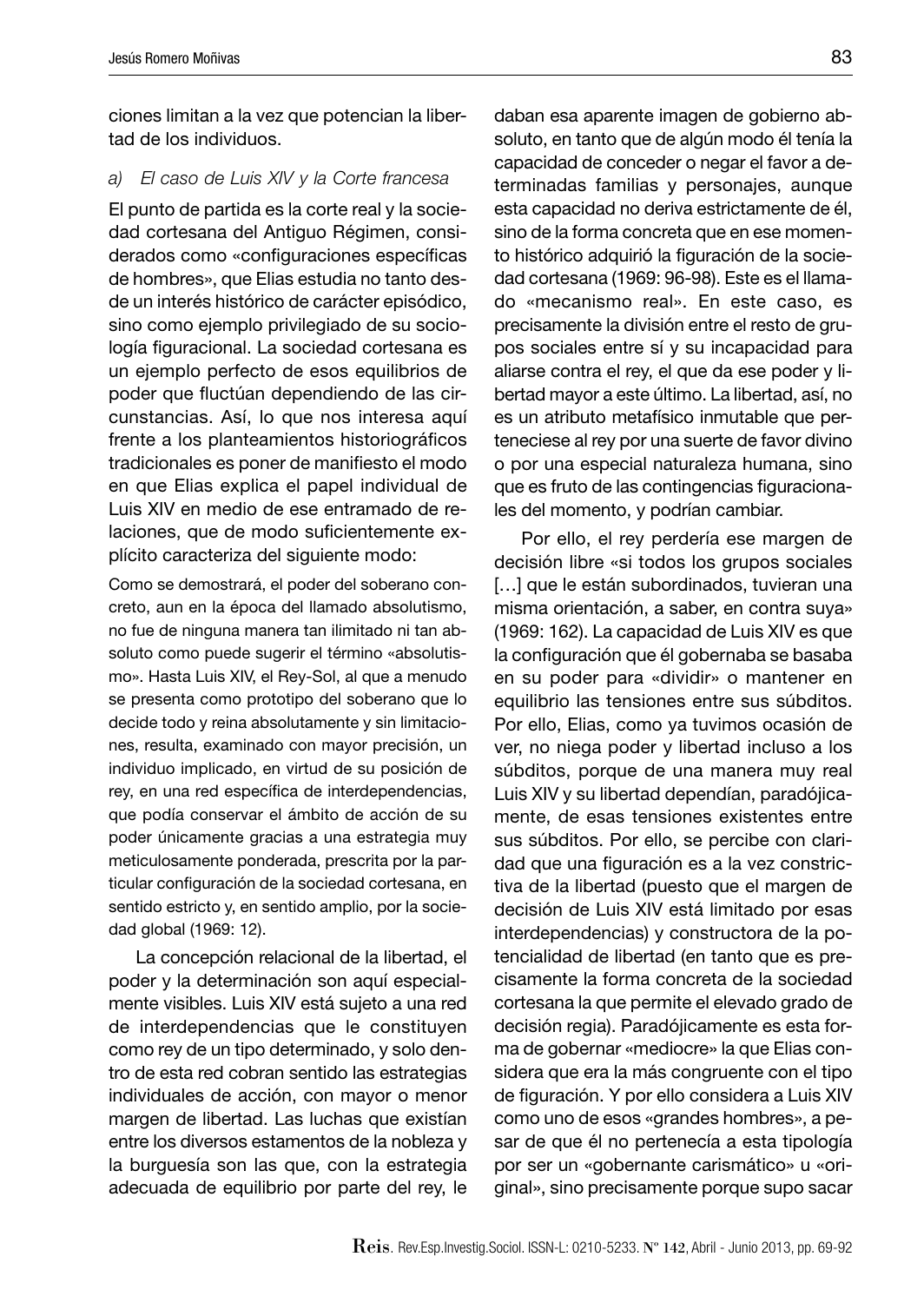partido de su mediocridad al «impedir que la presión social de los gobernados, en especial de sus élites, se orientara en una y la misma dirección» (1969: 171-172).

Se puede apreciar de modo muy gráfico esta tensión dialéctica si atendemos al caso de los ceremoniales ritualizados y las normas de etiqueta. Las pesadas cargas de la etiqueta y del ceremonial propio de la corte condicionaban la libertad de movimientos de todos, no solo de los diversos estratos de los súbitos de la corte, sino del propio rey. En la época del Luis XIV el ceremonial aún no se desarrollaba con inercia y en un vacío de sentido, sino que mantenía «una finalidad totalmente determinada». En efecto, era una herramienta para mantener esas tensiones y desequilibrios de estatus entre los gobernados (1969: 122). Él mismo se somete a ese ceremonial que coarta su libertad porque, a la vez, gracias a él su margen de decisión aumenta respecto a sus súbditos. En realidad, «uno sobrellevaba de mala gana la etiqueta, pero no se la podía echar abajo desde dentro, no solo, por cierto, porque el rey exigía su mantenimiento, sino porque la existencia social de los mismos hombres implicados en la etiqueta dependía de ésta» (1969: 119), incluyendo la del propio Luis XIV. La libertad y la determinación son, por lo tanto, las dos caras de la moneda de las relaciones de interdependencia humana. Olvidar este carácter sumamente concreto de la libertad y abandonarse a puras especulaciones metafísicas, independientemente de las relaciones sociales y de su carácter cambiante, es un ejercicio «inútil» que no explica nada.

#### *b) El caso de Mozart como resultado de la coexistencia de dos mundos sociales*

En *Mozart. Sociología de un genio* el objetivo de Elias es reconstruir el proceso social que dio lugar a esa personalidad excepcional. En este sentido, coherentemente con su antropología, rechaza cualquier tipo de explicación puramente innatista o natural, como si ontológicamente Mozart hubiese nacido un genio. Por el contrario, nuestro autor busca un tipo de explicación más sociológica:

Al hablar de Mozart es fácil que a uno le salgan palabras como «genio innato» o «capacidad innata de composición»; pero esto es una forma de expresión irreflexiva. Cuando se dice que las propiedades estructurales de una persona son innatas, se supone que estas han sido heredadas, determinadas biológicamente en el mismo sentido que el color del cabello o de los ojos. Sin embargo, está absolutamente descartado que una persona pudiera tener trazado naturalmente, es decir, arraigado en los genes, algo tan artificial como la música de Mozart (1991: 88).

Para Elias esto no deja de ser un caso de un problema más amplio: la dicotomía entre el «artista» y la «persona», tan típica en los estudios teóricos. Sin embargo, esta separación no contribuye a explicar las enormes diferencias que existen en el Mozart ser humano y la imagen idealizada del genio. Y es que no puede obviarse el hecho de que «el talento especial o, como se le llamaba en la época de Mozart, el "genio", algo que una persona no es, pues solamente puede poseer, también forma parte de los elementos específicos de su destino social y, en este sentido, es un factor social, exactamente igual que el talento sencillo de una persona no genial» (1991: 83).

De hecho, para Elias la singularidad de Mozart se encuentra en su posición intermedia, de transición, de un tipo de figuración (el arte de artesano) a otra (el arte de artista). Proceso en el que Mozart se vio inmerso a través de una serie de redes de interdependencia que lo alejaban de la sociedad cortesana, al tiempo que él deseaba ser aceptado en ella. En este sentido, como es propio de la sociología eliasiana, se considera que la vida de Mozart es un microproceso dentro de un proceso general de cambio, que tiene lugar precisamente en el tiempo de Mozart. Por este motivo, «la singularidad de la música de Mozart surgió, sin duda, de lo irrepetible de su talento. Pero la forma en que se desplegó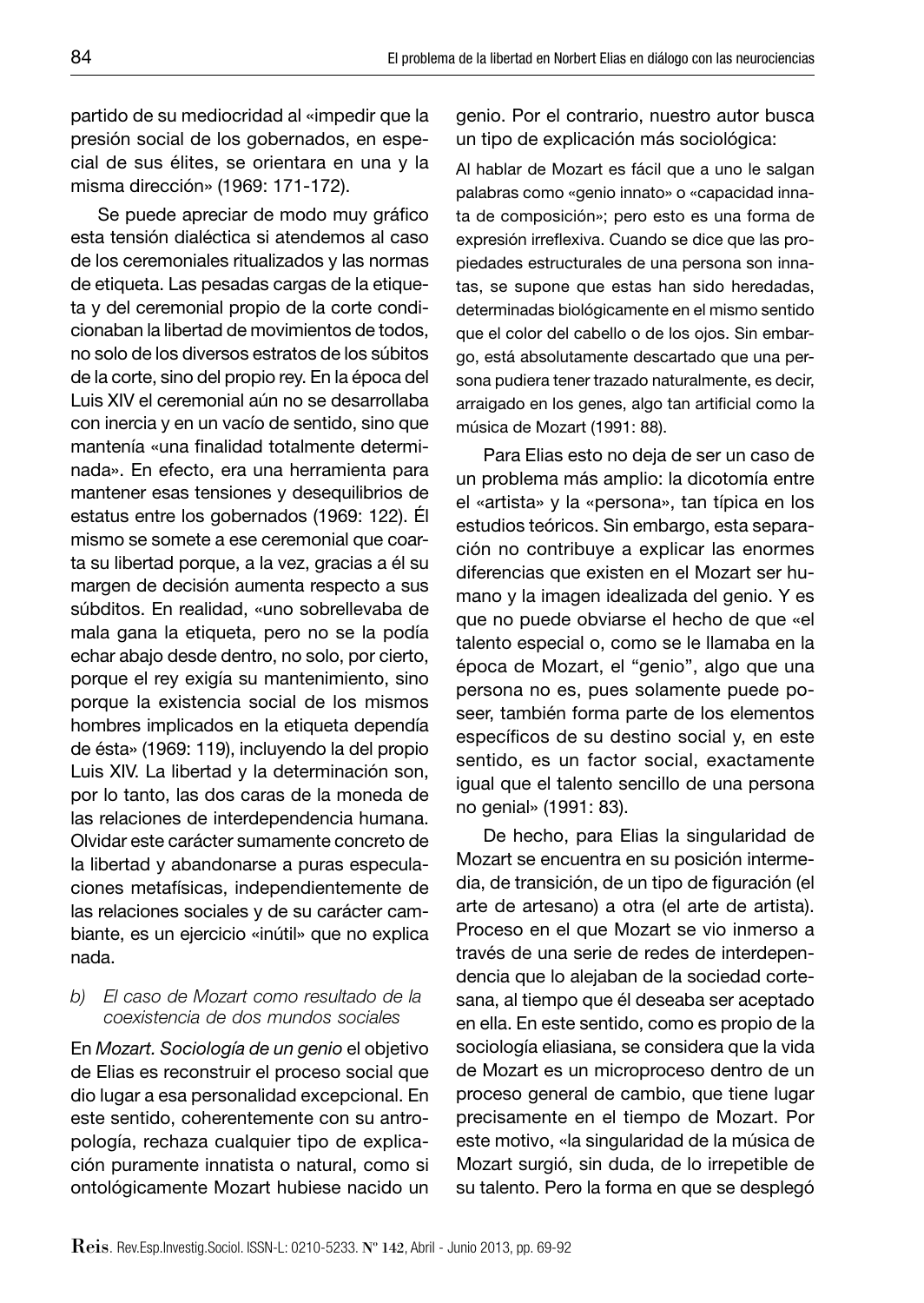este talento, cómo llegó a expresarse en sus obras, está relacionada hasta en sus más mínimos detalles con que él, un músico cortesano, había dado el paso hacia el «artista libre» prematuramente, en un momento en que, aunque el desarrollo de la sociedad se lo permitiera, institucionalmente todavía no tenía preparado el terreno» (1991: 70).

Convertirse en «artista libre» significó la ruptura con la servidumbre de su talento musical respecto a las capas cortesanas, lo que se ejemplificó en el abandono de su protector el príncipe obispo de Salzburgo y su marcha a Viena, lo que fue gestando la progresiva separación también de su padre, Leopold —segundo *Kapellmeister*—, que igual que su hijo tampoco se sentía a gusto como músico al servicio de la corte, pero que, a diferencia de Mozart, se resignó a su situación de artesano, aunque de algún modo esos sueños paternos habían quedado en la conciencia de Mozart. En realidad, este acto de voluntad aparentemente libre de Mozart a la situación de «artista libre» no lo llevó a cabo tanto «porque éste fuera su deseo y su objetivo, sino porque no podía soportar más servir en la corte de Salzburgo» (1991: 64).

Sin embargo, Mozart siempre tuvo necesidad de afecto y reconocimiento, y es precisamente esta dialéctica entre libertad y dependencia donde se fragua el drama y destino personal del músico. De hecho, la concreta estructura de la figuración artística de la época muestra esa tensión constrictiva y constructiva a la hicimos referencia anteriormente: «La estructura de poder que daba a la nobleza cortesana la preeminencia social por encima de otros estamentos determinaba al mismo tiempo qué tipo de música podía hacer un burgués en los círculos cortesanos y hasta qué punto podía introducir innovaciones. Aunque fuera un "artista libre", Mozart dependía de esta estructura» (1991: 65). Las interdependencias funcionales características del momento le permitían ya anhelar esa posición de artista libre, pero a la vez no existía una estructura institucional,

como posteriormente ya sí la había en el caso de Beethoven, que le capacitaran para ese tipo de composición libre de mercado y no de servidumbre cortesana. De aquí que Elias expresa a la perfección esa tensión entre márgenes de decisión libres, voluntarias, y la determinación social de esos márgenes a través de las figuraciones existentes:

Ciertamente fue decisión de Mozart dejar de servir en la corte y atreverse a dar el gran paso. Pero en el fondo incluso semejantes decisiones individuales siguen siendo impenetrables si no se tienen en cuenta los correspondientes aspectos de los procesos sociales no planeados, en cuyo marco se toman y cuya dinámica los condiciona de gran manera (1991: 74-75).

Mozart encarna, mejor aún que Luis XIV, el drama de una libertad entendida desde el punto de vista sociológico, no como un atributo metafísico absoluto, sino como un difícil equilibrio concreto de interdependencias que le consumieron tanto que «cuando las circunstancias externas empeoraron, en Mozart destacó cada vez más el sentimiento de no ser amado, unido a la correspondiente e imperiosa necesidad no satisfecha de ser amado que se manifestó en diversos niveles: por su mujer, por otras mujeres, por otras personas en general, es decir, como hombre y como músico» (1991: 25). El difícil equilibrio se derrumbó y «estaba cada vez más solo. Es posible que al final simplemente se abandonara a su suerte y se dejara morir» (1991: 19).

Ese fue quizá el precio de una libertad que no es ontológicamente dada por naturaleza, sino conquistada a través de los modos concretos en que se relacionan los seres humanos, con sus equilibrios y desequilibrios.

## **HACIA UN DIÁLOGO ENTRE LA SOCIOLOGÍA Y LAS NEUROCIENCIAS SOBRE LA LIBERTAD HUMANA**

Finalmente, en esta última sección, trataré de hacer una breve incursión en los puntos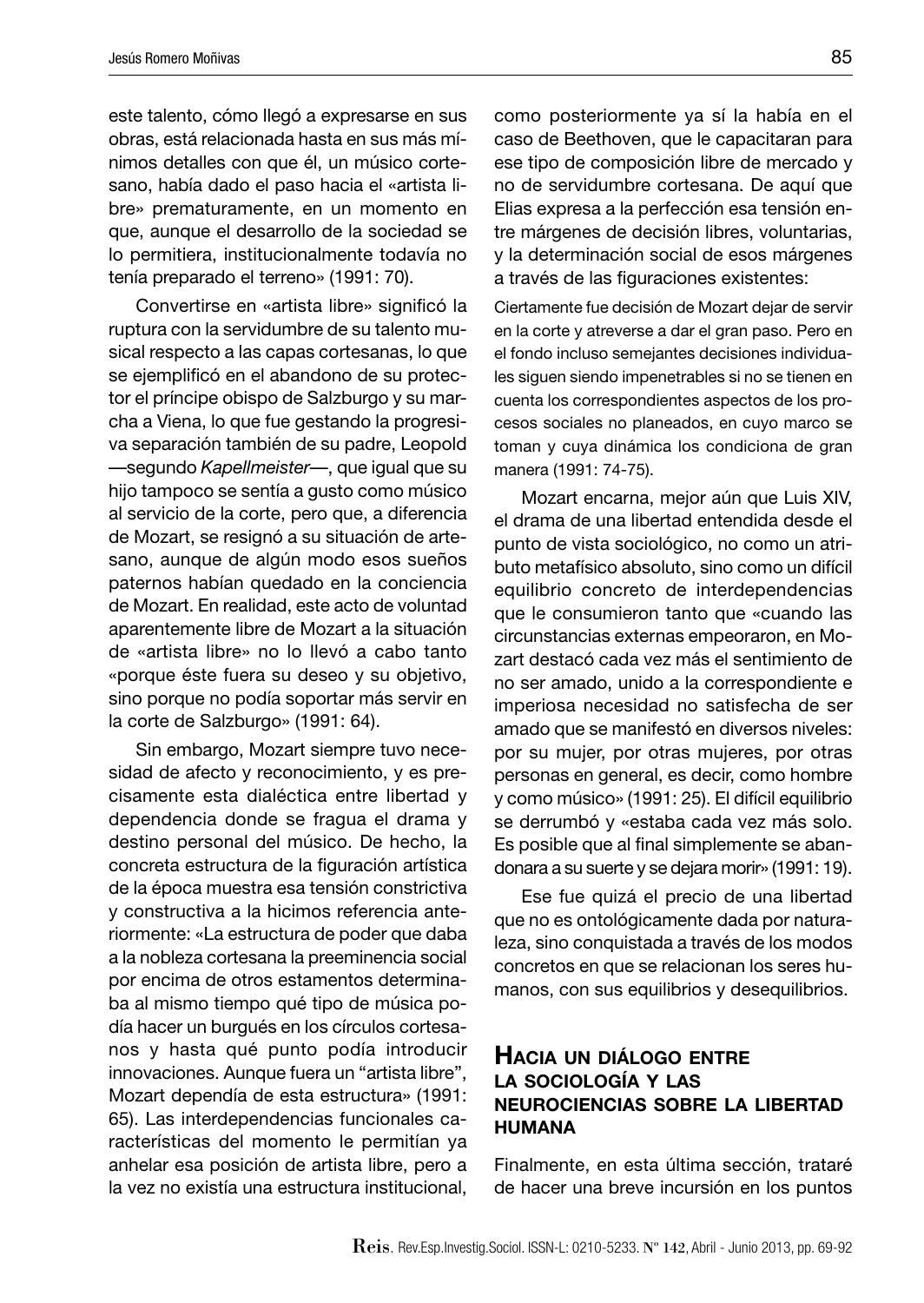de contacto que, tomando a Elias como punto de partida, la sociología y las neurociencias pueden compartir para tratar el tema de la libertad. Por supuesto, la de Elias no es la única sociología que puede iluminar estos diálogos, pero me parece que es un interlocutor válido y, además, el propio sociólogo alemán no habría visto con extrañeza este intento, aunque él nunca lo llevó a cabo. De hecho, como él mismo gustaba repetir, hasta la década de los años sesenta llevaba a sus clases de sociología una maqueta del cerebro humano, para mostrar a sus alumnos la estructura biológica del hombre, sin la cual no es siempre posible comprender el funcionamiento de las sociedades (1984c: 41, 106). Así, pues, destaquemos algunas líneas de diálogo con las neurociencias:

1) El punto de partida es, evidentemente, la *ontología del ser humano*. Así, tanto la sociología eliasiana como las neurociencias parten de una consideración unitaria y monista de la persona, eliminando cualquier vestigio de dualismo metafísico, de cuerpo y alma. De hecho, no es anecdótico que cuando Franz Joseph Gall (1758-1828) comenzó a difundir la frenología con su tendencia a una visión unitaria de mente y cerebro, fuera acusado, a pesar de sus intentos de explicación, de infidelidad religiosa, por cuanto eso ponía en peligro la posibilidad del libre albedrío, y tuvo que abandonar Viena por este motivo (Jeeves y Brown, 2010: 49-53). Y es que la moderna crítica a la libertad clásica viene, precisamente, de la negación de una mente o alma que estuviera al margen, por encima o más allá de lo corporal y cerebral, «conteniendo» la propiedad básica humana: la libertad. Es cierto que el monismo puede entenderse en un sentido *fi sicalista reduccionista* o *fi sicalista noreduccionista*: dentro de esta última se encuadra lo que algunos llaman monismo emergentista. La postura eliasiana se identifica con los no reduccionistas-emergentistas, puesto que su ontología general y antropológica considera la Gran Evolución («die Große Evolution») como un desarrollo de niveles superiores no reducibles a los anteriores, aunque no desconectados de ellos (Romero Moñivas, 2013: 52-57). De ahí su postura contraria a los diversos reduccionismos: tanto el social a lo biológico, el biológico a lo químico, y el químico a lo físico. Al contrario, en Elias cada nivel surge del anterior, depende de él, pero adquiere una autonomía relativa.

2) En todo caso, las neurociencias han demostrado suficientemente la base cerebral que posee la mente y la conducta humana. A este respecto, la correspondencia de algunas capacidades humanas y su localización en los diversos módulos del cerebro18, gracias a la investigación con pacientes con daños cerebrales, pone de manifiesto que el sociólogo, si quiere comprender la conducta humana, debe también tener en cuenta su base cerebral, aunque no sea legítimo reducirla a ella (García García, 2001). Por ello, cuando se investiga la conducta humana (sea normal o patológica), las ciencias sociales no pueden dejar de integrar los resultados teórico-empíricos de las neurociencias19. En este sentido es famoso el caso del profesor que en el año 2000 comenzó a coleccionar revistas porno-

<sup>18</sup> Parece mayoritaria la postura de los neurocientíficos actuales en considerar la mente como construida modularmente, frente a la hipótesis holista (García García, 2001 y 2007).

<sup>19</sup> Mi experiencia, en este sentido, es muy pesimista. Durante más de una década me he sentido obligado a adquirir un conocimiento suficiente de los últimos resultados en física cuántica, astrofísica, biología, paleoantropología, cosmología y neurociencias, con la firme convicción de que un sociólogo no podía explicar el comportamiento del ser humano al margen de las investigaciones de la realidad material que le constituye y de la que ha surgido tras millones de años de cosmo-bioevolución, aunque no se reduzca a ella. Sin embargo, desde el comienzo se me ha reprochado que un sociólogo no necesitaba saber nada de esto. Es sintomático que esta conclusión se refleje en la literatura sociológica actual mayoritaria (lo cual no significa que no exista una minoría de sociólogos muy informados al respecto). Desde mi punto de vista esta actitud no deja de ser un reduccionismo sociologista, que deja fuera muchas útiles aportaciones de las ciencias físico-naturales que evitarían caer en errores de bulto a los científicos sociales cuando tratan de explicar ciertas conductas.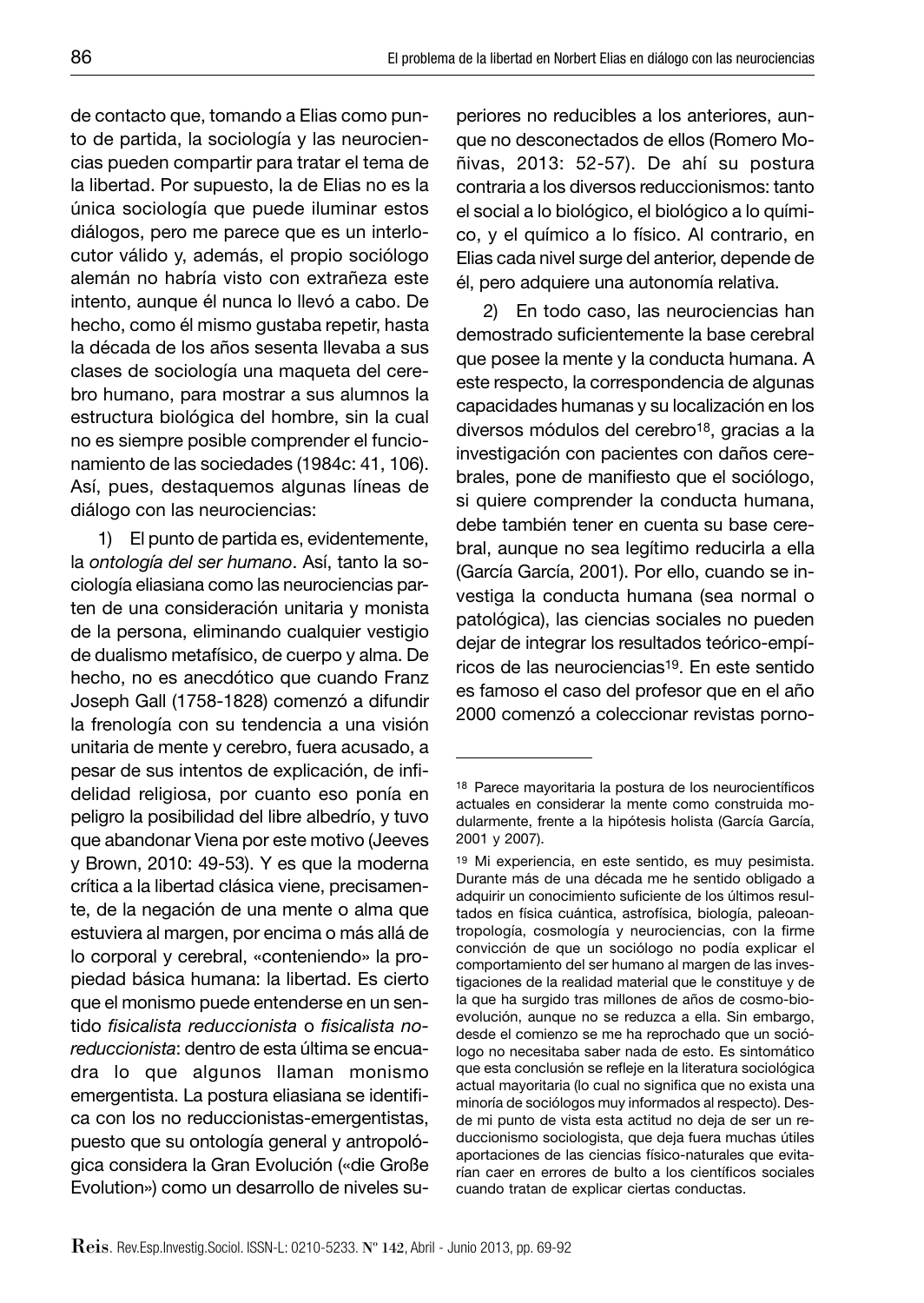gráficas y a manifestar un interés cada vez mayor por imágenes de niños y adolescentes, incluso insinuándose a su hijastra, y que fue denunciado por su mujer. El día previo a la sentencia acudió voluntariamente al hospital por fuertes dolores de cabeza. El equipo médico dictaminó que era «absolutamente incapaz de controlar sus impulsos» y que incluso se insinuaba a las enfermeras. El escáner cerebral detectó un tumor del tamaño de un huevo en el lóbulo frontal derecho. Fue extirpado quirúrgicamente y la conducta lasciva y pedófila desapareció. Un año después el tumor reapareció y estas conductas volvieron a aparecer, hasta que fue de nuevo extirpado (Burns y Serdlow, 2003)20. Casos parecidos, con otro tipo de conductas anti-sociales, o incluso manipulaciones de los cerebros en los laboratorios por los propios neurólogos, son numerosos en la literatura neurocientífica. Todo ello confirma la base cerebral de nuestra mente, emergiendo de él, pero nunca por encima o al margen de su estructura física.

Será, sin embargo, con los experimentos de Benjamin Libet en 1983 (Libet *et al*., 1983) cuando las neurociencias comiencen a cuestionar la libertad de forma radical. El propio Libet resume así su experimento:

He optado por un enfoque empírico de la cuestión de si tenemos libre albedrío. Las acciones voluntarias libres son precedidas en el cerebro por una carga eléctrica específica (el «potencial de disposición»), carga que se produce 550 milisegundos antes del acto. El proceso volitivo se inicia, pues, inconscientemente (2002: 557).

Estos experimentos van más allá de la crítica de Elias a la concepción metafísica clásica de la libertad. De hecho, algunos autores como Francisco J. Rubia (2009 y 2011) han utilizado estos experimentos empíricos para extraer conclusiones apodícticas no directamente emanadas de los datos, negando cualquier tipo de libertad en el ser humano. Rubia (2011: 11) distingue entre los «grados de libertad» y la «libertad» en cuanto tal y considera que «cierto es que tenemos un gran abanico de posibilidades, pero eso no significa que la decisión que tomamos cuando elegimos una de esas posibilidades sea libre. Si se equipara la libertad a los grados de libertad, entonces todos los animales son libres y responsables, por tanto, de sus actos». Por supuesto, no todos los neurocientíficos aceptarían estas conclusiones de los datos de Libet. De hecho, este último, a continuación de la cita anterior, sitúa mucho más limitadamente sus propios experimentos: «Pero la función consciente podría aún controlar el resultado; puede vetar el acto. El libre albedrío no está, por tanto, excluido» (2002: 557). Filósofos tan poco sospechosos de metafísicos como Dennet y Searle mantienen la libertad aunque dentro de sus límites más o menos biológicos.

3) En realidad, desde mi punto de vista, la conclusión de Rubia respecto a la cuestión de si las acciones humanas vienen ya determinadas por el cerebro reproduce a una escala empírica el tradicional error de la metafísica, al considerar la libertad como un «algo» que un individuo aislado posee o no, al margen de sus interrelaciones socio-técnicas, histórico-filogenéticas. La crítica eliasiana al *homo clausus* y su concepción relacional de la libertad son apropiadas también aquí. El punto fundamental es que aunque Rubia acepta el «esculpido» del cerebro por el ambiente, no parece ir más lejos, y acaba recayendo en una postura fisicalista reduccionista similar a aquellas bien conocidas de la socio-biología tradicional. Heurísticamente, me parece más útil partir de la «co-evolución genético-cultural» del ser humano y en concreto de su cerebro, como la propia sociología también ha asumido desde hace tiempo (Ariño, 2000: 43), poniendo de manifiesto que existe una co-dependencia dialéctica entre lo biológicamente heredado y las

<sup>20</sup> Es evidente que este tipo de conclusiones ha puesto en cuestión temas tan fundamentales en derecho como la «responsabilidad» (Pérez Manzano, 2011a y 2011b y Luzón Peña, 2012).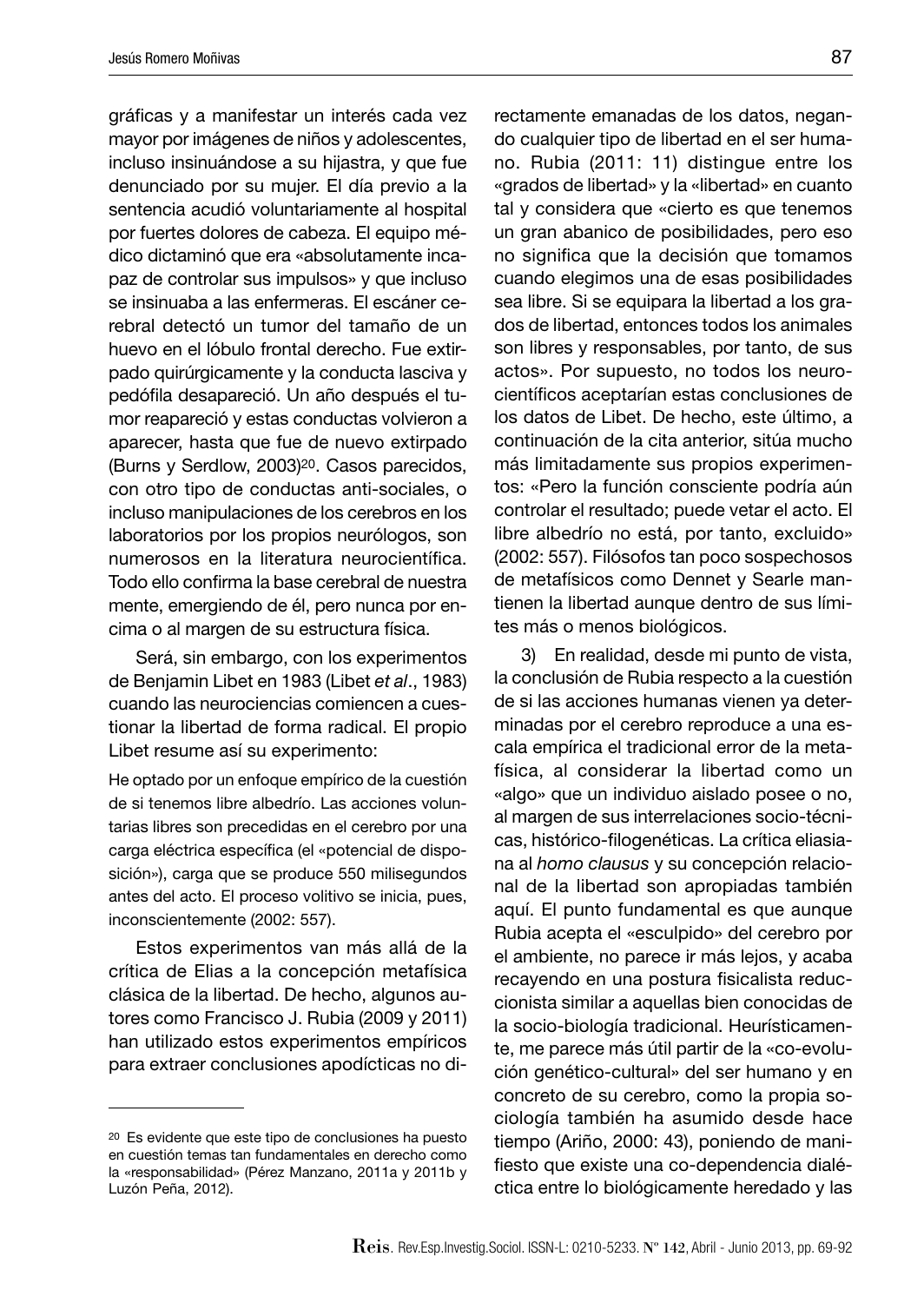influencias sociales anteriores y posteriores, en una clara bidireccionalidad entre causalidad ascendente (lo biológico determina lo social) y descendente (lo cultural transforma lo biológico), en una tensión no reducible a ninguno de los dos polos. A este respecto, Elias sería un buen interlocutor, puesto que su sociología se caracteriza por una tensión entre lo biológico como «disposición» («Anlage» o «disposition») hueca y el aprendizaje como activación y desarrollo concreto de esa disposición biológica. Es lo que Elias considera como el «entrelazamiento» («intertwining») de dos procesos: i) un proceso biológico de «maduración» y ii) un proceso social de «aprendizaje», que mantienen una mutua referencia necesaria, uniendo naturaleza y cultura-sociedad (1987: 111-113).

En todo caso, es paradigma común en las neurociencias el hecho de que el cerebro es resultado de una larga evolución filogenética a través de la cual se ha ido construyendo el mapeado neuronal según las ventajas adaptativas que se conseguían (Belmonte, 2011)21. Y, a la vez, ese mismo cerebro evolutivamente heredado sufre un proceso de transformación —que podríamos llamar ontogenético—, continuamente moldeándose con las experiencias cotidianas, creando nuevas conexiones donde no existen y eliminando aquellas que ya no se usan. Esto se conoce como «plasticidad sináptica», e implica que las conexiones neurales no quedan determinadas rígidamente para toda la vida, sino que se crean y se destruyen, de algún modo confirmando aquello de que no somos «la misma persona» a lo largo de la vida. El cerebro, como todo lo físico-biológico, es a la vez causa y efecto de las interacciones sociales que cada día llevamos a cabo, y las que llevaron durante miles de años nuestros

ancestros. Aquí la psicología evolutiva es un arma importante para explicar la estructura del cerebro, sin que eso suponga reducir como a menudo hacen los psicólogos evolutivos y los socio-biólogos— todo comportamiento humano a mero reflejo de una causa biológica, puesto que es necesario comprender que lo biológico se desarrolla siempre en medio de unas concretas relaciones socioculturales. En este sentido, como afirmaba Elias, la libertad no es un absoluto ni una posesión metafísica de una sustancia espiritual —pero tampoco es un atributo puramente biológico—, sino que es producto de las interdependencias humanas, y construida culturalmente. Así, es empíricamente plausible afirmar que el aumento del cerebro y su complejidad en los seres humanos está directamente relacionado con el progresivo aumento de la complejidad social de la especie (Arsuaga y Martínez, 2003: 216-218). No es casual que más recientemente haya surgido una disciplina nueva que trata de integrar las ciencias sociales con las neurociencias, con más o menos rigor, bajo el nombre de «neurociencia social» (Grande-García, 2009).

4) Así, pues, como afirma Javier Monserrat (2008)22, es evidente que la programación (o mapeado neuronal del cerebro por el diseño hereditario y por la propia actuación en el medio) determina en gran parte las decisiones y las acciones humanas. Si hemos construido (por diversas circunstancias) un cerebro religioso es lógico que, en las nuevas circunstancias que salen al paso, este cerebro religioso predetermine la forma en que voy a interpretarlas y a integrarlas en lo ya existente23. En un mo-

<sup>21</sup> De hecho, la propia «libertad» es una capacidad adquirida por las ventajas evolutivas que concedía al ser humano, al capacitarnos para distanciarnos de las respuestas reflejas a los estímulos del medio (García García, 2001).

<sup>22</sup> Agradezco a Javier Monserrat las indicaciones que siguen, que me ha dado por comunicación personal.

<sup>&</sup>lt;sup>23</sup> De hecho, los neurólogos han puesto de manifiesto repetidamente que «el cerebro, al construir una visión subjetiva del mundo, se equivoca en muchos análisis, completa huecos con información inexistente y, en última instancia, nos proporciona una visión distorsionada y en muchos aspectos, engañosa del mundo real en el que estamos inmersos» (Belmonte, 2011: 56). En este aspecto, también la sociología de Elias con su insisten-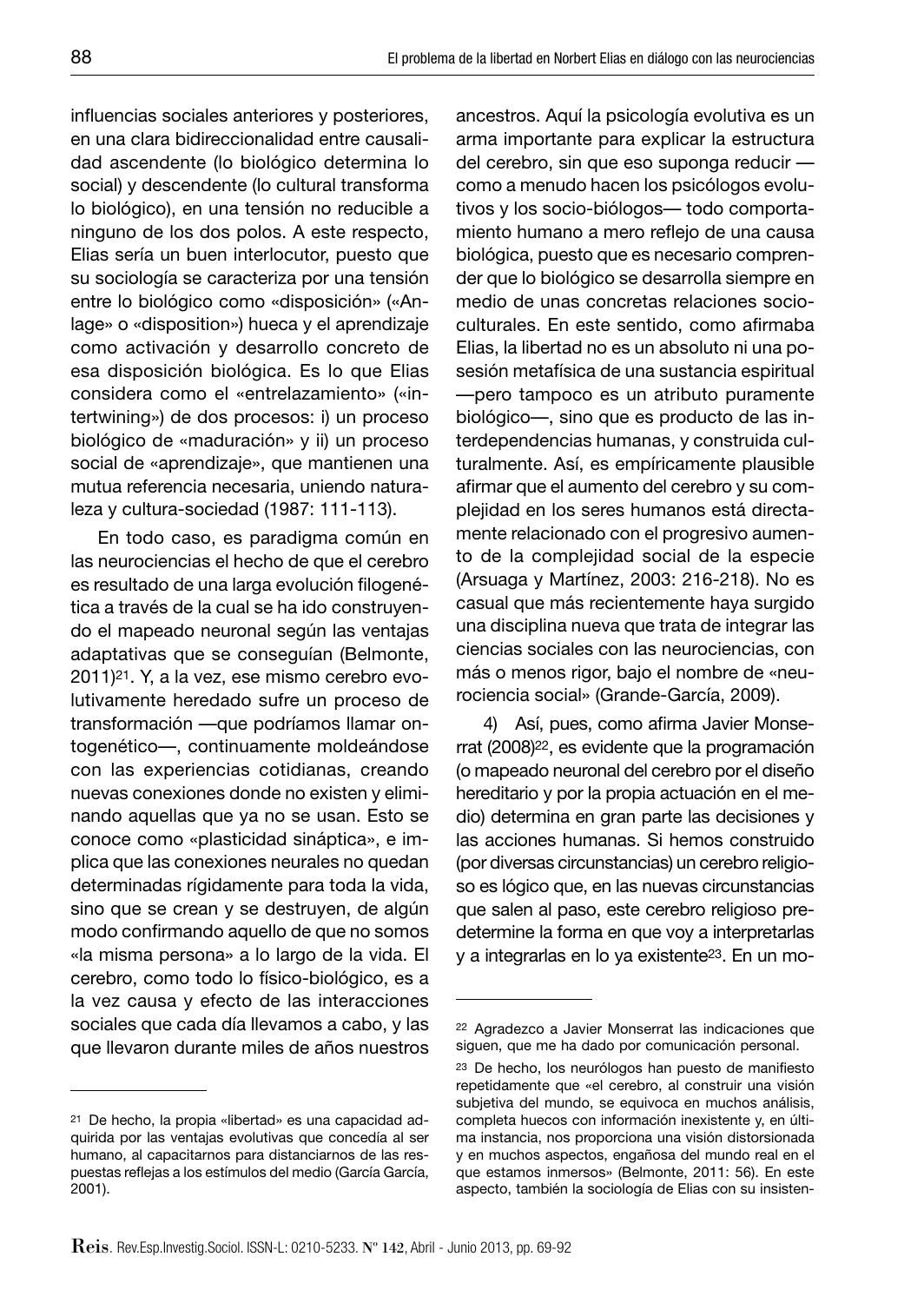mento puedo decidir aprender a conducir un coche y debo someterme reflexivamente a un proceso de aprendizaje que «monta» en mi cerebro un conjunto de conocimientos y destrezas, a través de nuevas conexiones neuronales. Pero, al cabo de diez años de conductor, conduzco como un autómata. Es claro que, si antes de tomar decisiones finales en un contexto religioso o de decidir conductas en la conducción, se pudiera estudiar por escáner la actividad neural de mi cerebro, se podría constatar que antes de las decisiones conscientes se ha activado ya un conjunto de engramas que llevan automáticamente a las decisiones que después se tomarán (y que podrían verse predeterminadas por esa actividad neural previa). Algo así es lo que los experimentos de Libet han constatado en pequeña escala con el movimiento de los dedos. Pero ¿significa esto que no somos libres o que nuestra conducta está sometida a un absoluto determinismo neural? El propio Javier Monserrat opina que esa no es una conclusión que se extraiga de los datos, y que es invalidada por al menos tres razones: a) Porque el sujeto libre conoce y acepta las programaciones habituales de su cerebro, e incluso se apoya en ellas. b) Porque en circunstancias especiales, por ejemplo, al aparecer una circunstancia nueva imprevista, el sujeto es capaz de replantear su programación automática y cambiarla. c) Porque la neurología (apoyada por la biología evolutiva, por la antropología, epistemología, etc.) muestra que la cualidad evolutiva que confiere al psiquismo animal y humano sus propiedades adaptativas y teleonómicas es precisamente la capacidad de adaptación flexible a variedad de condiciones cambiantes (un robot es rígido y poco adaptativo, el ser vivo, en cambio, por su flexibilidad puede improvisar las decisiones adaptativas en tiempo real). Así, pues, el cerebro determina muchas de nuestras conductas, especialmente allí donde se han creado patrones de comportamientos que se han integrado en el mapeado neuronal, pero nuevos aprendizajes reconfigurarán las conexiones sinápticas, destruyendo las inservibles y creando otras nuevas24.

# **CONCLUSIÓN**

Tras el repaso por la concepción de la libertad de Elias y su posible diálogo con las neurociencias, parece que ha quedado suficientemente claro que la libertad está obviamente determinada —no solo por las estructuras sociales y las limitaciones biológicas, sino por el mismo cerebro—, y los mismos seres vivos apoyan también su supervivencia en automatismos aprendidos que, en todos los órdenes, facilitan la vida. Ahora bien, esto no significa que, como Rubia, neguemos cualquier posibilidad de acciones libres en el ser humano. El esculpido del cerebro, debido a la plasticidad sináptica, que han puesto de manifiesto las neurociencias, es compatible con una consideración no solo biológico-cerebral, sino también sociológica de la libertad y de la conducta humana. El propio Elias defendió lo que modernamente se ha llamado una «causación descendente» (de configuraciones superiores sobre los elementos inferiores que la integran, y no solo «ascendente», de los elementos sobre el todo) y, en el mismo sentido, por ejemplo, Randall Collins ha afirmado que la situación en los diversos rituales de interacción de alguna forma define los comportamientos humanos. La co-construcción dialéctica que

cia en que el ser humano siempre actúa dentro de un tejido de acciones no intencionales, y por tanto con una «opacidad» a priori, es útil, puesto que de algún modo esa oscuridad cognoscitiva propia incluso del cerebro, refuerza la posibilidad de la libertad.

<sup>24</sup> Dejamos en suspenso para la próxima publicación que indiqué anteriormente la cuestión ontológica y epistemológica fundamental de si es necesario partir de un individualismo metodológico para integrar las determinaciones biológicas del individuo en las explicaciones sociológicas, recurriendo o no a una supuesta «naturaleza humana», como promueven los autores del interesante libro *¿Quién teme la naturaleza humana?* (cf. Castro Nogueira *et al*., 2008).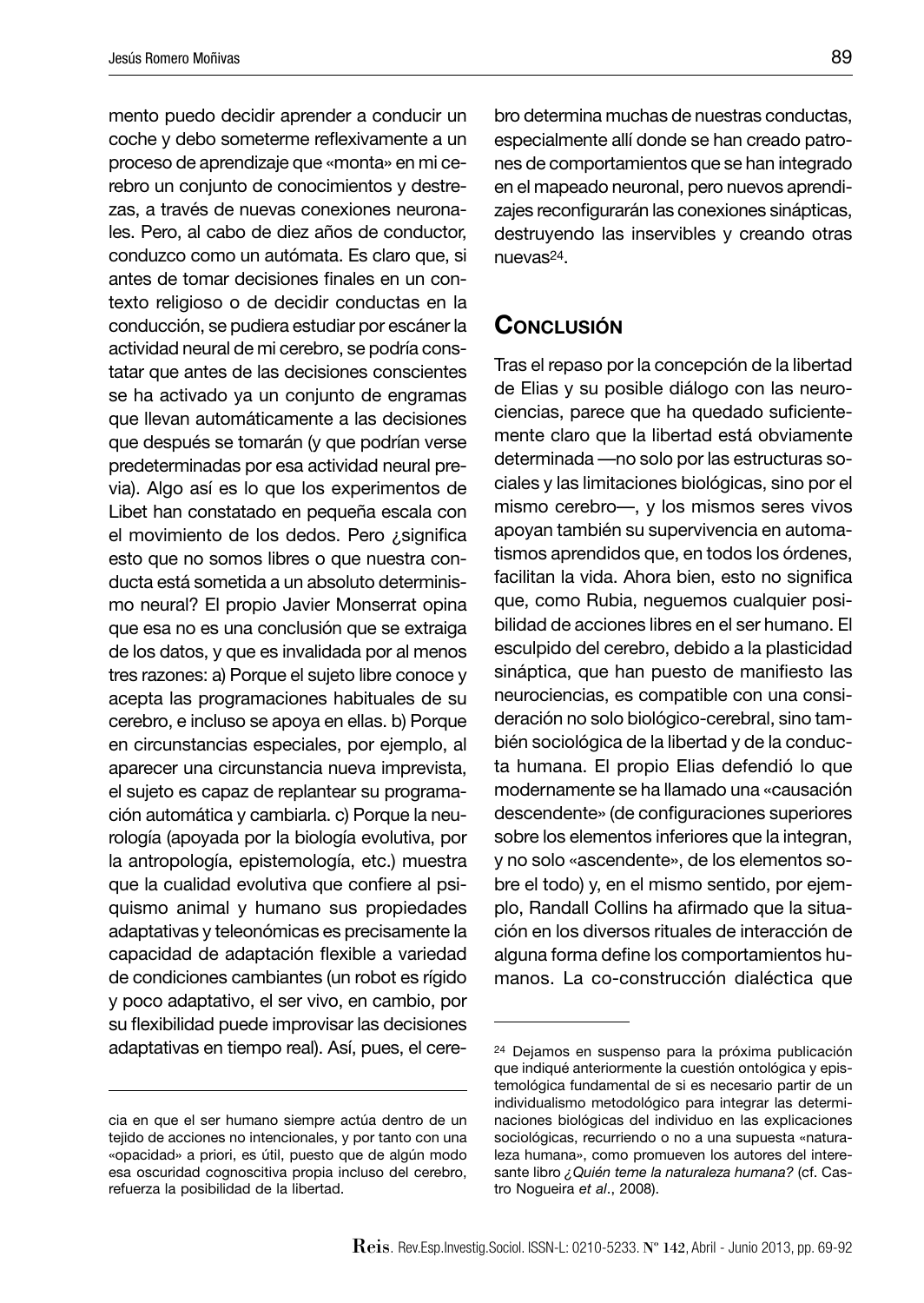puse de manifiesto entre constricción-construcción de sociedad-individuo, se aplica también para el caso del cerebro y las interdependencias sociales. El cerebro ya formado en un instante dado constriñe las decisiones, pero a la vez permite la construcción de esas relaciones sociales que transformarán el mapeado neural, y vuelta a empezar. No tiene sentido, pues, hablar de libertad o determinación únicamente ni de forma abstracta-metafísica ni cerebral-biológica, puesto que la libertad siempre será una propiedad relacional del ser humano con su ambiente (otros humanos, la naturaleza, los artefactos, etc.), y es ahí donde se fragua la dialéctica co-evolutiva entre genes-cultura. El sociólogo que quiera dar explicaciones de los comportamientos humanos debería de sumergirse en los resultados actuales de las ciencias físico-naturales, solo así podrá dar una imagen más real de cómo las personas actuamos en el mundo.

# **BIBLIOGRAFÍA**

#### **A) Bibliografía de Norbert Elias**

- (1921): «Vom Sehen in der Natur», en N. Elias, *Gesammelte Schriften. Band I. Frühschriften*, Suhrkamp, 2002 (Hrs. Reinhard Blomert), pp. 9-28.
- (1922): «Idee und Individuum: Eine kritische Untersuchung zum Begriff der Geschichte», en N. Elias, *Gesammelte Schriften. Band I. Frühschriften*, Suhrkamp, 2002 (Hrs. Reinhard Blomert), pp. 29-72.
- (1929): «Zur Soziologie des deutschen Antisemitismus», en N. Elias, *Gesammelte Schriften. Band I. Frühschriften*, Suhrkamp, 2002 (Hrs. Reinhard Blomert), pp. 117-126.
- (1935a): «Kitschstil und Kitschzeitalter», en N. Elias, *Gesammelte Schriften. Band I. Frühschriften*, Suhrkamp, 2002 (Hrs. Reinhard Blomert), pp. 148-163.
- (1935b): «Die Vertreibung der Hugenotten aus Frankreich», en N. Elias, *Gesammelte Schriften. Band I. Frühschriften*, Suhrkamp, 2002 (Hrs. Reinhard Blomert), pp. 164-174.
- (1939): *Über den Proze der Zivilisation. Soziogenetische und psychogenetische Untersuchungen*. 2 vols. (Basel: Haus zum Falken) (con nueva introducción escrita, 1968).
- (1965): *The Established and the Outsiders: A Sociological Enquiry into Community Problems* (con John L. Scotson).
- (1969): *La sociedad cortesana,* México: Fondo de Cultura Económica, 1982.
- (1970a): *Sociología fundamental*, Barcelona: Gedisa, 1982.
- (1970b): «African Art», en Johan Goudsblom y Stephen Mennell (eds.), *The Norbert Elias Reader: A Biographical Selection* (Oxford: Blackwell), pp. 132-140.
- (1971): «Sociology of Knowledge: New Perspectives», *Sociology* 5: 2 (1971), pp. 149-68; y 5: 3 (1971), pp. 355-370.
- (1972): «Teoría de la ciencia e historia de la ciencia. Comentarios sobre una discusión», en J. Varela (comp.), *Norbert Elias. Conocimiento y poder*, Madrid: Ediciones La Piqueta, 1994, pp. 167- 193.
- (1974): «Towards a Theory of Communities», en Colin Bell y Howard Newby (eds.), *The Sociology of Community: A Selection of Readings* (Londres: Frank Cass), pp. lx-xli.
- (1983): *La sociedad de los individuos*, Barcelona: Península, 1990.
- (1984a): *Über die Zeit: Arbeiten zur Wissenssoziologie II* (Frankfurt am Main: Suhrkamp).
- (1984b): «Conocimiento y poder. Entrevista con Norbert Elias realizada por Peter Ludes», en J. Varela (comp.), *Norbert Elias. Conocimiento y poder*, Madrid: Ediciones La Piqueta, 1994, pp. 53-119.
- (1984c): *Mi trayectoria intelectual*, Barcelona: Península, 1990.
- (1986): *Deporte y ocio en el proceso de civilización*, México: Fondo de Cultura Económica, 1992.
- (1987): «On Human Beings and Their Emotions: A Process-Sociological Essay», *Theory, Culture and Society* 4: 2-3, pp. 339-361. Nosotros citamos la reimpresión de este artículo en Mike Featherstone, Mike Hepworth y Bryan S. Turner (eds.) (1991), *The Body: Social Process and Cultural Theory* (Londres: Sage), pp. 103-125.
- (1991): *Mozart: Sociología de un genio*, Barcelona: Península, 2002.

#### **B) Bibliografía general**

Ampudia de Haro, Fernando (2007): *Las bridas de la conducta. Una aproximación al proceso civilizatorio español*, Madrid: Centro de Investigaciones Sociológicas.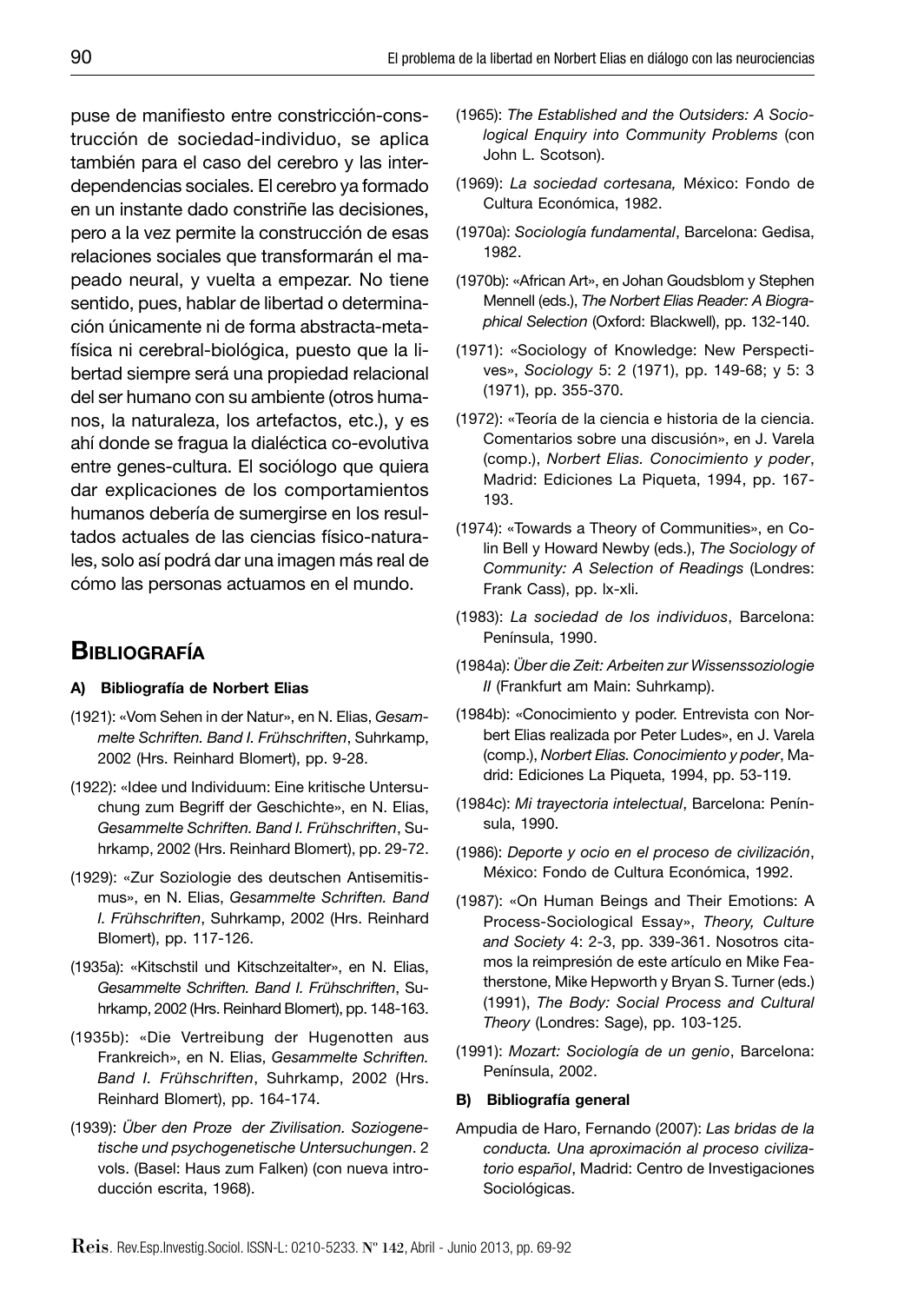- (2008): «La duda de Norbert Elias: ampliaciones en la teoría del proceso civilizatorio», *Política y Sociedad,* 45 (3): 177-197.
- Ariño, Antonio (2000): *Sociología de la cultura. La constitución simbólica de la sociedad*, Barcelona: Ariel.
- Arsuaga, Juan Luis e Ignacio Martínez (2003): *La especie elegida. La larga marcha de la evolución humana*, Madrid: Temas de Hoy.
- Béjar, Helena (1991): «La sociología de Norbert Elias: las cadenas del miedo», *Revista Española de Investigaciones Sociológicas,* 56: 61-82.
- Belmonte, Carlos (2011): «Perspectivas y desafíos en la investigación del cerebro», en C. Alonso Bedate (ed.), Lo natural, lo artificial y la cultura, Madrid: Universidad Pontificia Comillas, pp. 55-70.
- Burkitt, Ian (1993): «Overcoming Metaphysics: Elias and Foucault on Power and Freedom», *Philosophy of the Social Sciences,* 23 (1): 50-72.
- Burns, Jeffrey M. y Russell H. Serdlow (2003): «Right Orbitofrontal Tumor with Pedophilia Sympton and Constructional Apraxia Sign», *Archives of Neurology,* 60-63.
- Cabada Castro, Manuel (2004): «Pensando el pasado para un futuro de la libertad», *Cuenta y Razón,* 132: 25-33.
- Castro Nogueira, Luis, Laureano Castro Nogueira y Miguel Ángel Castro Nogueira (2008): *¿Quién teme a la naturaleza humana? Homo suadens y el bienestar en la cultura: biología evolutiva, metafísica y ciencias sociales*, Madrid: Tecnos.
- Clayton, Philip (2011): *En busca de la libertad. La emergencia del espíritu en el mundo natural*, Estella: Verbo Divino.
- Collins, Randall (1975): *Conflict Sociology. Toward an Explanatory Science*, Nueva York: Academic Press.
- (1981): «On the Microfoundations of Macrosociology», *American Journal of Sociology,* 86-5: 984-1014.
- (1988): «The Micro Contribution to Macro Sociology», *Sociological Theory,* 6-2: 242-253.
- (2000): «Situational Stratification: A Micro-Macro Theory of Inequality», *Sociological Theory,* 18-1: 17-43.
- (2004): *Interaction Ritual Chains*, Princeton y Oxford: Princeton University Press.
- (2008): *Violence. A Micro-sociological Theory*, Princeton y Oxford: Princeton University Press.
- Degele, Nina (2002): *Einführung in die Techniksoziologie*, Múnich: Fink.
- García García, Emilio (2001): *Mente y cerebro*, Madrid: Síntesis.
- (2007): «Teoría de la mente y ciencias cognitivas», en L. Feito, *Nuevas perspectivas científicas y filosófi cas sobre el ser humano,* Madrid: Universidad Pontificia de Comillas.
- García Martínez, Alejandro (2003): *La sociología de Norbert Elias: una introducción*, Pamplona: Servicio de Publicaciones de la Universidad de Navarra, Cuadernos de Anuario Filosófico, serie de Clásicos de la sociología.
- García Selgas, Fernando J. (2001): «Para una ontología política de la fluidez social: el desbordamiento de los constructivismos», *Política y Sociedad,* 1: 27-55.
- (2002): «Preámbulo para una ontología política de la fl uidez social», *Athenea Digital,* 1: 31-66.
- (2006): «Bosquejo de una teoría de la fluidez social», *Política y Sociedad,* 2: 13-31.
- Gaspar, Sofía (2003): «Consecuencias no intencionales y figuración: una incursión crítica en la obra de Norbert Elias», *Revista Española de Investigaciones Sociológicas,* 101: 119-148.
- Giner, Salvador (1980): «La estructura social de la libertad», *Revista Española de Investigaciones Sociológicas,* 11: 7-27.
- Goodwin, John y Henrietta O'Connor (2006): «Norbert Elias and the Lost Young Worker Project», *Journal of Youth Studies,* 9 (2): 159-173.
- Grande-García, Israel (2009): «Neurociencia social: El maridaje entre la psicología social y las neurociencias cognitivas. Revisión e introducción a una nueva disciplina», *Anales de Psicología,* 25: 1-20.
- Guerra Manzo, Enrique (1999): «El problema del poder en la obra de Michael Foucault y Norbert Elias», *Estudios Sociológicos,* XVII: 95-120.
- Jeeves, Malcoolm y Warren S. Brown (2010): *Neurociencia, psicología y religión. Ilusiones, espejismos y realidades acerca de la naturaleza humana*, Estella: Verbo Divino.
- Kilminster, Richard (2007): *Norbert Elias: Post-philosophical Sociology*, Londres: Routledge.
- (2011): «Norbert Elias's Post-philosophical Sociology: From 'Critique' to Relative Detachment», *The Sociological Review,* 59: 91-116.